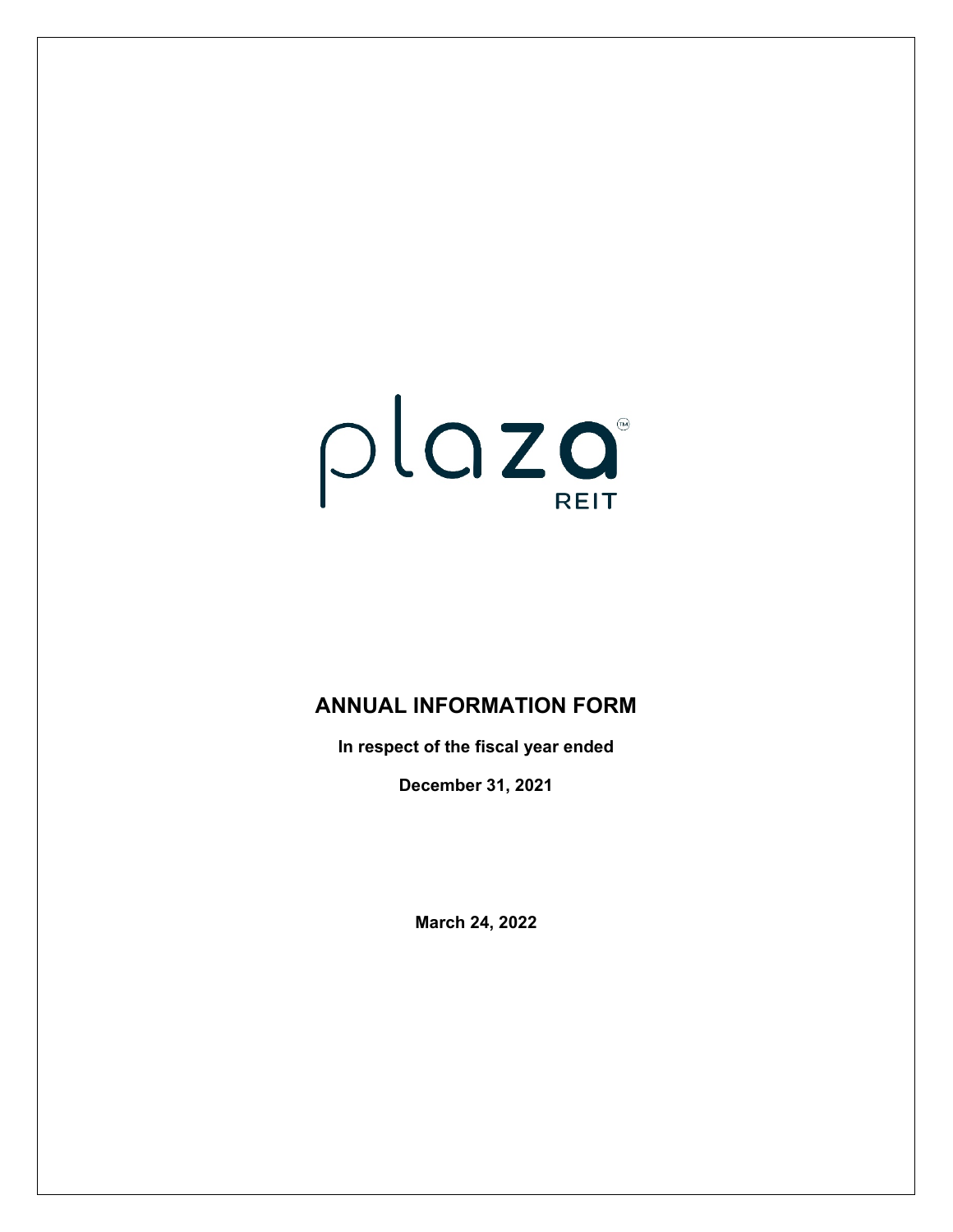# **TABLE OF CONTENTS**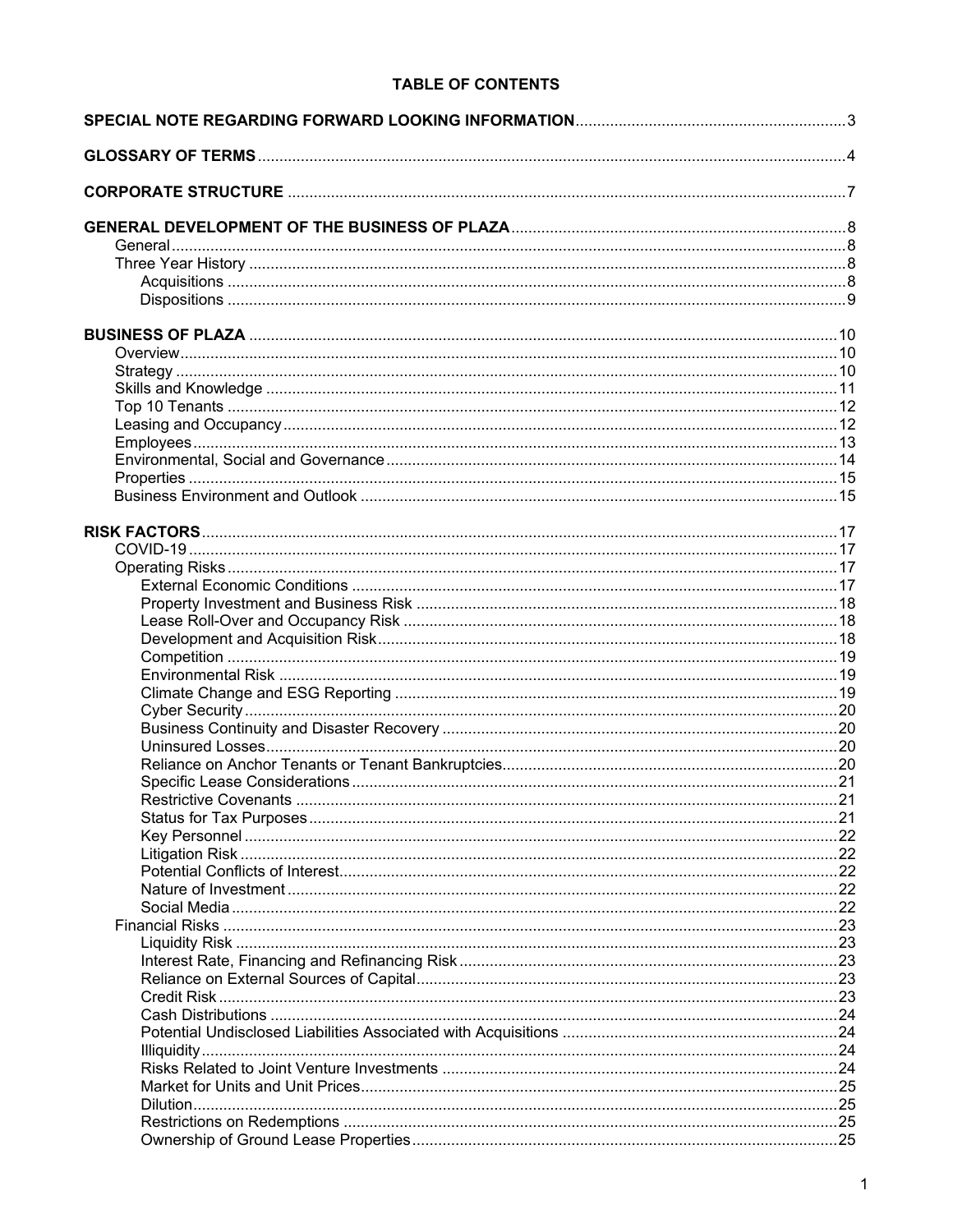| Disclosure Controls and Procedures and Internal Controls over Financial Reporting26 |  |
|-------------------------------------------------------------------------------------|--|
|                                                                                     |  |
|                                                                                     |  |
|                                                                                     |  |
|                                                                                     |  |
|                                                                                     |  |
|                                                                                     |  |
|                                                                                     |  |
|                                                                                     |  |
|                                                                                     |  |
|                                                                                     |  |
|                                                                                     |  |
|                                                                                     |  |
|                                                                                     |  |
|                                                                                     |  |
|                                                                                     |  |
|                                                                                     |  |
|                                                                                     |  |
|                                                                                     |  |
|                                                                                     |  |
|                                                                                     |  |
|                                                                                     |  |
|                                                                                     |  |
|                                                                                     |  |
|                                                                                     |  |
|                                                                                     |  |
|                                                                                     |  |
|                                                                                     |  |
|                                                                                     |  |
|                                                                                     |  |
|                                                                                     |  |
|                                                                                     |  |
|                                                                                     |  |
|                                                                                     |  |
|                                                                                     |  |
|                                                                                     |  |
|                                                                                     |  |
|                                                                                     |  |
|                                                                                     |  |
|                                                                                     |  |
|                                                                                     |  |
|                                                                                     |  |
|                                                                                     |  |
|                                                                                     |  |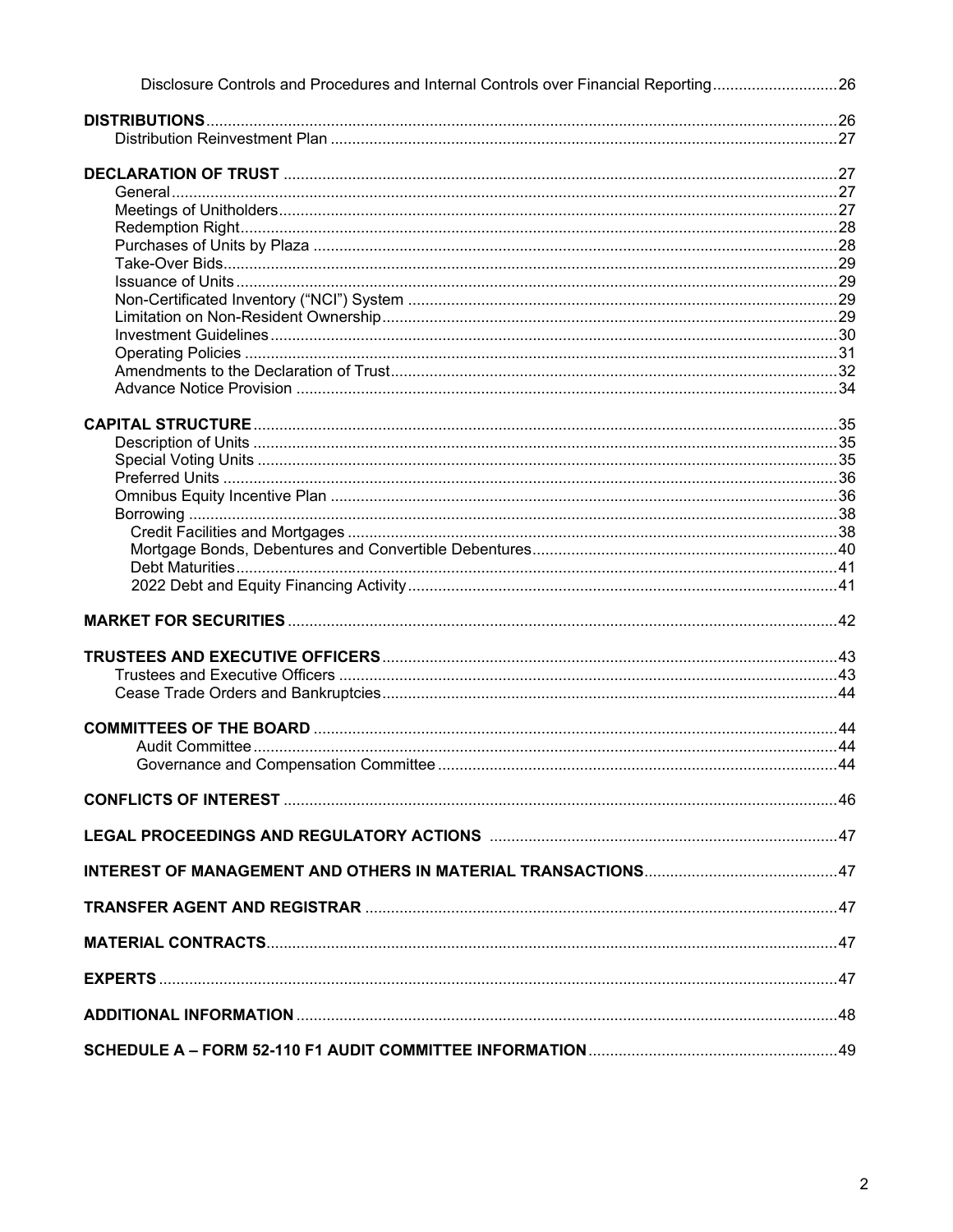### **SPECIAL NOTE REGARDING FORWARD LOOKING INFORMATION**

This annual information form ("**AIF**") contains information which may constitute "forward-looking information" or "forward-looking statements" under applicable securities laws (collectively, "**forward-looking information**"). Statements other than statements of historical fact contained in this AIF may be forward-looking information. Forward-looking information can generally be identified by the use of forward-looking terminology such as "outlook", "objective", "expect", "intend", "believe", "plan", "anticipate", "may", "will", "could", "would", "should", "might" or "continue" and variations of such words or similar words and expressions suggesting future outcomes or events. Forward-looking information (which involves significant risks and uncertainties as noted below) includes, but is not limited to, statements with respect to expectations, projections or other characterizations of future events or circumstances, and Plaza's objectives, plans, goals, strategies, beliefs, intentions, estimates and outlook, including statements relating to Plaza's future growth, results of operations, performance and business prospects and opportunities. Some of the specific forward-looking information in this AIF includes, but is not limited to, statements related to distributions, the availability of financing sources, the execution and delivery of development/redevelopment projects and their estimated costs, leasing expectations and the local economic and real estate environment.

Forward-looking information is based on Plaza's estimates and assumptions with respect to future events, which are subject to numerous known and unknown risks and uncertainties which may cause the actual results, performance and achievements of Plaza to differ materially from future results, performance or achievements expressed or implied by such forward-looking information. Among other things, these risks and uncertainties include, but are not limited to, those described under the heading "Risk Factors" in this AIF and may relate to the duration of the novel coronavirus (COVID-19) pandemic and its impact on the business, operations and financial condition of Plaza, its tenants and the economy in general; changes in economic, retail, capital market, or debt market conditions, including changes in interest rates and the rate of inflation; competitive real estate conditions; Plaza's ability to lease or re-lease space at current or anticipated rents; changes in operating costs; the availability of development and redevelopment opportunities for growth; demographic changes, including shifting consumer preferences, and changes in consumer behaviours which may result in a decrease in demand for physical space by retail tenants; tenant insolvencies or bankruptcies; and government regulations. This is not an exhaustive list of the factors that may affect forward-looking information. Other risks and uncertainties not presently known to Plaza, including any unforeseen impacts from pandemic conditions, could also cause actual results or events to differ materially from those expressed in forward-looking information.

Management believes that the expectations reflected in forward-looking information contained in this AIF are based upon reasonable assumptions, however, management can give no assurance that they will prove to be or have been correct or that actual results, performance or achievements will be consistent with such forward-looking information. Since forward-looking information inherently involves risks and uncertainties, including those noted above, undue reliance should not be placed on such information and forward-looking information should not be read as a guarantee of future performance or results.

All forward-looking information contained in this AIF is expressly qualified in its entirety by these cautionary statements. All forward-looking information in this AIF is as of the date of this AIF. Forward-looking information does not take into account the effect of transactions or other items announced or occurring after the statements are made. For example, they do not include the effect of dispositions, acquisitions or other business transactions occurring after the forward-looking information is disclosed. Plaza does not undertake any obligation to update any forward-looking information, whether as a result of new information, future events or otherwise, except as required by applicable law.

Dollar amounts in this AIF are expressed in Canadian dollars and all information is dated as of December 31, 2021, unless otherwise indicated. Rounded numbers are used in this AIF and, as such, totals may not add to 100%.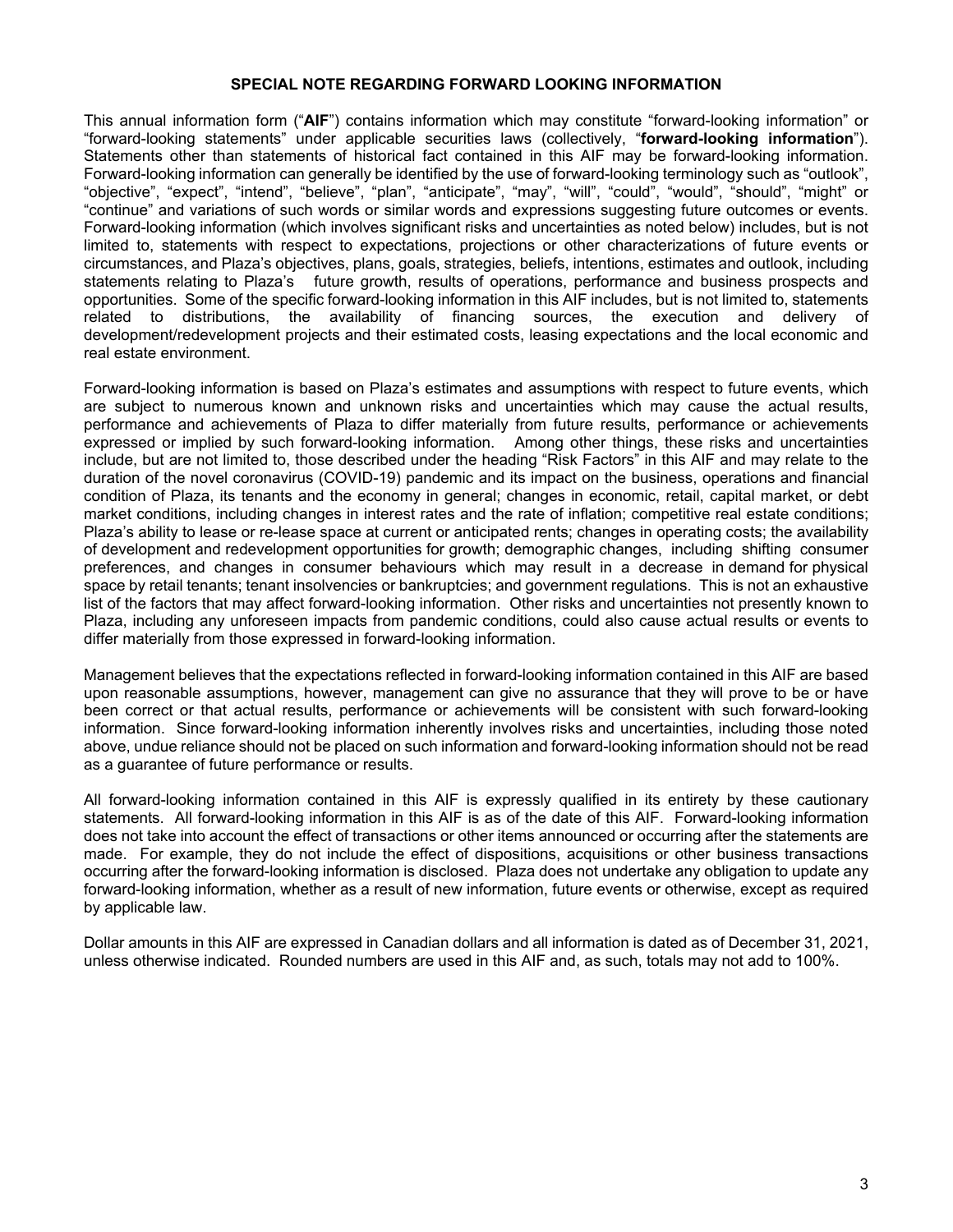# **GLOSSARY OF TERMS**

**"Advance Notice Provision"** has the meaning ascribed thereto in "*Declaration of Trust – Advance Notice Provision*".

**"AIF"** has the meaning ascribed thereto under *"Special Note Regarding Forward Looking Information".*

**"Board"** or **"Board of Trustees"** means the board of trustees of Plaza.

**"CDS"** means CDS Clearing and Depository Services Inc.

**"Change-in-Control Offer"** has the meaning ascribed thereto under *"Capital Structure – Mortgage Bonds, Debentures and Convertible Debentures"*.

**"Closing Market Price"** means:

- (a) an amount equal to the weighted average trading price of a Unit on the principal exchange or market on which the Units are listed or quoted for trading on the specified date and the principal exchange or market provides information necessary to compute a weighted average trading price of the Units on the specified date;
- (b) an amount equal to the closing price of a Unit on the principal market or exchange if there was a trade on the specified date and the principal exchange or market provides only a closing price of the Units on the specified date;
- (c) an amount equal to the simple average of the highest and lowest prices of the Units on the principal market or exchange, if there was trading on the specified date and the principal exchange or market provides only the highest and lowest trading prices of the Units on the specified date; or
- (d) the simple average of the last bid and last asking prices of the Units on the principal market or exchange, if there was no trading on the specified date.

**"Common Shares"** means the common shares of Plazacorp.

**"CRA"** means the Canada Revenue Agency.

**"Debenture Offer Price"** has the meaning ascribed thereto under *"Capital Structure – Mortgage Bonds, Debentures and Convertible Debentures"*.

**"Declaration of Trust"** means the Declaration of Trust of Plaza dated November 1, 2013, amended as of March 26, 2020.

"**Deferred Unit Plan**" has the meaning ascribed thereto under *"Capital Structure – Omnibus Equity Incentive Plan.*

**"DRIP"** has the meaning ascribed thereto under "*Distributions – Distribution Reinvestment Plan*".

**"DU"** has the meaning ascribed thereto under *"Capital Structure – Omnibus Equity Incentive Plan"*.

**"Equity Incentive Plan"** has the meaning ascribed thereto under *"Capital Structure – Omnibus Equity Incentive Plan.*

**"FFO"** means funds from operations.

"**Former Plans**" has the meaning ascribed thereto under *"Capital Structure – Omnibus Equity Incentive Plan.*

**"forward-looking information"** has the meaning ascribed thereto under *"Special Note Regarding Forward Looking Information".*

**"Gross Book Value"** means at any time, the greater of (i) the value of the assets of Plaza and its consolidated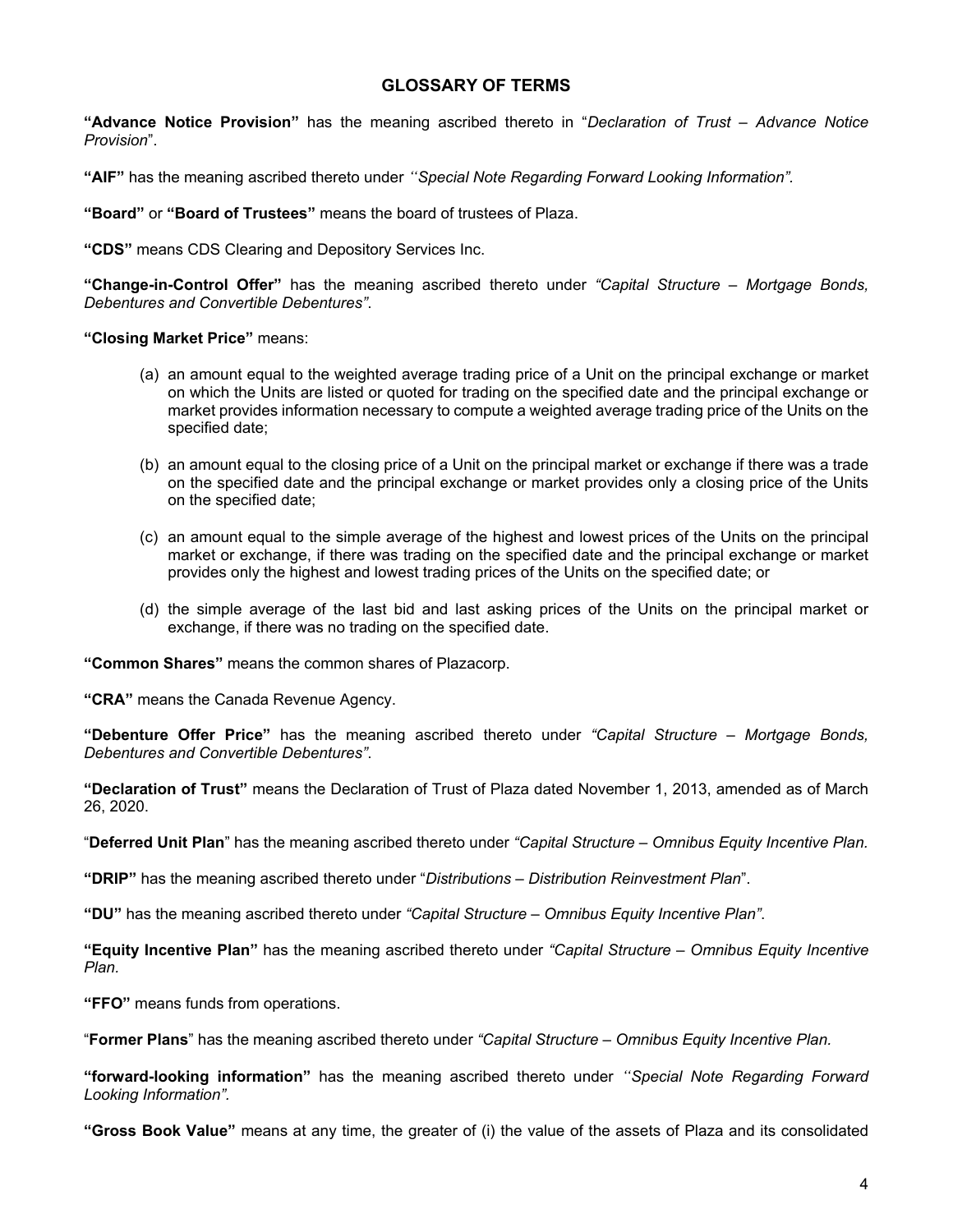subsidiaries, as shown on its then most recent consolidated statement of financial position and (ii) the historical cost of the assets of Plaza and its consolidated subsidiaries.

**"IFRS"** means International Financial Reporting Standards.

**"Indebtedness"** has the meaning ascribed thereto in "*Declaration of Trust – Operating Policies*".

**"Market Price"** means:

- (a) an amount equal to the weighted average trading price of a Unit on the principal exchange or market on which the Units are listed or quoted for trading during the period of 10 consecutive trading days ending on such date;
- (b) an amount equal to the weighted average of the closing market prices of a Unit on the principal exchange or market on which the Units are listed or quoted for trading during the period of 10 consecutive trading days ending on such date, if the applicable exchange or market does not provide information necessary to compute a weighted average trading price; or
- (c) if there was trading on the applicable exchange or market for fewer than five of the 10 trading days, an amount equal to the simple average of the following prices established for each of the 10 consecutive trading days ending on such date: the simple average of the last bid and last asking price of the Units for each day on which there was no trading; the closing price of the Units for each day that there was trading if the exchange or market provides a closing price; and the simple average of the highest and lowest prices of the Units for each day that there was trading, if the market provides only the highest and lowest prices of Units traded on a particular day.

**"NAV"** means net asset value.

**"NBBCA"** means the New Brunswick *Business Corporations Act*, as amended, including the regulations promulgated thereunder.

**"NCI"** has the meaning ascribed thereto under *"Declaration of Trust – Non-Certificated Inventory ("NCI") System"*.

**"NCIB"** has the meaning ascribed thereto under *"Declaration of Trust – Purchases of Units by Plaza"*.

**"Nominating Unitholder"** has the meaning ascribed thereto in "*Declaration of Trust – Advance Notice Provision*".

**"Notice Date"** has the meaning ascribed thereto in "Declaration of Trust – Advance Notice Provision".

**"Non-Resident"** means a person who is a "Non-Resident" within the meaning of the Tax Act and a partnership other than a Canadian partnership for the purposes of the Tax Act.

**"Person"** means and includes individuals, corporations, partnerships, general partnerships, joint stock companies, limited liability corporations, joint ventures, associations, companies, trusts, banks, trust companies, pension funds, business trusts or other organizations, whether or not legal entities, and government and agencies and political subdivisions thereof.

**"PGML"** means Plaza Group Management Limited.

"**Plan Administrator**" has the meaning ascribed thereto under *"Capital Structure – Omnibus Equity Incentive Plan.*

**"Plaza"** means Plaza Retail REIT, successor to Plazacorp.

"**Plazacorp**" means Plazacorp Retail Properties Ltd., the predecessor of Plaza.

**"PU"** has the meaning ascribed thereto under *"Capital Structure – Omnibus Equity Incentive Plan.* 

**"Preferred Units"** has the meaning ascribed thereto under *"Capital Structure – Description of Units"*.

**"Redemption Notes"** has the meaning ascribed thereto under *"Declaration of Trust – Redemption Right".*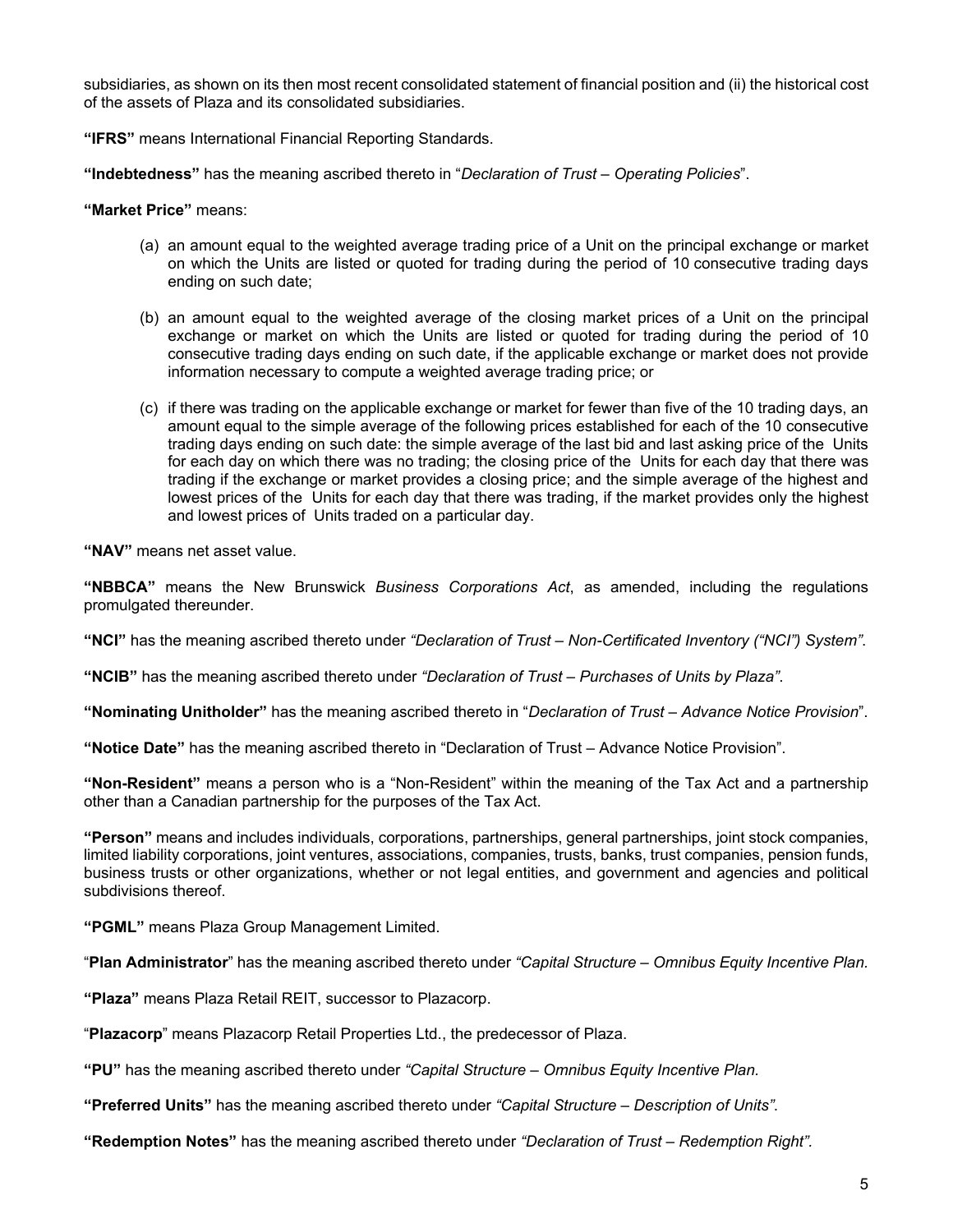**"Redemption Price"** means for each Unit, the lesser of:

- (a) 90% of the Market Price of a Unit calculated as at the date of the surrender of the Unit for redemption; and
- (b) 100% of the Closing Market Price on the date of the surrender of the Unit for redemption.

**"REIT Conversion"** has the meaning ascribed thereto under *"Corporate Structure".* 

**"REIT Exception"** means the exceptions to the SIFT Rules in the Tax Act that qualify a trust to not be considered a SIFT trust for a taxation year.

"**Restricted Unit Plan**" has the meaning ascribed thereto under *"Capital Structure – Omnibus Equity Incentive Plan.*

**"RU"** has the meaning ascribed thereto under *"Capital Structure – Omnibus Equity Incentive Plan"*.

**"Series E Debentures"** means the publicly traded Series E convertible unsecured subordinated debentures maturing on March 31, 2023;

**"Series VIII Debentures"** means the convertible unsecured subordinated debentures maturing on March 31, 2026;

**"SIFT"** means a "SIFT trust" or a "SIFT partnership" as defined in the Tax Act.

**"SIFT Rules"** means the Specified Investment Flow-through Trust Rules promulgated in the Tax Act, which effectively tax certain income of a publicly-traded trust or partnership that is distributed to its investors on the same basis as would have applied had the income been earned through a taxable corporation and distributed by way of dividend to its shareholders. These rules apply only to SIFTs and their investors.

**"Special Voting Units"** has the meaning ascribed thereto under *"Capital Structure – Description of Units".*

**"Tax Act"** means the *Income Tax Act* (Canada), as amended, including the regulations promulgated thereunder.

"**Termination Date**" has the meaning ascribed thereto under *"Capital Structure – Omnibus Equity Incentive Plan.*

**"Trustee"** means a trustee of the Board.

**"TSX"** means the Toronto Stock Exchange.

**"Units"** means the trust units of Plaza.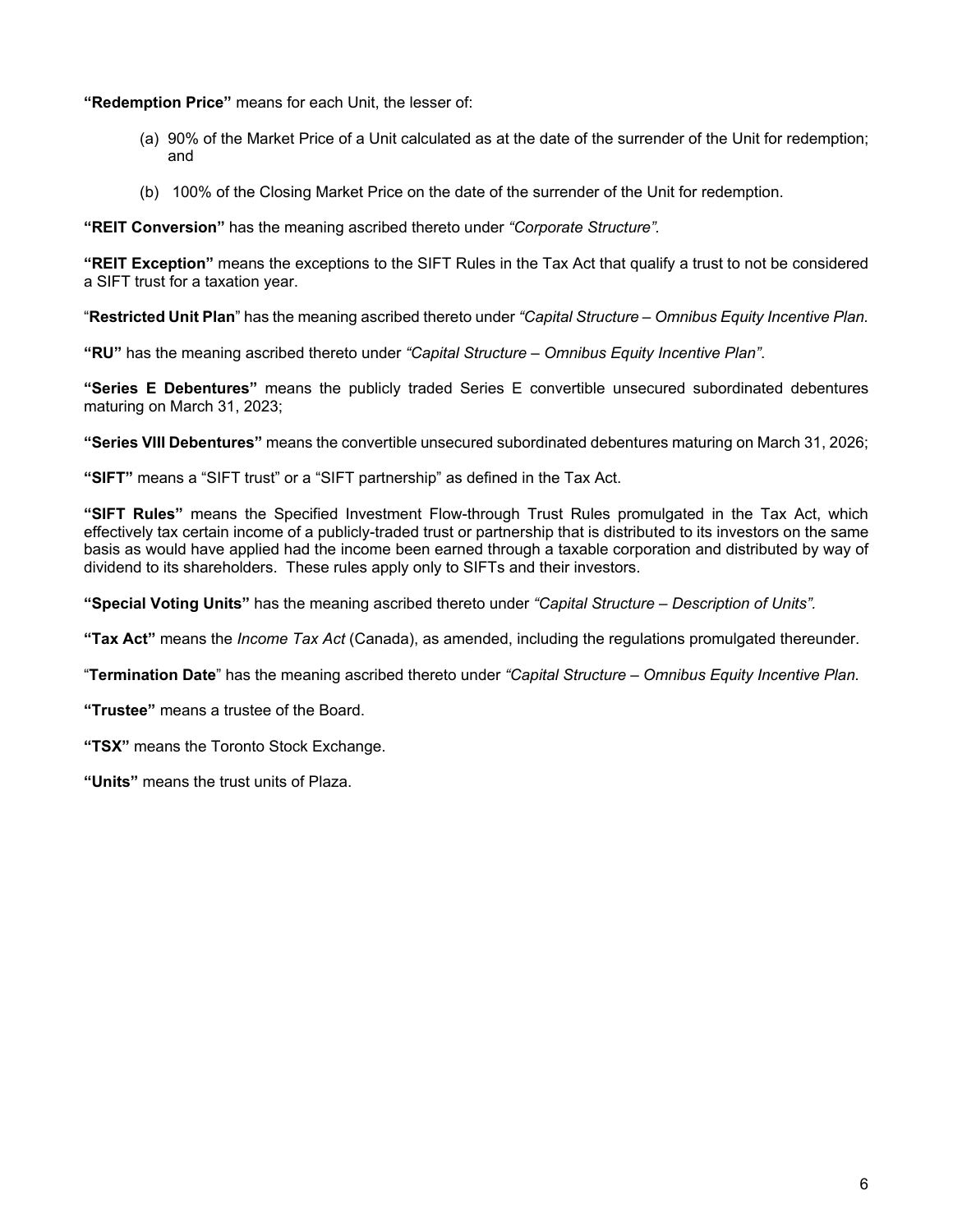# **CORPORATE STRUCTURE**

Plaza is a trust governed under the laws of the Province of Ontario. Plaza's head office and principal place of business is located at 98 Main Street, Fredericton, New Brunswick E3A 9N6. Plaza's Units are listed and posted for trading on the Toronto Stock Exchange ("**TSX**") under the trading symbol "PLZ.UN".

Plazacorp was incorporated under the NBBCA on February 2, 1999 and commenced trading on the predecessor to the TSX Venture Exchange on July 30, 1999. On December 11, 2002, on receipt of shareholder and regulatory approval, Plazacorp filed articles of amendment with the director under the NBBCA adding certain redemption rights to the Common Shares of Plazacorp qualifying it to become a "Mutual Fund Corporation" as defined in the Income Tax Act (Canada). On July 2, 2013, Plazacorp graduated its listing from the TSX Venture Exchange to the TSX.

On November 1, 2013, Plazacorp and Plaza entered into an arrangement agreement whereby they agreed to reorganize the affairs of Plazacorp pursuant to a plan of arrangement under Section 128 of the NBBCA to, among other things, convert Plazacorp from a corporate structure to a real estate investment trust structure and, effective January 1, 2014, the conversion to a real estate investment trust was completed (the "**REIT Conversion**"). In connection with the REIT Conversion, Common Shares were exchanged for Units on a one-for-one basis and on January 8, 2014, the Units began trading on the TSX.



The following chart outlines Plaza's current structure (at March 24, 2022):

Beneficial ownership of all of Plaza's properties are held indirectly in any of a corporation, limited partnership or trust. The following table sets forth the name and jurisdiction of formation of each of the subsidiaries of Plaza, together with Plaza's percentage of direct and indirect ownership of such subsidiaries, at March 24, 2022 which exceed 10% of the consolidated revenues and assets of Plaza. The total revenues and assets of the excluded subsidiaries, in aggregate, also do not exceed 20% of the consolidated revenues and assets of Plaza.

| Name of Subsidiary $(1)$                                        | <b>Jurisdiction</b><br>of Formation | Percentage<br>Ownership<br><b>Owned directly</b> | Percentage<br><b>Ownership owned</b><br>Indirectly |
|-----------------------------------------------------------------|-------------------------------------|--------------------------------------------------|----------------------------------------------------|
| <b>Limited Partnerships</b><br>Plaza Master Limited Partnership | NΒ                                  | 100%                                             | N/A                                                |
| Scott's Real Estate Limited Partnership                         | ΟN                                  | 100%                                             | N/A                                                |

*Note: (1) The investment in the subsidiaries above does not include investment in any restricted securities.*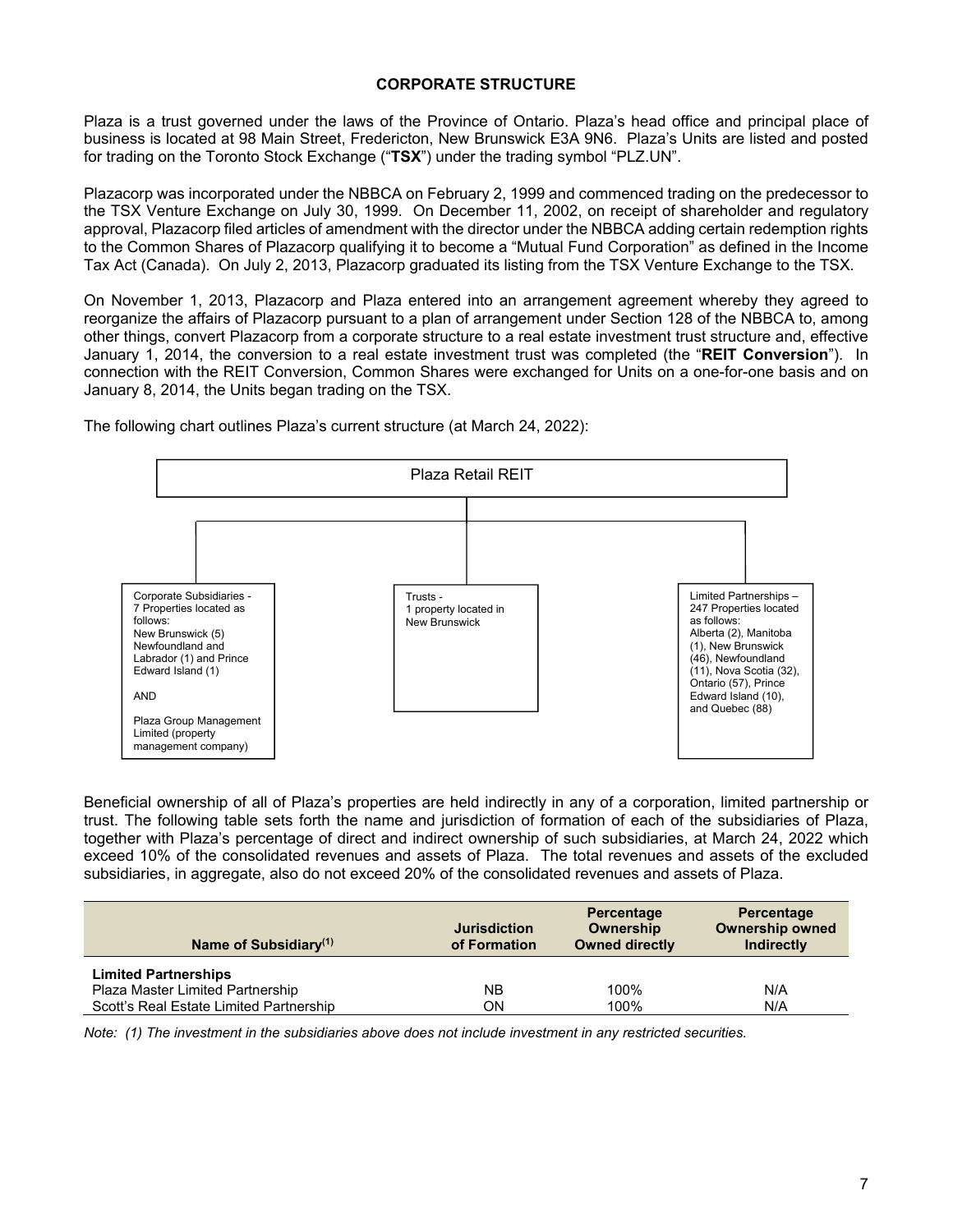# **GENERAL DEVELOPMENT OF THE BUSINESS OF PLAZA**

# **General**

Plaza is a developer, owner and manager of retail real estate located primarily in Ontario, Quebec and Atlantic Canada. Plaza has created and delivered value by fostering strategic relationships with tenants, suppliers, partners and investors and has more than a twenty-year history of accretive acquisitions, redevelopments and developments which have added high-quality real estate to Plaza's portfolio and contributed to growth in net asset value ("NAV") and FFO per unit.

Some of the key attributes of Plaza's business model are:

- $\triangleright$  Plaza conducts its business in a manner to maximize NAV and FFO growth per Unit and, accordingly, unitholder value;
- $\triangleright$  Plaza's entrepreneurial abilities allow it to adapt to changing market conditions;
- $\triangleright$  Plaza has developed strong relationships with leading retailers;
- $\triangleright$  Plaza's business is driven by value-add opportunities to develop and redevelop, for its own account, unenclosed retail real estate throughout Canada;
- $\triangleright$  Plaza strives to minimize the amount of short-term debt that it obtains, thereby locking in returns for unitholders and minimizing financing risk;
- $\triangleright$  Plaza has a competitive advantage as a developer in Atlantic Canada and Quebec; and
- $\triangleright$  Plaza is fully internalized and able to develop retail properties in-house.

Plaza's portfolio at December 31, 2021 includes interests in 257 properties totaling approximately 8.7 million square feet (at 100%, regardless of Plaza's ownership interest in the properties), which are predominantly occupied by national tenants, and additional lands held for development. These include properties indirectly held by Plaza through its subsidiaries and through joint arrangements.

# **Three Year History**

### *Acquisitions*

From January 1, 2019 to December 31, 2021, net of property sales, Plaza's total gross leasable area has grown by 0.3 million square feet to 8.7 million square feet.

The following tables outline the property acquisitions and developments undertaken by Plaza in the past three fiscal years. Individually, none of these acquisitions are considered significant acquisitions for which disclosure is required under Part 8 of National Instrument 51-102. The dates listed are those on which Plaza acquired the property, the redevelopment property or the land on which the development is taking place.

# **2021 Transactions**

| <b>Property</b>                              | <b>Property</b><br><b>Type</b> | <b>Square</b><br>Footage<br>(at 100%) | Ownership %<br>following<br>acquisition | <b>Date</b><br><b>Acquired</b> |
|----------------------------------------------|--------------------------------|---------------------------------------|-----------------------------------------|--------------------------------|
| Mapleview Dr., Barrie, $ON^{(1)}$            | Open-Air Centre                | $\blacksquare$                        | 50%                                     | 06/14/2021                     |
| L'Axe, Chicoutimi, $QC^{(1)}$                | Open-Air Centre                | -                                     | 37.5%                                   | 09/12/2021                     |
| Les Immeubles SBT, Drummondville, $QC^{(1)}$ | Open-Air Centre                | 68.675                                | 50%                                     | 22/12/2021                     |

 *Note: (1) Represents projects under development or redevelopment at December 31, 2021.* 

# **2020 Transactions**

|                                                            | <b>Property</b> | <b>Square</b><br>Footage | Ownership %<br>following | <b>Date</b>     |
|------------------------------------------------------------|-----------------|--------------------------|--------------------------|-----------------|
| <b>Property</b>                                            | <b>Type</b>     | $(at 100\%)$             | acquisition              | <b>Acquired</b> |
| Northern Avenue Plaza, Sault Ste. Marie, ON <sup>(1)</sup> | Open-Air Centre | 179.867                  | 50%                      | 08/14/2020      |

 *Note: (1) Represents projects under development or redevelopment at December 31, 2021.*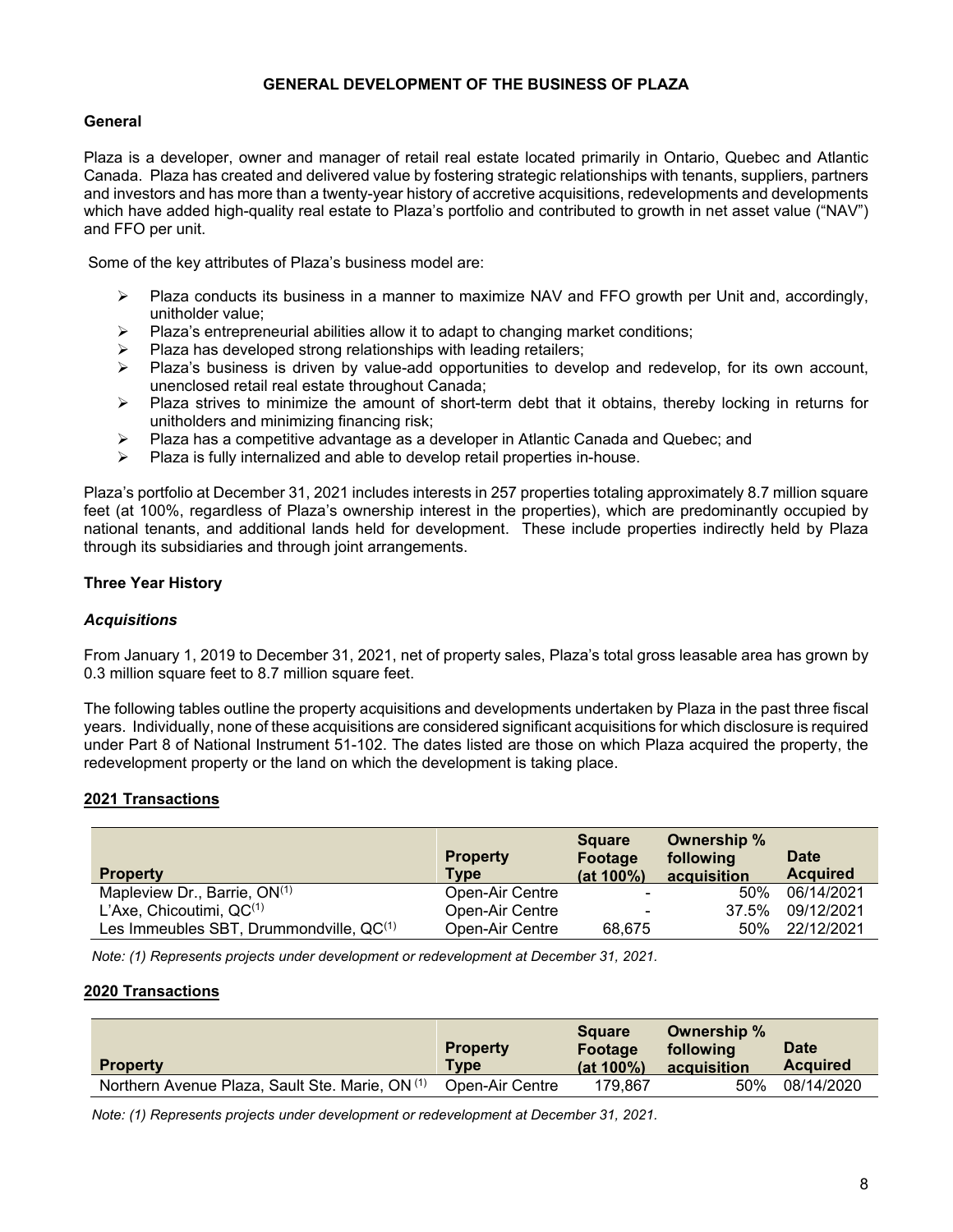# **2019 Transactions**

|                                        |                 | <b>Square</b> | Ownership % |                 |
|----------------------------------------|-----------------|---------------|-------------|-----------------|
|                                        | <b>Property</b> | Footage       | following   | <b>Date</b>     |
| <b>Property</b>                        | Type            | $(at 100\%)$  | acquisition | <b>Acquired</b> |
| Tri-City Center, Cambridge, $ON^{(1)}$ | Open-Air Centre | 197.252       | 50%         | 04/24/2019      |

 *Note: (1) Represents projects under development or redevelopment at December 31, 2021.* 

### *Dispositions*

### **2021 Dispositions**

During the year ended December 31, 2021, Plaza disposed of non-core QSR properties and excess land located in Port Hawkesbury, NS, Belleville, ON, Hamilton, ON, Lindsay, ON, Orleans, ON, Picton, ON, Toronto, ON, Chicoutimi, QC, Gatineau, QC, Levis, QC, Longueuil, QC, Montreal, QC, Quebec City, QC and Sherbrooke, QC for proceeds of \$16.6 million, \$13.1 million after repayment of mortgages on the properties.

### **2020 Dispositions**

During the year ended December 31, 2020, Plaza disposed of non-core QSR properties in Arnprior, ON, Cambridge, ON, Hamilton, ON, Thunder Bay, ON, Toronto, ON, Windsor, ON, Neufchatel, QC, and Shawinigan, QC for net proceeds of \$5.9 million. Plaza also sold a 50% non-managing co-ownership interest in five properties located in Calgary, AB, New Glasgow, NS, Antigonish, NS and Montreal, QC for proceeds of \$12.3 million, \$4.6 million after assumption by the purchaser of the existing debt on the properties.

### **2019 Dispositions**

During the year ended December 31, 2019, Plaza disposed of non-core QSR properties in Coldbrook, NS; Halifax, NS; London, ON; Ottawa, ON; Paris, ON; Laval, QC; Longueiul, QC and Montreal, QC for net proceeds of \$6.6 million. It also disposed of five non-core QSR properties located in Winnipeg, MB for net proceeds of \$6.9 million and land located in Sherbrooke, QC for \$475 thousand. Plaza sold a 50% co-ownership interest in a property located in Quispamsis, NB for proceeds of \$6.4 million, \$2.2 million after assumption by the purchaser of the existing debt on the property.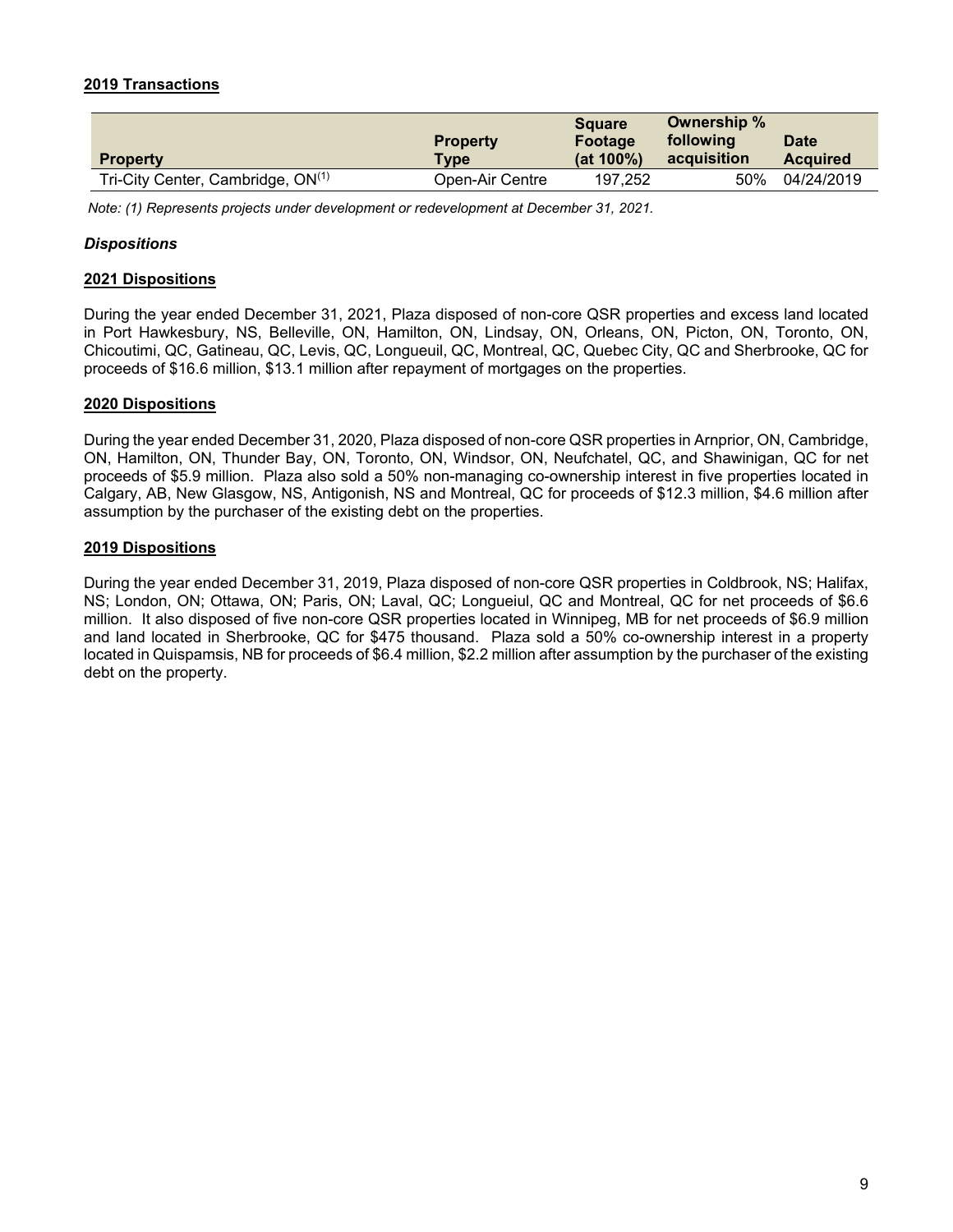# **BUSINESS OF PLAZA**

# **Overview**

Plaza is in the business of retail property ownership and development. Plaza develops, redevelops and acquires predominantly open-air centres and single use properties located in Canada. It diversifies its asset base both geographically and with a strong mix of national retail tenants. Plaza, in measuring performance or making decisions, does not distinguish or group its operations by geography or any other basis. Accordingly, Plaza has a single reportable segment for disclosure purposes under IFRS. One tenant comprises 24.5% of base rental revenue at December 31, 2021.

The following table outlines the number of properties and their gross leasable area at December 31, 2021 and December 31, 2020:

|                             | <b>Number of</b>  | <b>Gross Leasable</b> | Number of         | Gross Leasable  |
|-----------------------------|-------------------|-----------------------|-------------------|-----------------|
|                             | <b>Properties</b> | Area (sq. ft.)        | <b>Properties</b> | Area (sq. ft.)  |
|                             | December 31,      | December 31,          | December 31,      | December 31,    |
|                             | $2021^{(1)}$      | $2021^{(1)(2)}$       | $2020^{(1)}$      | $2020^{(1)(2)}$ |
| Alberta                     | 2                 | 34,238                | 2                 | 34,238          |
| Manitoba                    |                   | 17.018                |                   | 17.018          |
| Newfoundland and            | 12                | 806,274               | 12                | 806,305         |
| New Brunswick               | 52                | 1,929,422             | 52                | 1,929,922       |
| Nova Scotia                 | 33                | 1,227,068             | 34                | 1,210,649       |
| Ontario                     | 58                | 1,854,765             | 63                | 1,862,815       |
| <b>Prince Edward Island</b> | 11                | 595,281               | 11                | 595,337         |
| Quebec                      | 88                | 2,247,899             | 93                | 2,155,724       |
| <b>Total</b>                | 257               | 8,711,965             | 268               | 8,612,008       |

*Notes: (1) Includes properties under development and non-consolidated investments. (2) At 100%, regardless of Plaza's ownership interest in the properties.*

# **Strategy**

Plaza's principal goal is to deliver growth in per-unit NAV and FFO from a diversified portfolio of high quality essential needs focused retail properties.

Plaza strives to:

- $\triangleright$  acquire or develop properties at a cost that is consistent with its targeted return on investment;
- $\triangleright$  maintain high occupancy rates on existing properties while sourcing tenants for properties under development and future acquisitions;
- $\triangleright$  maintain access to cost effective sources of debt and equity capital to finance acquisitions and new developments; and
- $\triangleright$  diligently manage its properties to ensure tenants are able to focus on their businesses; and
- $\triangleright$  assure the strategy of the Trust is pursued in a sustainable manner.

Plaza invests in the following property types:

- $\triangleright$  new properties developed on behalf of retailer clients or in response to demand;
- $\triangleright$  well located properties where Plaza can add value through efficiencies, density/development or redevelopment; and
- $\triangleright$  existing properties that will provide stable recurring cash flows with opportunity for growth.

Management intends to achieve Plaza's objectives by:

- $\triangleright$  acquiring or developing high quality properties with the potential for increases in future cash flows;
- $\triangleright$  focusing on property leasing, operations and delivering superior services to tenants;
- $\triangleright$  managing properties to maintain high occupancies and staggering lease maturities appropriately;
- $\triangleright$  increasing rental rates when market conditions permit;
- $\triangleright$  achieving appropriate pre-leasing prior to commencing construction;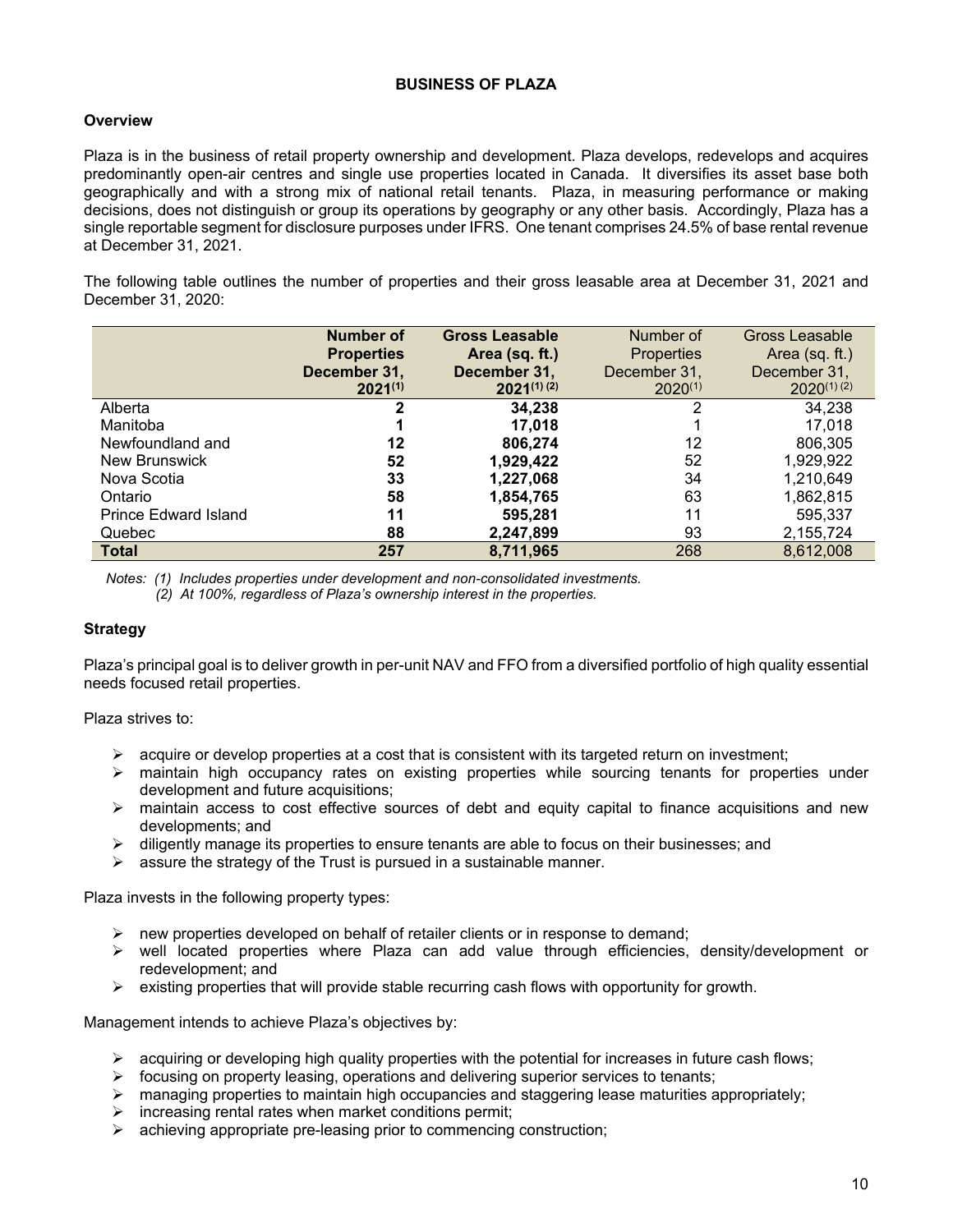- $\triangleright$  managing debt to obtain both a low cost of debt and a staggered debt maturity profile;
- $\triangleright$  matching, as closely as practical, the weighted average term to maturity of mortgages to the weighted average lease term;
- $\triangleright$  retaining sufficient capital to fund capital expenditures required to maintain the properties;
- $\triangleright$  raising capital when required in the most cost-effective manner;
- $\triangleright$  properly integrating new properties acquired;
- $\triangleright$  using internal expertise to ensure that value is surfaced from all of the properties; and
- periodically reviewing the portfolio to determine if opportunities exist to re-deploy equity from slow growth or non-core properties into higher growth investments.

### **Skills and Knowledge**

Plaza believes that opportunities for growth can be enhanced through the direct management of Plaza's properties rather than by outsourcing third parties. Internalized management allows Plaza to be aware of and promptly respond to tenants' needs, and to benefit from the efficiencies of an experienced and dedicated work force focused on leasing and maintenance of Plaza's property portfolio. Plaza also has the expertise to manage all aspects of the real estate development cycle.

As at December 31, 2021, Plaza, through its wholly owned property management company, PGML, employed 84 employees in accounting, finance, engineering, legal, development, leasing and other administrative capacities (excluding on-site property specific staff). Employees operate from Plaza's offices in Quebec, Ontario, Nova Scotia, Prince Edward Island, Newfoundland and from its head office in Fredericton, New Brunswick.

Plaza's infrastructure includes the following areas of expertise:

*Development and Redevelopment:* Plaza's very strong value-add capabilities have been consistently demonstrated in a variety of successful development and redevelopment projects across its geography. Much of Plaza's growth over the years has come from developments and redevelopments. Plaza has adapted well to the changing real estate market by shifting its focus between redevelopment and new developments as market conditions evolve. Development and redevelopment expertise also facilitates Plaza's proactive management of its existing portfolio.

*Acquisitions and Dispositions:* Plaza invests in properties with a long-term perspective and has demonstrated success in acquiring well-located retail real estate or land assemblies for development. Prior to closing any acquisition, Plaza carries out a thorough due diligence program including sustainability, environmental, physical, leasing, financial and legal reviews. Plaza's team has many years of experience and has a proven track record of creatively structuring acquisitions and dispositions, drafting purchase and sale agreements, negotiating and closing acquisitions and dispositions and completing land assemblies to take advantage of the opportunities within the markets in which it operates.

*Leasing:* Plaza has an experienced leasing team that seeks out leasing opportunities, applies local market knowledge and focuses on the needs of its retail tenants and drafts and structures effective leases. With a consistent track record of meeting deadlines and living up to its commitments, Plaza has established strong relationships with national, regional and local retailers.

*Financing:* With established relationships with numerous lenders and a strong, diversified and growing investor base, Plaza has been successful in obtaining the necessary equity, interim or long-term financing required to grow its business. Plaza has experience in marketing, negotiating and closing property financings in a timely and efficient manner. Plaza also has capital markets experience, having used both private and public financing to fund its capital requirements.

*Construction Management:* With a number of years of experience completing new-builds, redevelopments and tenant improvements, Plaza's construction management team has the skills to plan, tender and supervise construction projects on time and on budget to the satisfaction of its customers.

*Property Management:* The experienced operations team continually strives to meet the needs of tenants by responding quickly, maintaining properties to the highest standards, investing capital when required and monitoring and controlling operating costs.

*Financial Reporting, Investor Relations and Governance*: Plaza has strong and experienced legal, financial and accounting teams that keep abreast of, and meet or exceed, continually changing regulatory requirements. They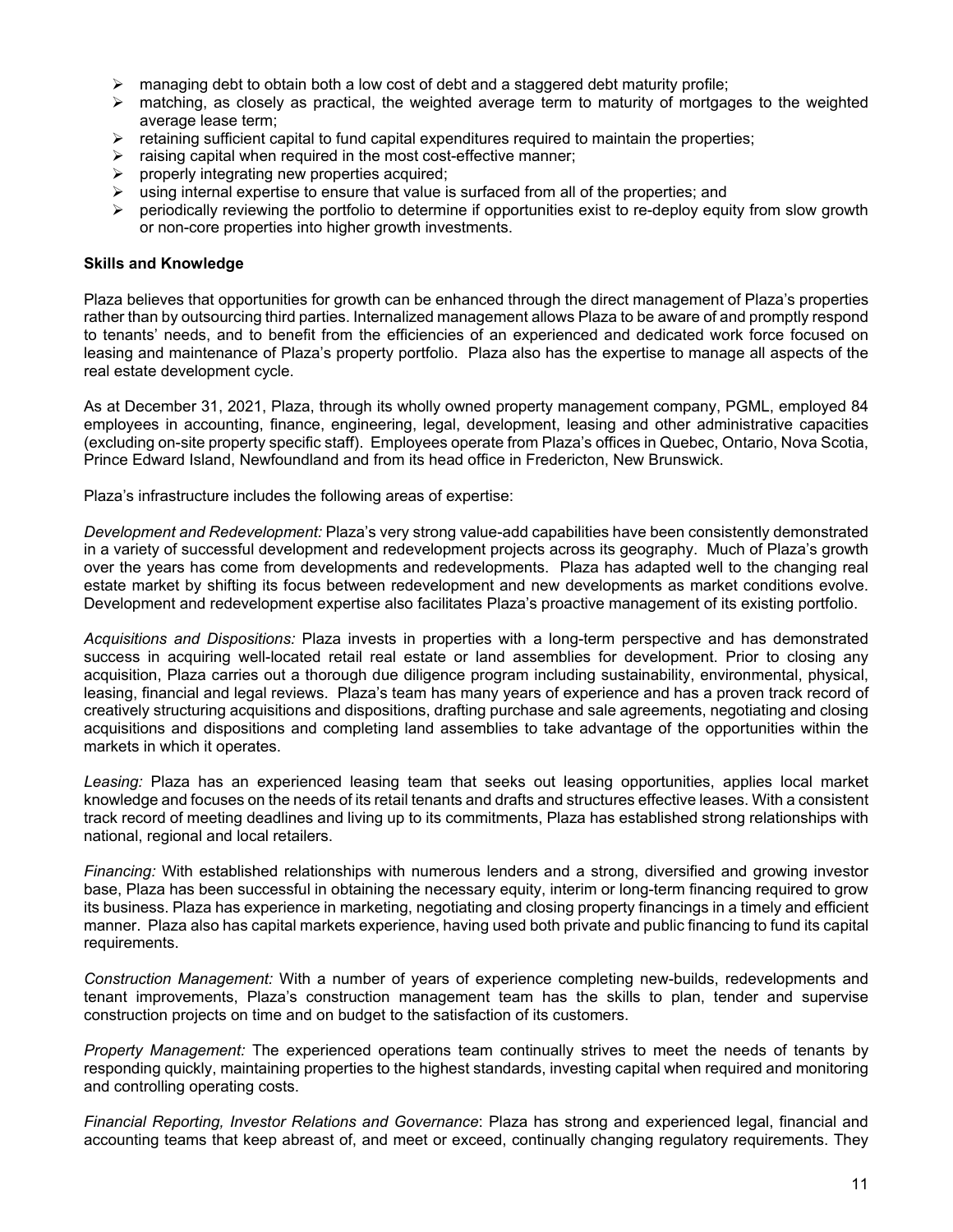also produce financial and other reports in a timely and cost-efficient manner, provide necessary support to the Board and its committees, and keep lines of communication open with analysts, investors and other stakeholders. Plaza recognizes that its investors and other stakeholders significantly value effective governance and that good governance contributes to effective and efficient decision-making.

# **Top 10 Tenants**

Plaza has built a portfolio with a high quality revenue stream. Plaza's ten largest tenants based upon current monthly base rents at December 31, 2021 represent approximately 54.0% of total base rent revenues in place.

|                                             | $%$ of<br><b>Base Rent</b><br>Revenue <sup>(6)</sup> |     |                             | $%$ of<br><b>Base Rent</b><br>$Revenue^{(6)}$ |  |  |  |  |
|---------------------------------------------|------------------------------------------------------|-----|-----------------------------|-----------------------------------------------|--|--|--|--|
| 1. Shoppers Drug Mart/Loblaw <sup>(1)</sup> | 24.5                                                 | 6.  | Sobeys Group <sup>(5)</sup> | 3.5                                           |  |  |  |  |
| Dollarama                                   | 6.3                                                  |     | <b>Staples</b>              | 3.1                                           |  |  |  |  |
| 3. $KFC^{(2)}$                              | 4.3                                                  | 8.  | <b>Bulk Barn</b>            | 1.9                                           |  |  |  |  |
| 4. Canadian Tire Group <sup>(3)</sup>       | 3.6                                                  | 9.  | <b>Giant Tiger</b>          | 1.6                                           |  |  |  |  |
| 5. TJX Group <sup>(4)</sup>                 | 3.6                                                  | 10. | Pet Smart                   | 1.6                                           |  |  |  |  |
| $T - 10$ $\ell$ $R - 10$                    |                                                      |     |                             |                                               |  |  |  |  |

**Total % of Base Revenue: 54.0%** 

*Notes: (1) Shoppers Drug Mart/Loblaw represents the following stores: Shoppers Drug Mart, No Frills, Atlantic Superstore, Pharmaprix and Maxi.* 

- *(2) The majority is represented by two operators.*
- *(3) Canadian Tire Group represents the following stores: Canadian Tire, Mark's/L'Équipeur, Party City, PartSource, Sport Chek, and Sports Experts.*
- *(4) TJX Group represents the following stores: Winners, HomeSense, and Marshalls.*
- *(5) Sobeys Group represents the following stores: Sobeys, IGA, Sobeys Fast Fuel and Lawtons.*
- *(6) Excluding developments, redevelopments and non-consolidated investments.*

### **Leasing and Occupancy**

The following table represents leases expiring for the next 5 years and thereafter for Plaza's property portfolio at December 31, 2021 (excluding developments, redevelopments and non-consolidated investments).

|                                   | Open-Air Centres      |               | <b>Enclosed Malls</b> |       | Single-User Retail    |       | Single-User QSR<br>(2) |               | <b>Total</b>        |       |
|-----------------------------------|-----------------------|---------------|-----------------------|-------|-----------------------|-------|------------------------|---------------|---------------------|-------|
| Year                              | Sa F <sub>t</sub> (1) | $\frac{0}{0}$ | Sa F <sub>t</sub> (1) | $\%$  | Sa F <sub>t</sub> (1) | %     | Sa F <sub>t</sub> (1)  | $\frac{9}{6}$ | Sq F <sup>(1)</sup> | %     |
| 2022                              | 292.699               | 6.1           | 68.070                | 11.5  | 71.346                | 7.0   | 23.794                 | 14.7          | 455.909             | 7.0   |
| 2023                              | 592.509               | 12.4          | 207.457               | 35.0  | 152.739               | 15.0  | 26.912                 | 16.7          | 979.617             | 15.0  |
| 2024                              | 538,011               | 11.3          | 85,302                | 14.4  | 50,262                | 4.9   |                        | -             | 673,575             | 10.3  |
| 2025                              | 484.133               | 10.2          | 40.500                | 6.8   | 154,415               | 15.2  | 4,861                  | 3.0           | 683,909             | 10.4  |
| 2026                              | 558.256               | 11.7          | 8.201                 | 1.4   | 58.594                | 5.8   | 4.269                  | 2.6           | 629,320             | 9.6   |
| Thereafter                        | 2.306.213             | 48.3          | 183.630               | 30.9  | 530.418               | 52.1  | 101.601                | 63.0          | 3,121,862           | 47.7  |
| Subtotal                          | 4,771,821             | 100.0         | 593,160               | 100.0 | 1,017,774             | 100.0 | 161,437                | 100.0         | 6,544,192           | 100.0 |
| Vacant                            | 176,339               |               | 119,929               |       |                       |       | 2,376                  |               | 298,644             |       |
| <b>Total</b>                      | 4.948.160             |               | 713.089               |       | 1,017,774             |       | 163,813                |               | 6,842,836           |       |
| Weighted<br>average lease<br>term | 5.9 years             |               | 3.5 years             |       | 7.2 years             |       | 6.6<br>vears           |               | 5.9 years           |       |

*Notes: (1) At 100%, regardless of Plaza's ownership interest in the properties. (2) QSR refers to quick service restaurants.*

At December 31, 2021, overall committed occupancy including non-consolidated investments for the portfolio (excluding properties under development and redevelopment) was 96.5% compared to 95.7% at December 31, 2020. Same-asset committed occupancy was 96.0% at December 31, 2021, compared to 95.3% at December 31, 2020.

The weighted average contractual base rent per square foot on renewals/new leasing in 2021 versus expiries (excluding developments, redevelopments and non-consolidated investments) is outlined in the following table: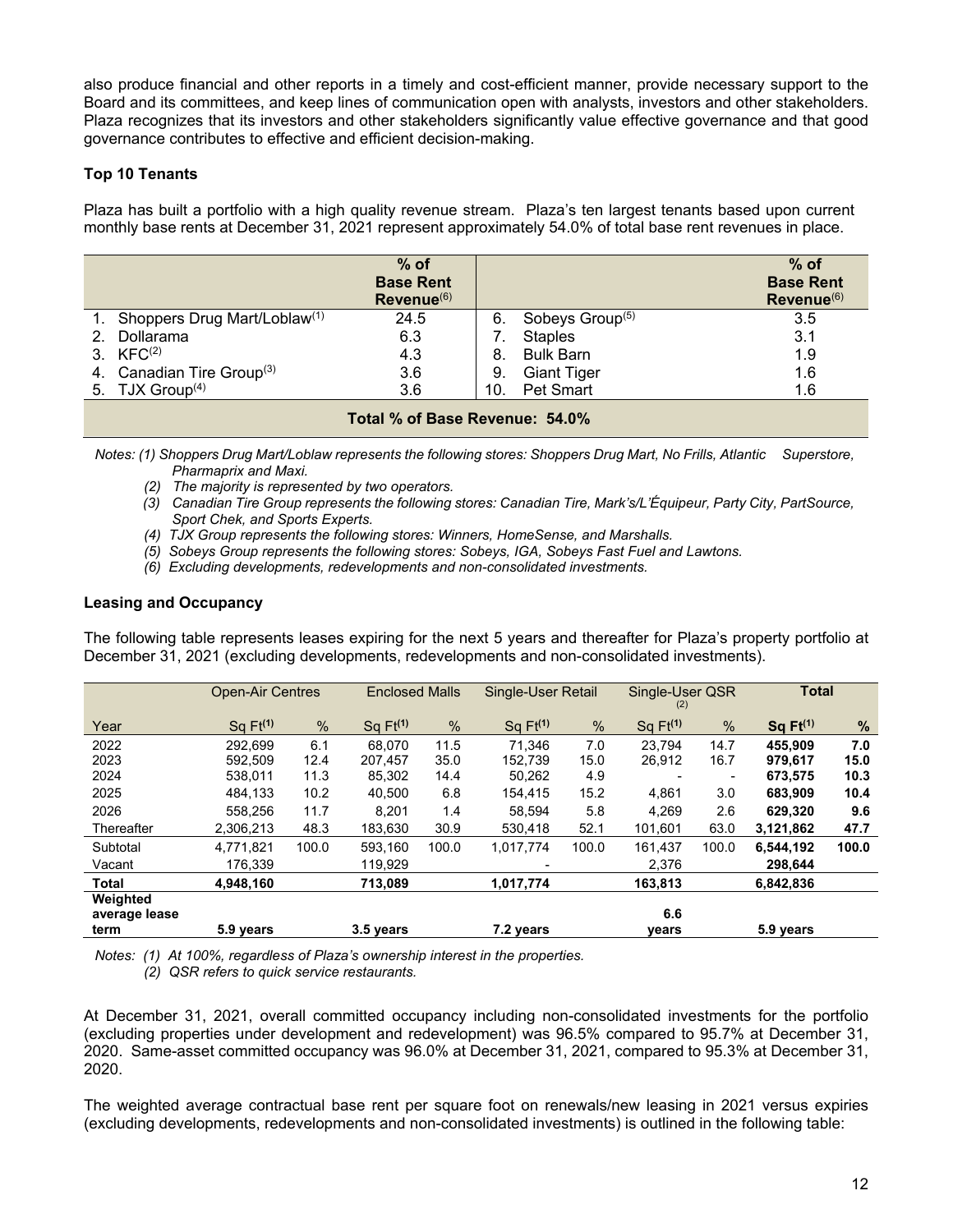|                                              | <b>Open-Air</b><br><b>Centres</b> | <b>Enclosed</b><br><b>Malls</b> | <b>Single-User</b><br><b>Retail</b> | <b>Single-User</b><br><b>QSR</b> | <b>Total</b> |
|----------------------------------------------|-----------------------------------|---------------------------------|-------------------------------------|----------------------------------|--------------|
| 2021 - Q4 YTD                                |                                   |                                 |                                     |                                  |              |
| Leasing renewals (sq. ft.)                   | 616,902                           | 93,936                          | 144,264                             | 24,774                           | 879,876      |
| Weighted average rent (\$/sq. ft.) - Renewed | \$15.35                           | \$18.15                         | \$20.75                             | \$25.63                          | \$16.82      |
| Weighted average rent (\$/sq. ft.) - Expired | \$15.12                           | \$17.98                         | \$20.63                             | \$26.05                          | \$16.64      |
| Renewal spread                               | 1.5%                              | 0.9%                            | 0.6%                                | $(1.6\%)$                        | 1.1%         |
|                                              |                                   |                                 |                                     |                                  |              |
|                                              |                                   |                                 |                                     |                                  |              |
| New leasing (sq. ft.)                        | 84.963                            | 13,437                          | 7,349                               |                                  | 105,749      |
| Weighted average rent (\$/sq. ft.)           | \$19.45                           | \$17.73                         | \$22.95                             |                                  | \$19.47      |
|                                              |                                   |                                 |                                     |                                  |              |
|                                              |                                   |                                 |                                     |                                  |              |
| Expiries not renewed (sq. ft.)               | 47,130                            | 25,311                          |                                     | 10,695                           | 83,136       |
| Weighted average rent (\$/sg. ft.)           | \$17.58                           | \$16.35                         |                                     | \$20.28                          | \$17.55      |
|                                              |                                   |                                 |                                     |                                  |              |
| 2022                                         |                                   |                                 |                                     |                                  |              |
| Expiries (sq. ft.)                           | 292,699                           | 68,070                          | 71,346                              | 23,794                           | 455,909      |
| Weighted average rent (\$/sq. ft.)           | \$15.63                           | \$17.47                         | \$16.79                             | \$26.29                          | \$16.64      |
|                                              |                                   |                                 |                                     |                                  |              |

Including developments, redevelopments and non-consolidated investments, Plaza completed 1.3 million square feet of new and renewal leasing deals for the twelve months ended December 31, 2021.

Plaza's financial exposure to vacancies and lease roll-overs differs among different retail asset types, as gross rental rates differ by asset class. Committed occupancy by asset class (excluding non-consolidated investments) was as follows:

- Committed occupancy in the open-air centres was 97.2% at December 31, 2021, compared to 96.4% at December 31, 2020.
- Committed occupancy for enclosed malls was 86.2% at December 31, 2021, compared to 83.1% at December 31, 2020.
- Committed occupancy for single use assets was 99.8% at December 31, 2021, compared to 99.0% at December 31, 2020.
- Pre-leased space in active properties under development was 82.7% at December 31, 2021.

Plaza's mix of tenancies, based on base rents, is primarily made up of national tenants. The chart below excludes developments, redevelopments and non-consolidated investments.

|            | December 31, | December 31, |
|------------|--------------|--------------|
|            | 2021         | 2020         |
| National   | 90.5%        | 90.3%        |
| Regional   | 3.6%         | 3.8%         |
| Local      | 4.1%         | 4.0%         |
| Non-Retail | 1.8%         | 1.9%         |

### **Employees**

As previously noted, as of December 31, 2021 Plaza's wholly owned property management company, PGML, had 84 employees performing accounting, finance, engineering, development, leasing, legal and other administrative functions, excluding on-site property specific staff.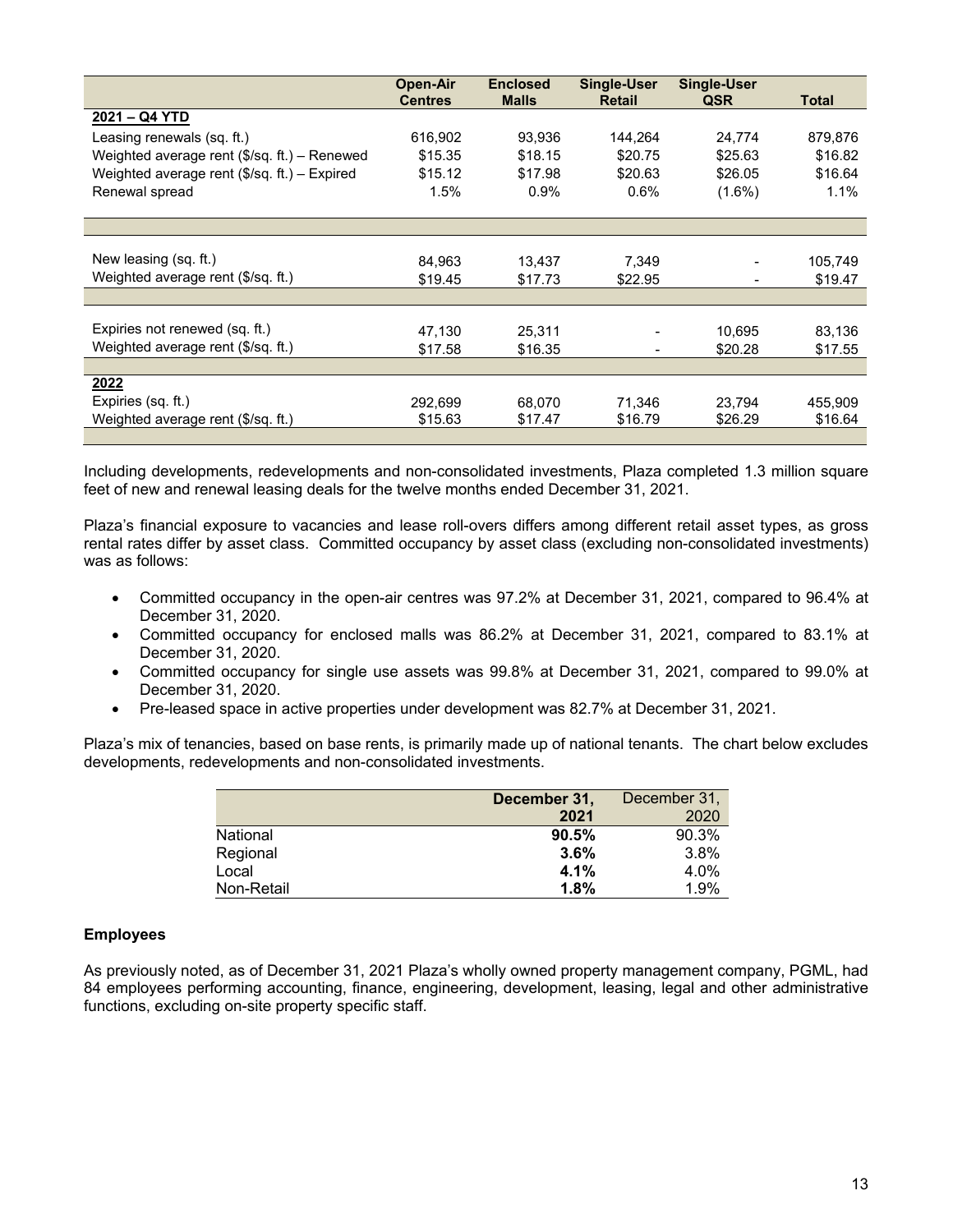# **Environmental, Social and Governance ("ESG")**

Plaza has been and remains committed to ensuring that sustainability is integrated in all aspects of its operations, and will continue to grow responsibly to assure long-term unitholder value. Sound ESG practices are embedded in the way Plaza does business and management recognizes that, through these practices, benefits accrue to tenants, partners, the community at large and ultimately to unitholders.

ESG is becoming increasingly valued by investors and other stakeholders across the real estate industry. Plaza has taken notice and created a Responsibility & Sustainability Committee in 2021 comprised of executives, senior management and other employees, whose mandate is to drive the continued development, enhancement and implementation of Plaza's ESG programs, advance new initiatives and improvements in Plaza's reporting transparency, and prioritize the ESG topics that impact Plaza's business and are important to our stakeholders.

# *Environmental*

Plaza's portfolio is primarily comprised of properties leased under long-term triple net leases where the tenant is generally responsible for maintaining the property and implementing environmentally responsible practices. Plaza's goal is to create communities where its people and tenants will thrive and its commitment to limit its environmental impact starts at the initial stages of investment and development, where Plaza builds to latest industry standards and processes to develop safe, practical, and long-term sustainable projects. With internalized property management, Plaza continues post-development to look for ways to improve efficiency at its properties and reduce its carbon footprint, as it has done through energy conservation measures such as Plaza's comprehensive LED program and its project to enhance insulation in buildings. Plaza is looking forward to the Responsibility & Sustainability Committee exploring further sustainability processes and initiatives on properties across the Trust's portfolio.

In addition to environmental sustainability initiatives related to development and to Plaza's existing property portfolio, the Declaration of Trust prescribes an environmental due diligence process for all acquisitions. Specifically, Plaza must either obtain a new Phase I environmental site assessment for each real property acquisition or may rely on a Phase I environmental site assessment dated no earlier than six months prior to receipt by Plaza. If the Phase I environmental site assessment recommends that a further environmental site assessment be conducted, Plaza must have them conducted in each case by an independent and experienced environmental consultant.

### *Social*

Plaza's success is ultimately driven by its people and Plaza strives to provide a safe, happy and healthy working environment for all employees where everyone is treated equally and with respect. Plaza is committed to fostering a culture of diversity and inclusion in the workplace and is proud to promote a culture where all employees share these commitments. As part of this, Plaza launched its Women@Plaza initiative on International Women's Day in 2021 which is dedicated to supporting and empowering female identifying employees to reach their full potential in the workplace by (i) raising awareness of issues faced by women in the workplace, (ii) aiding in and supporting professional development, and (iii) recognizing the efforts, contributions and distinct experiences of female identifying employees and applauding their achievements.

Since its launch, Women@Plaza has hosted events on diversity, stress management, mental health and mindfulness, for the benefit of all employees. It has also launched and awarded its first Women@Plaza Recognition Award and provided continuing support to other causes and community organizations whose values align with Women@Plaza's mission. Plaza and employees across its geography are excited to see what's next.

### *Governance*

Plaza also believes sound governance practices to be essential to its success and the Board is committed to fostering an environment of good governance. Plaza's governance practices are designed to maintain high standards of oversight, accountability, integrity and ethics while promoting sustainable long-term growth and unitholder value. More detailed information on Plaza's governance practices and processes can be found on its website under Investor Relations/Governance and further information can be found below under "*Committees of the Board -Governance and Compensation Committee*".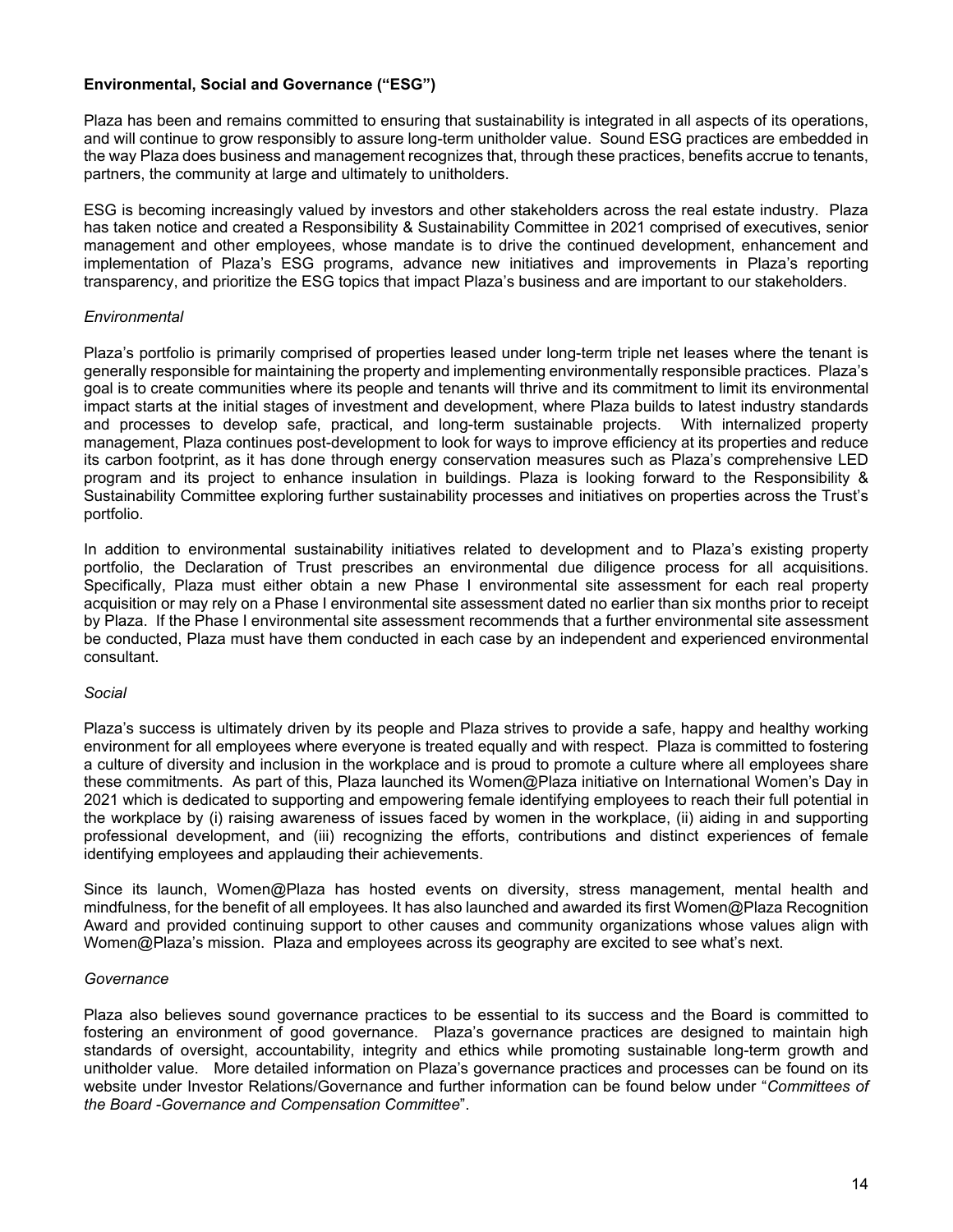Please also see Plaza's website (www.plaza.ca) under Investor Relations/ESG for additional information on our ESG programs.

# **Properties**

A full list of properties that Plaza owned or held an interest in at December 31, 2021 can be found on Plaza's website at www.plaza.ca.

### **Business Environment and Outlook**

Plaza's entrepreneurial culture and adaptability, combined with its strong fully-internalized platform, has allowed Plaza to grow and take advantage of opportunities in the marketplace. Plaza has always been dedicated to growing the business through value-add developments and redevelopments as well as opportunistic acquisitions. Its properties are primarily leased to national retailers, with a focus on retailers in the essential needs, value and convenience market segments – segments that generally tend to withstand broader economic conditions and are more e-commerce resilient. Plaza's leasing efforts over the years have produced a portfolio that is dominated by national retailers, providing stable cash flow.

The COVID-19 pandemic has had a material impact on Plaza's tenants and Plaza's business, including reduced rent collections, particularly in 2020; rent deferrals, abatements and increased bad debt; previous fair value writedowns of its assets; and a reduction in occupancy in 2020. Although the operating environment and tenant demand for space has improved significantly, and continues to improve, the uncertainty surrounding the continuation of COVID-19, whether in a pandemic or endemic mode, may or may not impact certain aspects of Plaza's operations, including rental and occupancy rates, consumer demand and demand for retail space, capitalization rates, tenants' ability to pay rent in full or at all, tenant inducements, temporary or long-term labour or supply chain disruptions and the impact on construction costs and development projects, and the resulting value of Plaza's properties. Please see risk factors below for additional details.

Plaza currently owns an interest in the following projects under development or redevelopment which, upon completion, are expected to be accretive to Plaza's earnings. These projects are under construction, development or in planning and are anticipated to be completed at various points over the next three years as indicated: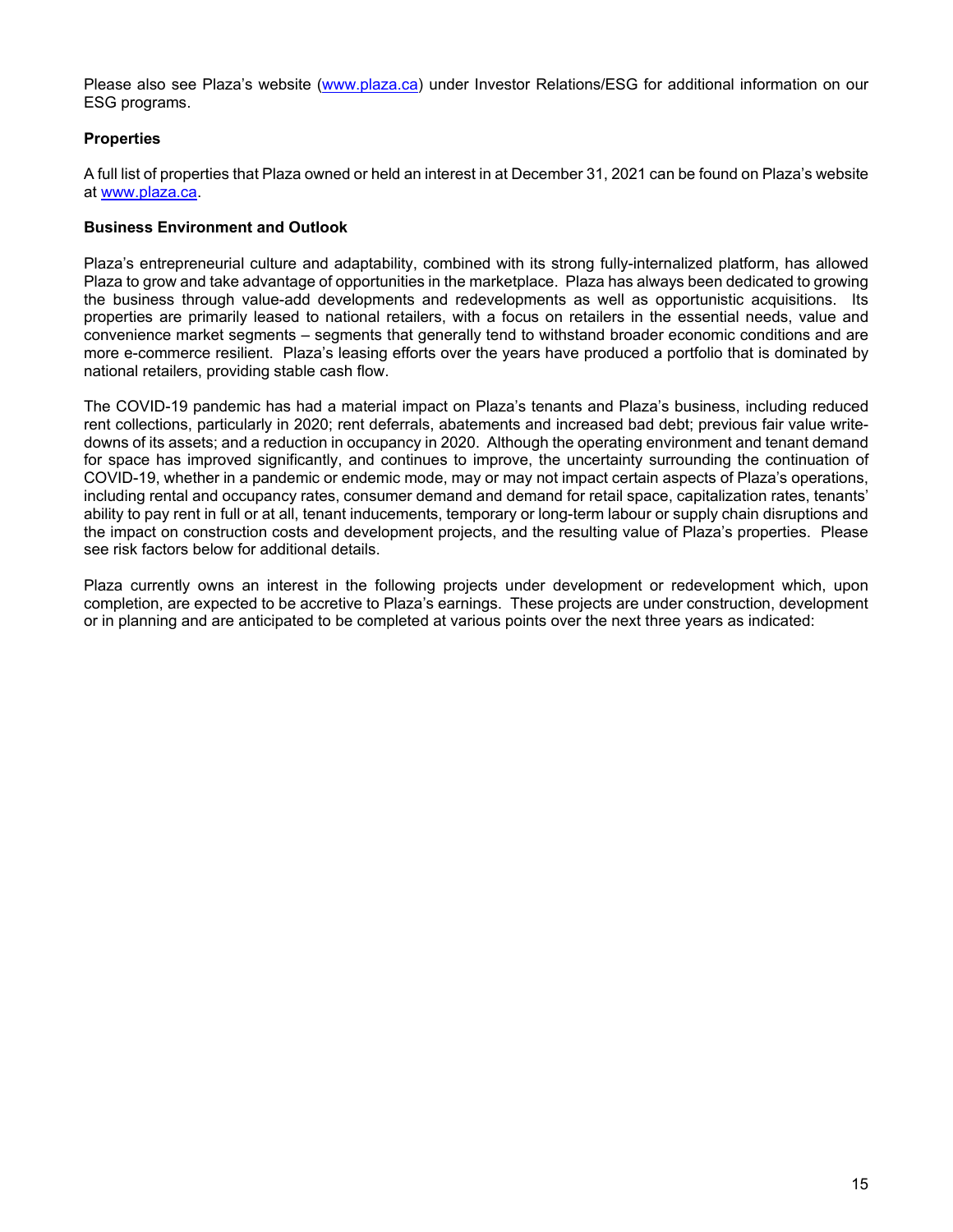|                                                           | <b>Square</b> |           | Occupied or<br><b>Committed at</b><br>December 31, | Anticipated<br><b>Completion</b> |
|-----------------------------------------------------------|---------------|-----------|----------------------------------------------------|----------------------------------|
| Properties under development/redevelopment                | Footage $(1)$ | Ownership | $2021^{(4)}$                                       | $Date^{(5)}$                     |
| In Planning/In Development:                               |               |           |                                                    |                                  |
| <b>Open-Air Centre:</b>                                   |               |           |                                                    |                                  |
| The Shoppes at Galway, St. John's, NL - Phase I.4(2)(3)   | 97,500        | 50%       | n/a                                                | 1-2 years                        |
| The Shoppes at Galway, St. John's, NL - Phase II(2)(3)    | 100,000       | 50%       | n/a                                                | 2-3 years                        |
| The Shoppes at Galway, St. John's, NL - Phase III(2)(3)   | 85,000        | 50%       | n/a                                                | 2-3 years                        |
| Fairville Boulevard, Saint John, NB - Phase III.2(3)      | 8,000         | 100%      | n/a                                                | 1-2 years                        |
| Lansdowne Plaza, Saint John, NB - Phase II(3)             | 2,000         | 100%      | n/a                                                | 1-2 years                        |
| 100 Saint-Jude Nord, Granby, QC - Phase II(2)(3)          | 40,657        | 10%       | 75%                                                | Q1 2023                          |
| Plaza de L'Ouest, Sherbrooke, QC - Phase III(3)           | 4,500         | 50%       | 100%                                               | Q4 2022                          |
| St. Jerome, St. Jerome (Montreal), QC - Phase III.2(2)(3) | 60,000        | 20%       | 92%                                                | Q1 2023                          |
| Les Immeubles SBT Drummondville, QC                       | 81,000        | 50%       | 41%                                                | Q4 2023                          |
| Mapleview Dr., Barrie, ON                                 | 59,000        | 50%       | n/a                                                | 2-3 years                        |
| Timiskaming Plaza, New Liskeard, ON(3)                    | 24,000        | 50%       | n/a                                                | 2-3 years                        |
| Single Use:                                               |               |           |                                                    |                                  |
| Beaubien St., Montreal, QC(3)                             | 10,000        | 100%      | 100%                                               | Q4 2022                          |
| 1916 Wyandotte Street West, Windsor, ON(3)                | 1,532         | 100%      | 100%                                               | Q2 2022                          |
| <b>Expansion:</b>                                         |               |           |                                                    |                                  |
| Granite Drive, New Minas, NS(3)                           | 2,000         | 100%      | n/a                                                | 1-2 years                        |
| Pleasant Street, Yarmouth, NS(3)                          | 1,000         | 50%       | n/a                                                | 1-2 years                        |
| Champlain St. Plaza, Dieppe (Moncton), NB - Phase II.2(3) | 10,000        | 100%      | n/a                                                | 1-2 years                        |
| Millidge Avenue PJC, Saint John, NB(3)                    | 2,500         | 100%      | n/a                                                | 2-3 years                        |
| In Construction:                                          |               |           |                                                    |                                  |
| <b>Open-Air Centre:</b>                                   |               |           |                                                    |                                  |
| Rideau Plaza, Smith Falls, ON(3)                          | 10,000        | 75%       | 65%                                                | Q1 2022                          |
| Hogan Court, Bedford, NS - Phase I.2                      | 4,600         | 100%      | 100%                                               | Q1 2022                          |
| Hogan Court, Bedford, NS - Phase II.1                     | 11,020        | 100%      | 100%                                               | Q1 2022                          |
| Hogan Court, Bedford, NS - Phase II.2                     | 11,480        | 100%      | 72%                                                | Q3 2022                          |
| 464 Dundas St., Belleville, ON(3)                         | 2,500         | 100%      | 100%                                               | Q2 2022                          |
| 450 Wharncliffe Road South, London, ON(3)                 | 1,790         | 100%      | 100%                                               | Q2 2022                          |
| Taunton Rd., Oshawa, ON                                   | 46,000        | 50%       | 64%                                                | Q2 2022                          |
| Northern Avenue Plaza, Sault Ste. Marie, ON(3)            | 172,000       | 50%       | 70%                                                | Q3 2023                          |
| 1726 Huron Church Rd, Windsor, ON(3)                      | 8,000         | 100%      | 75%                                                | Q3 2022                          |
| Tri-City Center, Cambridge, ON(3)                         | 189,000       | 50%       | 99%                                                | Q4 2022                          |
| L'Axe, Chicoutimi, QC                                     | 92,000        | 37.5%     | 52%                                                | Q3 2023                          |
| <b>Single Use:</b>                                        |               |           |                                                    |                                  |
| 435 St. Peters Ave., Bathurst, NB(3)                      | 3,143         | 100%      | 100%                                               | Q3 2022                          |
| <b>Expansion:</b>                                         |               |           |                                                    |                                  |
| North Sydney Plaza, North Sydney, NS(3)                   | 1.000         | 100%      | 100%                                               | Q3 2022                          |
| <b>Total</b>                                              | 1,141,222     |           |                                                    |                                  |
|                                                           |               |           |                                                    |                                  |

*Notes:* 

 $(1)$  Approximate square footage upon completion or to be added on expansion.

 $(2)$  This is owned in a limited partnership that is part of Plaza's non-consolidated trusts and partnerships.

 $(3)$  This is an existing property being redeveloped. Of the total development gross leasable area (also referred to as "GLA") above, 565,637 square feet are included in the Trust's GLA at December 31, 2021.

(4) Occupied or committed based on redeveloped square footage.

 $(5)$  Certain projects have been delayed due to COVID-19, which may continue to impact the anticipated completion dates as shown.

There is excess density at existing properties which would represent approximately 22 thousand additional square feet of gross leasable area, at Plaza's ownership percentage.

At December 31, 2021, there are six land assemblies under purchase agreement and subject to due diligence or other conditions. These land purchases, if executed, will represent an additional 263 thousand square feet of retail space at completion, at Plaza's ownership percentage.

The total estimated costs for the developments and redevelopments (noted in the chart above) are between \$110 million and \$120 million, of which approximately \$60 million has already been spent (all figures represent Plaza's ownership percentage). The unspent amount has not been fully or specifically budgeted or committed at this time.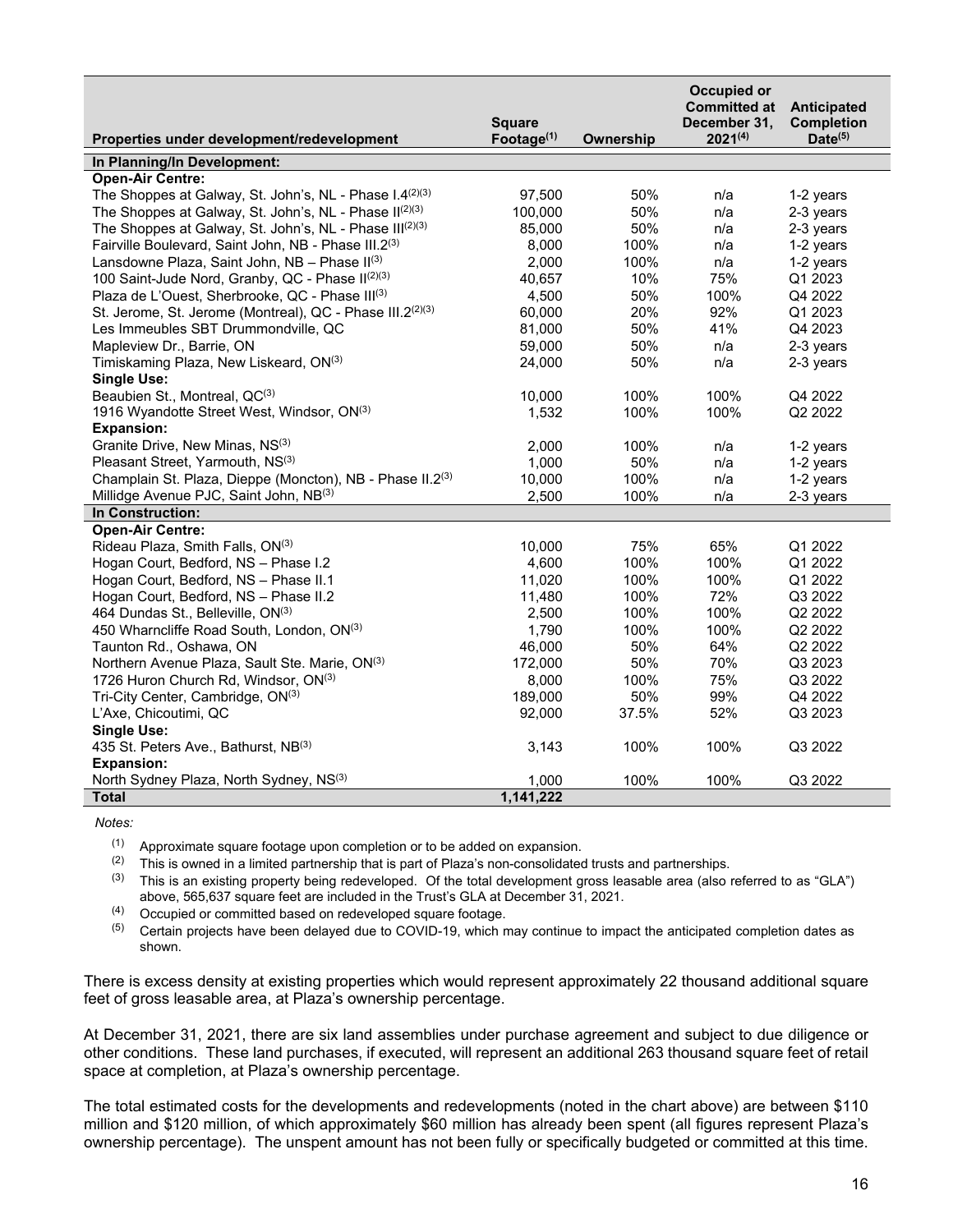For the projects in construction, remaining costs to complete are between \$19 million and \$20 million. The majority of unspent amounts for Plaza's development projects are funded by Plaza's existing development facilities or construction loans.

### **RISK FACTORS**

Plaza is exposed to various risks, many of which are inherent in the business conducted by Plaza and the tenants of its properties. Described below are certain risks that could have a material adverse impact on Plaza's ability to achieve its goals, despite risk management strategies implemented to counter them. Other risks and uncertainties that Plaza does not presently consider to be material, or of which Plaza is not presently aware, may become important factors that affect Plaza's future financial condition and results of operations. The occurrence of any of the risks discussed below could materially and adversely affect the business, prospects, financial condition, results of operations, cash flow or the ability of Plaza to make cash distributions to unitholders.

# *COVID-19*

The worldwide spread of COVID-19, declared as a global pandemic by the World Health Organization, has caused significant disruption to the Canadian economy. Although the operating environment and tenant demand for space has improved significantly, and continues to improve, the uncertainty surrounding the continuation of COVID-19, whether in a pandemic or endemic mode, may or may not have an impact on Plaza's business as well as the business of various tenants, thereby impacting tenants' abilities to meet their payment obligations, including rent, and potentially causing business closures or bankruptcy filings by some tenants. COVID-19, whether pandemic or endemic in its future state, and government restrictive measures intended to contain or manage its impact, has had and may continue to have an adverse impact on consumer demand, the demand for retail space, rental and occupancy rates, capitalization rates, tenants' ability to pay rent in full or at all, tenant inducements, temporary or long-term labour or supply chain disruptions and the impact on construction costs and development projects, future cash flows and the resulting valuation of Plaza's investment properties.

Plaza continues to address the pandemic and prepare for subsequent potential changes in the management of the virus recognizing that even after the COVID-19 pandemic subsides, Plaza may continue to experience adverse impacts to its business as a result of its global economic impact, including any related recession, as well as lingering impacts on Plaza's suppliers, third-party service providers and/or tenants.

Plaza established a COVID-19 Committee in 2020 to identify and implement appropriate policies and procedures to ensure that Plaza is able to conduct business in a safe and effective manner. The COVID-19 Committee continues to operate and ensures that Plaza complies with evolving public health guidelines, and supports its tenants and employees appropriately.

# *Operating Risks*

### **External Economic Conditions**

Plaza is subject to risks generally incidental to the Canadian real estate, credit, capital and financial markets. Global recessionary economic conditions, global financial liquidity issues, and geopolitical uncertainty may result in interruptions and/or volatility in the credit and capital markets, devaluations of assets directly or indirectly linked to the Canadian real estate finance markets and the concurrent reduction or unavailability of long and short-term liquidity from the capital markets at an economic cost of capital. These conditions could have an adverse effect on Plaza and its assets.

Sensitivity to global economic conditions, and their impact in Canada, may negatively affect the income received from Plaza's properties. Inherent illiquidity may limit Plaza's ability to vary its portfolio in response to changes in the global, national and/or local economic conditions and may ultimately prevent Plaza from implementing its strategies. Increased vacancy rates and difficulties re-leasing properties, commonly associated with recessionary economic conditions, may occur and may adversely affect the income received from Plaza's real property assets.

Some of Plaza's properties are located in regions where the economy is dominated by a small number of industries with only a few major participants. The economic stability and development of these local markets would be negatively affected if such major industry participants failed to maintain a significant presence in such markets. An economic downturn in these markets may adversely affect revenues derived by tenants from their businesses and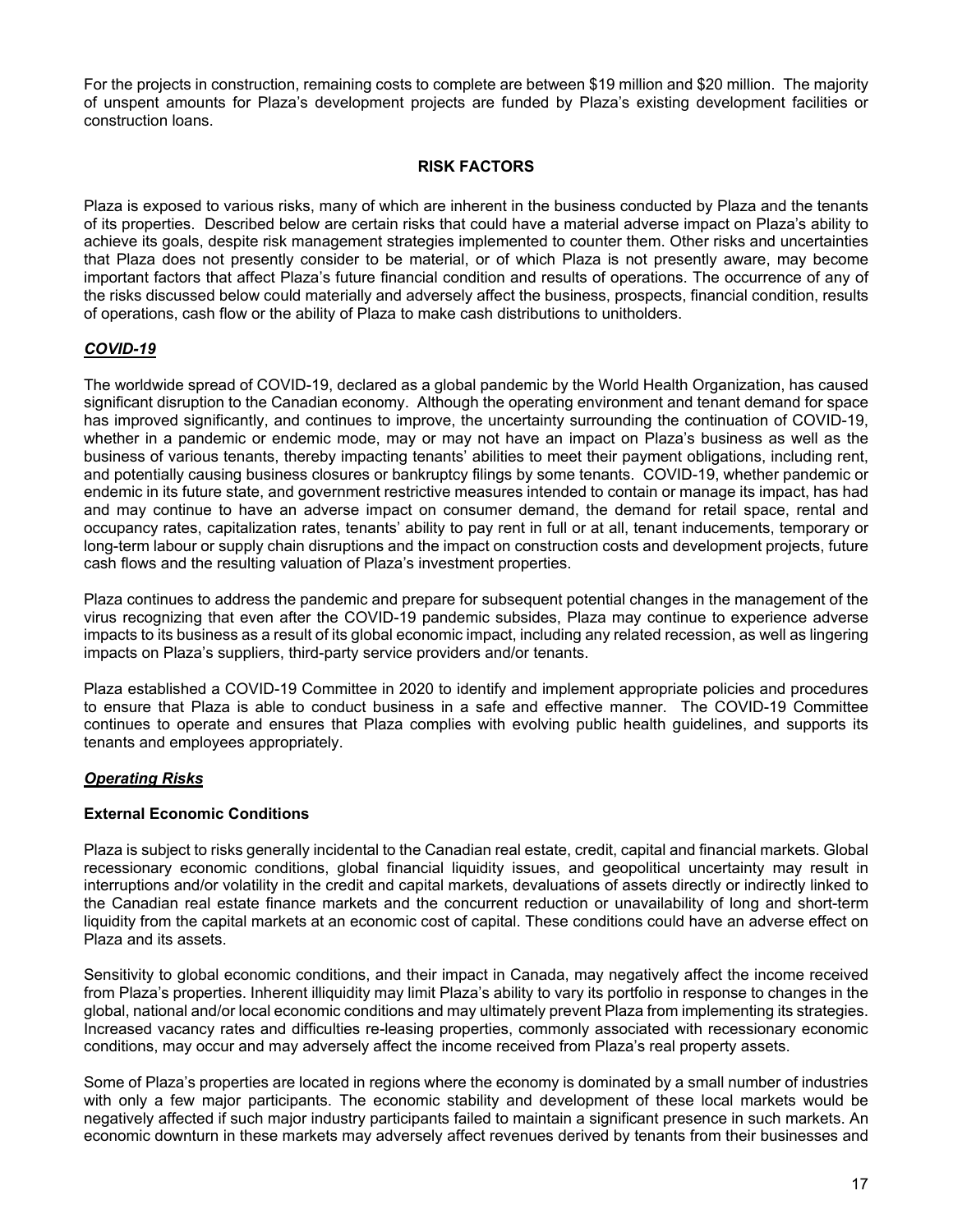their ability to pay rent to Plaza in accordance with their leases. An enduring economic decline in a local market may impact the liquidity of the real property with respect to potential liquidation and/or financing activities, and may affect the ability of Plaza to: (i) lease space in its properties; (ii) renew existing leases at current rates; and (iii) derive income from the properties located in such market, each of which could adversely impact Plaza's financial condition and results of operations and decrease the amount of cash available to pay distributions to unitholders.

# **Property Investment and Business Risk**

All property investments are subject to a degree of risk and uncertainty. Property investments are affected by various factors including general economic conditions and local market circumstances. Local business conditions such as oversupply of space or a reduction in demand for space particularly affect property investments. Because Plaza's investments consist of retail real estate interests in Canada, it will be subject to risks inherent in investments in a single industry and will not benefit from diversification by commercial property type. The ability to attract high quality retailers and maintain a high level of occupancy depends, in part, on the continued popularity of Plaza's centres as shopping destinations. E-commerce and other technologies play a significant role in consumer preferences and shopping patterns. Significant deterioration of the retail shopping centre market in general or any significant changes in consumer shopping patterns could have an adverse effect on Plaza's business, financial condition or results of operations.

### **Lease Roll-Over and Occupancy Risk**

Lease roll-over risk arises from the possibility that Plaza may experience difficulty renewing leases as they expire or in re-leasing space vacated by tenants.

Plaza's principal management of occupancy risk is the skewing of tenancies towards national tenants, the signing of longer term leases and significant pre-leasing of development space. As well, management attempts to stagger the lease expiry profile so that Plaza is not faced with a disproportionate amount of square footage of leases expiring in any one year. Management further mitigates this risk by maintaining a diversified portfolio mix by geographic location and ensuring that the Trust maintains a well-staffed and highly skilled leasing department.

Although certain, but not all, leases contain a provision requiring tenants to maintain continuous occupancy of leased premises, there can be no assurance that such tenants will continue to occupy such premises. Certain tenants have a right to terminate their leases upon payment of a penalty. Any cessation of occupancy by tenants could have an adverse effect on Plaza and could adversely impact Plaza's financial condition and results of operations and decrease the amount of cash available to pay distributions to unitholders. The majority of Plaza's leases are net leases, in which tenants reimburse Plaza fully for their share of property operating costs (subject to consumer price index adjustments in many cases) and realty taxes. Many of Plaza's operating costs and realty taxes are not reduced by vacancy. Certain costs such as janitorial costs would not decline with a decline in occupancy.

The hypothetical impact to NOI of a change in portfolio occupancy of 1% would be approximately \$600 thousand to \$1.0 million per annum. The analysis does not identify a particular cause of such changing occupancy and as a result, it does not reflect the actions management may take in relation to the changes.

### **Development and Acquisition Risk**

Plaza's external growth prospects will depend in large part on identifying suitable development, redevelopment and acquisition opportunities, pursuing such opportunities, conducting necessary due diligence, consummating acquisitions (including obtaining necessary consents) and effectively operating the properties acquired or developed by Plaza. If Plaza is unable to manage its growth and/or integrate its acquisitions and developments effectively, its business, operating results and financial condition could be adversely affected. Developments and acquisitions may not meet operational or financial expectations due to unexpected costs or market conditions, which could impact the Trust's performance

As Plaza acquires or develops additional properties, it will be subject to risks associated with managing new properties, including tenant retention and mortgage default. Furthermore, in acquiring or developing additional properties, Plaza will be subject to the risk of incurring capital costs before ensuring rental revenues will be earned from the project, which may cause lower returns until revenue is generated from tenants.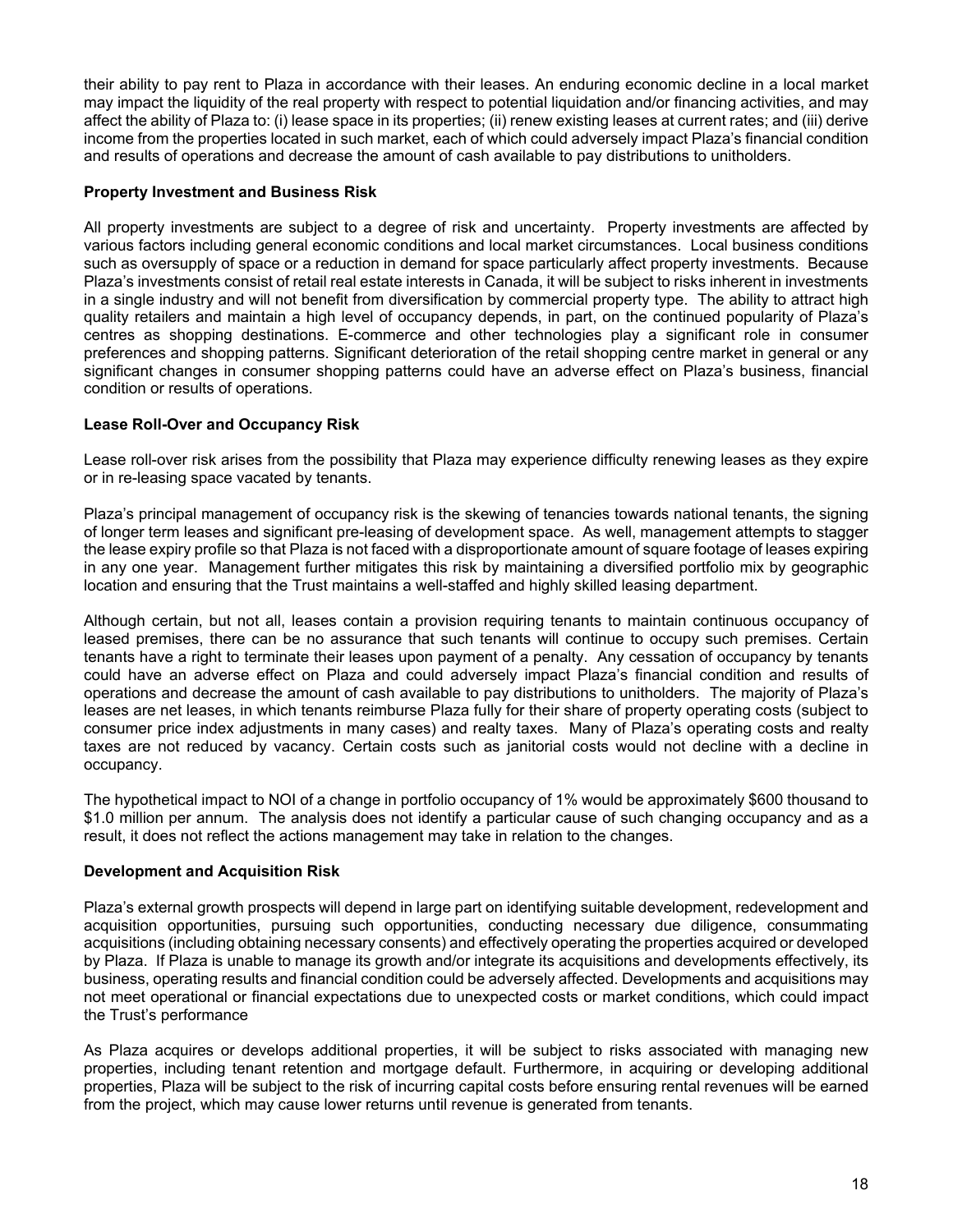Plaza's obligations in respect of properties under construction or development, or which are to be constructed or developed, are subject to risks which include: (i) the potential insolvency of a third party contractor; (ii) a third party contractor's failure to use advanced funds in payment of construction costs; (iii) material supply delays, labour shortages or disruption, construction, leasing or other unforeseeable delays; (iv) cost overruns; (v) the failure of tenants to occupy and pay rent in accordance with lease agreements, some of which may be conditional; (vi) the incurring of construction costs before ensuring rental revenues will be earned from the project; (vii) the timing for lease-up of newly developed or redeveloped properties; (viii) the rent levels achieved on newly developed or redeveloped space; and (ix) increases in interest rates during the period of the development.

Plaza's operating policy with respect to new developments is to, where possible: (i) enter into fixed price tendered contracts with general contractors; (ii) attempt to obtain appropriate financing as early as possible post-development or enter into hedging arrangements with respect to the ultimate financing of a development; and (iii) pre-lease development projects to the extent possible.

# **Competition**

Plaza competes with numerous developers, owners and operators in the commercial retail real estate industry, some of which own or may in the future own, facilities that compete directly with Plaza's properties, and some of which may have greater capital resources.

If Plaza's competitors build new facilities that compete with Plaza's properties or offer space at rental rates below current market rates, Plaza may lose existing and potential tenants and it may be pressured to discount its rental rates below those it would otherwise charge in order to retain tenants.

### **Environmental Risk**

As an owner of interests in real property, Plaza is subject to various federal, provincial and municipal laws relating to environmental matters. Such laws provide that Plaza could be, or become, liable for environmental harm, damage or costs, including with respect to the release of hazardous, toxic or other regulated substances into the environment, and the removal or other remediation of hazardous, toxic or other regulated substances that may be present at or under its properties. Further, liability may be incurred by Plaza with respect to the release of such substances from Plaza's properties to properties owned by third parties, including properties adjacent to Plaza's properties. The failure to remove or otherwise address such substances, if any, may adversely affect Plaza's ability to sell such property, realize the full value of such property or borrow using such property as collateral security, and could potentially result in claims against Plaza by public or private parties by way of civil action.

While Plaza addresses non-material environmental issues in the normal course of its business, Plaza does not believe that there are any material environmental issues in connection with any of its properties and is not aware of any material non-compliance with environmental laws at any of its properties.

Plaza's operating policy is to obtain a Phase I environmental site assessment, conducted by an independent and experienced environmental consultant (or rely on a Phase I environmental site assessment dated no earlier than six months prior), prior to acquiring a property, and to have Phase II environmental site assessment work completed where recommended in a Phase I environmental site assessment or deemed appropriate by Plaza. Although such environmental site assessments provide Plaza with some level of assurance about the environmental status of a property, Plaza may become subject to liability for undetected contamination or other environmental conditions at its properties against which Plaza cannot insure, or against which Plaza may elect not to insure. In addition, tenant leases generally require the tenant to conduct its business in accordance with environmental laws and regulations, and indemnify Plaza from any liabilities arising from the tenant's operations.

Plaza intends to make the necessary capital and operating expenditures to comply with environmental laws and address any material environmental issues that arise, and such costs relating to environmental matters may have a material adverse effect on Plaza's business, financial condition or results of operation and decrease the amount of cash available for paying distributions to unitholders.

### **Climate Change and ESG Reporting**

Plaza and its properties may be exposed to risks associated with the physical effects of climate change, such as natural disasters and serious weather conditions. Such events could interrupt the operations and activities of Plaza and its tenants, damage its properties, diminish traffic and require Plaza to incur additional expenses, including in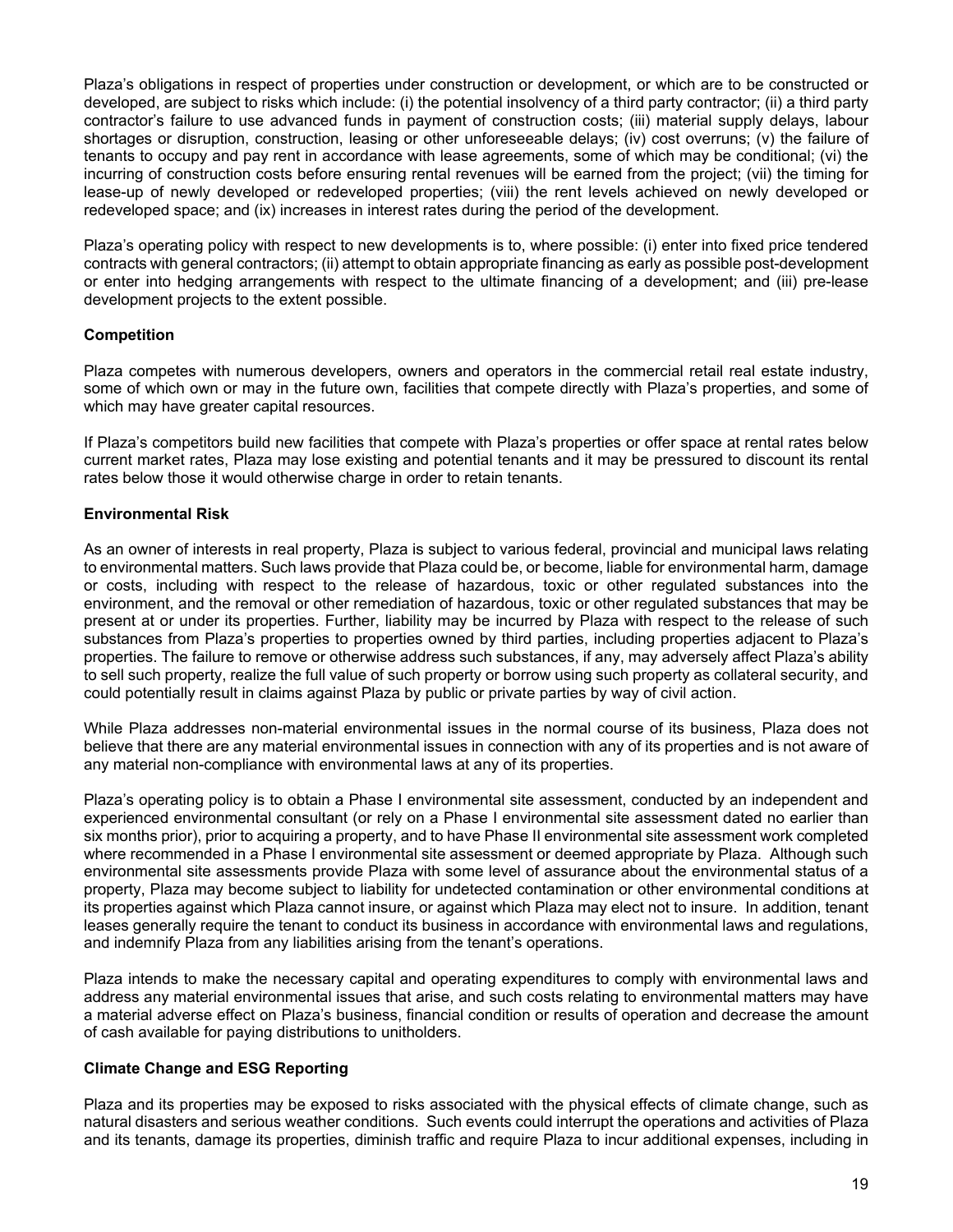respect of insurance, materials and energy costs. Other indirect effects on Plaza's business due to climate change may be the increasing cost or unavailability of property insurance on terms Plaza finds acceptable, as well as increasing the cost of renovations, energy, water and other services at its properties. Although Plaza cannot predict the rate at which climate change is occurring and the physical effects of climate change on its properties and operations, Plaza's financial position and results from operations could be adversely affected by the realisation of any of the risks identified herein related to climate change.

Climate change has attracted the focus of governments, the scientific community and the general public as an important threat, given the emission of greenhouse gases and other activities that continue to negatively impact the planet. There is a risk that Plaza's properties will be subject to government initiatives aimed at countering climate change, such as reduction of greenhouse gas emissions, which could impose constraints on Plaza's operations.

Plaza is committed to monitoring its environmental and social impact with the goal of positive change. Plaza is also committed to ensuring all future ESG reporting requirements are met. Failure to comply with future ESG reporting requirements could limit access to capital from lenders and/or investors.

# **Cyber Security**

Cyber security breaches are an issue for businesses in Canada and around the world. Cyber attacks or security breaches are increasing in sophistication and are often used to perpetrate financial fraud, compromise data for inappropriate use or disrupt business operations. Cyber security has amplified with remote work arrangements due to COVID-19 restrictions or otherwise. Despite efforts to mitigate such attacks through continually monitoring for malicious threats, internal control systems, ongoing education, security protocols and other prevention measures in place, back-up and disaster recovery programs, board oversight or other evolving systems and technologies utilized at Plaza, Plaza may be subject to security breaches, which could result in unauthorized access to information related to its properties, tenants, employees or other stakeholders. Any physical or electronic security breach could result in, among other things, reputational damage, litigation, disruptions to operations, damage to business relationships with tenants, or financial loss for damages related to the theft or misuse of information, any of which could adversely affect Plaza's business, reputation, results of operations, financial condition or liquidity.

# **Business Continuity and Disaster Recovery**

Future natural and man-made disasters, pandemics, prolonged IT failure, power failures, terrorist activity, or other catastrophes, potential disasters, crises or business interruptions may adversely affect Plaza's operations and properties and may cause it to experience reduced rental revenue, incur clean-up costs or otherwise incur costs in connection with such events. Any of these events could have an adverse effect on Plaza's reputation, business, cash flows, financial condition and results of operations, as well as its ability to make distributions to unitholders. Unsuccessful contingency plans, business interruptions, or potential disasters could adversely affect the reputation, operations and financial performance of Plaza. Even though Plaza has insurance, either directly or indirectly through certain of its tenants, to cover a substantial portion of the cost of natural disasters, such insurance includes customary deductible amounts and certain exposures may not be covered.

# **Uninsured Losses**

There are certain types of risks, generally of a catastrophic nature, such as wars, acts of terrorism or environmental contamination, which are either uninsurable or not insurable on an economically viable basis.

Plaza maintains at all times insurance coverage in respect of its potential liabilities and the accidental loss of value of its assets from risks, in amounts, with such insurers, and on such terms as Plaza and the Board consider appropriate, taking into account all relevant factors including the practices of owners of comparable properties. A successful claim against Plaza not covered by, or in excess of, the insurance coverage could have a material adverse effect on Plaza's business, financial condition or results of operations and distributions. In addition, there can be no assurance that liability coverage will continue to be available on acceptable terms.

### **Reliance on Anchor Tenants or Tenant Bankruptcies**

Plaza's profit could be adversely affected in the event of a downturn in the business or the bankruptcy or insolvency of any anchor store or anchor tenant. Anchor tenants generally occupy large amounts of leasable area, pay a significant portion of the total rents at a property and contribute to the success of other tenants by drawing significant numbers of customers to a property. Bankruptcy filings by retailers occur periodically in the normal course of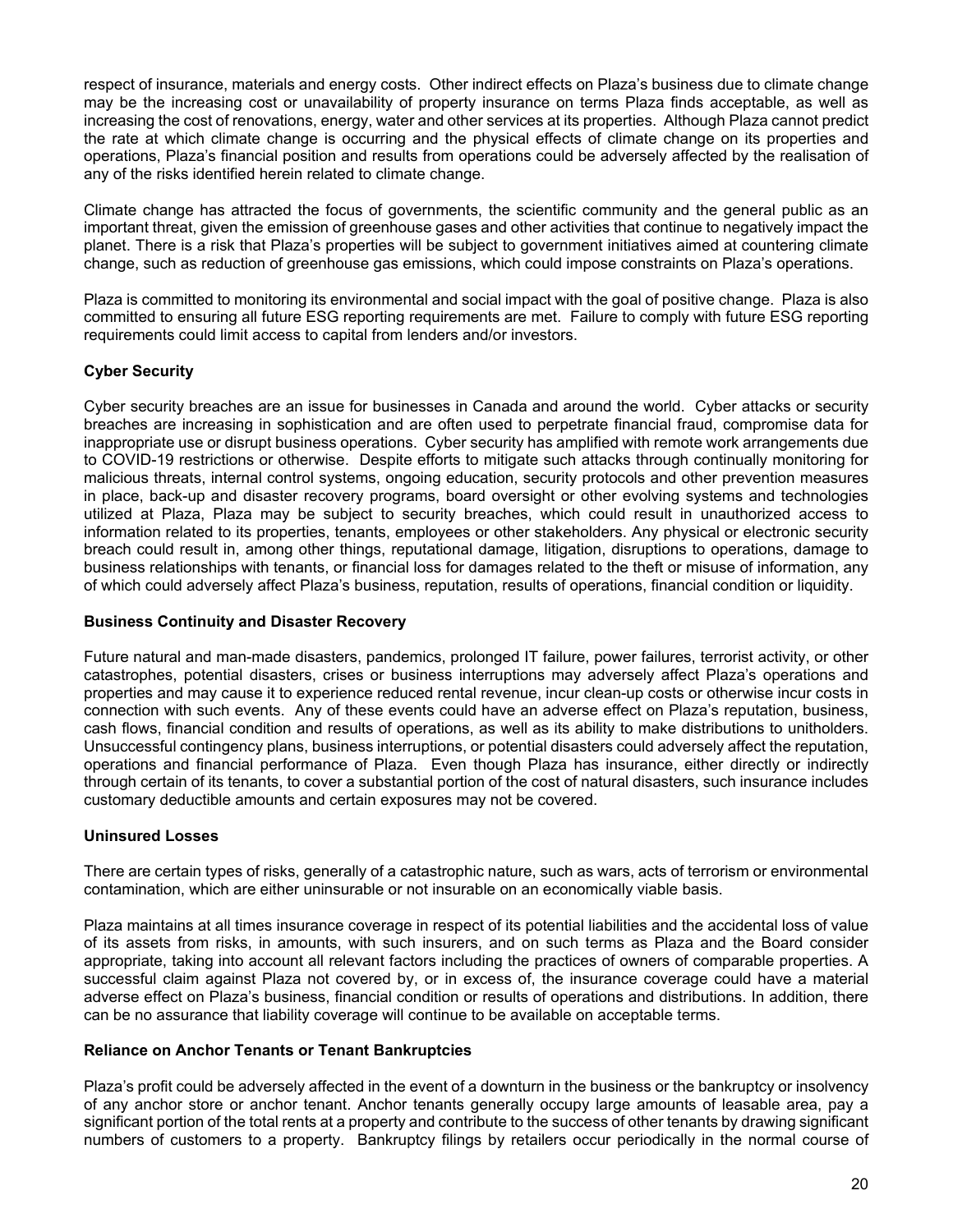operations for reasons such as increased competition, out-dated business models, internet sales, changing demographics, poor economic conditions, rising costs and changing shopping trends. Plaza continually seeks to re-lease vacant space resulting from any tenant terminations. A large number of Plaza's properties are singletenant properties, the largest tenant of which is Shoppers Drug Mart. At December 31, 2021, Shoppers Drug Mart represented approximately 24.5% and Dollarama represents 6.3% of monthly base rents in place. Plaza is reliant on the ability of its anchor tenants generally, and in particular on the ability of Shoppers Drug Mart, to meet their financial targets and sustain operations. The closing of one or more anchor stores at a multi-tenant property or the tenant at a single-tenant property, could have an adverse effect on that property. Moreover, a lease termination by an anchor tenant or a failure by that anchor tenant to occupy the premises may entitle other tenants of the centre to cease operating from their premises, to a reduction of rent payable under their leases and/or to terminate their leases. No assurance can be given that Plaza will be able to quickly re-lease space vacated by an anchor tenant on favourable terms, if at all. If any anchor tenant were to leave a property, the property could be negatively affected, which could have an adverse effect on Plaza's financial condition and results of operations and could decrease the amount of cash available to pay distributions to unitholders.

### **Specific Lease Considerations**

Some of Plaza's properties are leased on a base year or semi-gross basis or otherwise have caps on operating cost recoveries. As at December 31, 2021, approximately 48.2% of the leased area is tied to a consumer price index cost recovery formula for certain common area operating costs. As a result, Plaza will bear the economic cost of increases in certain of the operating costs in such cases to the extent it is not able to fully recover increases in operating costs from these tenants. Although management believes that increases in operating costs at Plaza's properties generally track closely with changes in the consumer price index, unusual increases in operating costs above the consumer price index cost recovery formula could adversely impact Plaza's financial condition and results of operations and decrease the amount of cash available to pay distributions to unitholders. Municipal taxes are generally fully-recoverable from tenants under net leases.

### **Restrictive Covenants**

Mortgage indebtedness and/or other credit facilities obtained by Plaza may contain covenants, including limitations on Plaza's ability to incur secured and unsecured indebtedness, sell all or substantially all of its assets and engage in mergers and consolidations and various acquisitions. In addition, mortgage indebtedness and other credit facilities may contain limitations on Plaza's ability to transfer or encumber the mortgaged properties without lender consent, or may contain cross-default provisions. These provisions may restrict Plaza's ability to pursue business initiatives or acquisition transactions that may be in its best interest. In addition, failure to meet any of the aforementioned covenants could cause an event of default under, and/or acceleration of, some or all of Plaza's indebtedness, which would have an adverse effect on Plaza.

### **Status for Tax Purposes**

Plaza qualifies as a mutual fund trust for income tax purposes. To maintain its mutual fund trust status, Plaza is required to comply with specific restrictions regarding its activities and the investments held by it, and the holdings of its Units. There can be no assurance that the laws and regulations and the administrative and assessing practices of CRA respecting the treatment of mutual fund trusts will not be changed in a manner that adversely affects the holders of Units. If Plaza were to cease to qualify as a mutual fund trust, the consequences could be material and adverse.

Although Plaza is of the view that all expenses to be claimed by Plaza and any of its subsidiaries in the determination of their respective incomes under the Tax Act will be reasonable and deductible in accordance with the applicable provisions of the Tax Act, there can be no assurance that the Tax Act or the interpretation of the Tax Act will not change, or that CRA will agree with the expenses claimed.

Under current legislation, a mutual fund trust cannot be established or maintained primarily for the benefit of Non-Resident persons. The Declaration of Trust contains certain restrictions relating to the ownership of Units by Non-Resident persons that are designed to mitigate the possibility that Plaza would be viewed as having been established or maintained primarily for the benefit of Non-Resident persons. If Plaza were to lose its mutual fund trust status for the purposes of the Tax Act, the consequences could be material and adverse.

As of the date of this AIF, based on its assessment of the SIFT Rules, management believes that Plaza meets, and has met at all times during the taxation year, all the necessary conditions and qualifies for the REIT Exception.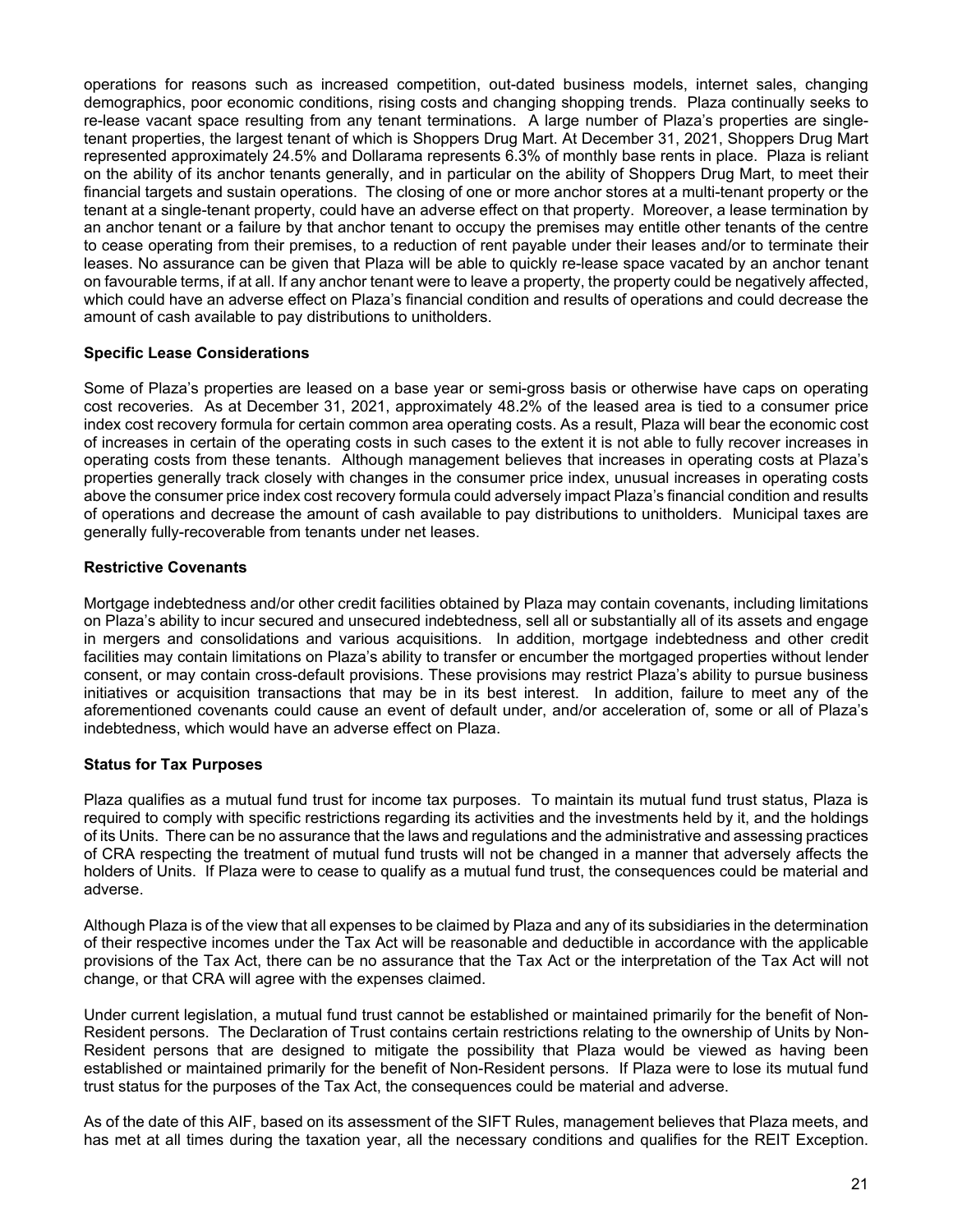Management intends to take all the necessary steps to meet these conditions on an ongoing basis in the future. However, there can be no assurances that Plaza will continue to qualify for the REIT Exception such that Plaza and its unitholders will not be subject to the tax imposed by the SIFT Rules.

Quebec's tax legislation has been substantially harmonized with the SIFT Rules (including the REIT Exception). More specifically, a SIFT with an establishment in Quebec at any time in a taxation year is subject to Quebec tax at a rate generally equal to the Quebec tax rate relating to corporations and a business allocation formula based on the gross income of a SIFT and the wages and salaries it pays, similar to the one used for the purposes of determining the tax payable by a corporation that has activities in Quebec and outside Quebec.

Unless Plaza qualifies for the REIT Exception, the SIFT Rules may have an adverse impact on Plaza and its unitholders, on the value of Plaza's Units and on the ability of Plaza to undertake financings and acquisitions, and if the SIFT Rules were to apply, the distributable cash of Plaza may be materially reduced. The effect of the SIFT Rules on the market for Plaza's Units is uncertain.

# **Key Personnel**

Plaza's executive and other senior officers have a significant role in its success and oversee the execution of Plaza's strategy. Plaza relies on the services of certain key personnel on its executive team, in particular, (which includes Jim Drake, Peter Mackenzie, Stephen Penney, Kimberly Strange, and Michael Zakuta as at March 24, 2022) and the loss of their services could have an adverse effect on Plaza. Plaza and its Board of Trustees are responsible for and committed to ensuring proper succession planning as part of regular governance.

### **Litigation Risk**

From time-to-time, Plaza is involved in litigation and claims in relation to its properties. Plaza may be required to devote significant resources, including management time and attention, to successfully resolve any disputes or litigation. Any such resolutions could involve the payment of damages or expenses which may be significant. In addition, any such resolutions could involve Plaza agreeing to certain settlement terms that restrict the operations of its business. Plaza believes that any liability that may arise from current or pending litigation would not have a material adverse effect on Plaza's financial performance.

### **Potential Conflicts of Interest**

Plaza's Trustees, officers and employees will, from time to time, in their individual capacities deal with parties with whom Plaza may be dealing, or may be seeking investments similar to those desired by Plaza. The interests of these persons could conflict with those of Plaza. Trustees, officers and employees are governed by the conflict of interest provisions in the Code of Business Conduct and Ethics. Trustees and officers are also governed by the Declaration of Trust when considering material contracts or transactions, or proposed material contracts or transactions, in which he or she has a material interest. Plaza also has a policy for approval of other public directorships to, *inter alia*, limit the possibility of inherent conflicts of interest for Trustees. In addition, Plaza has a committee of independent Trustees to monitor related party transactions. For a detailed description of Plaza's related party transactions, please refer to Plaza's consolidated financial statements for the year ended December 31, 2021.

### **Nature of Investment**

A holder of a Unit does not hold a share of a body corporate. As holders of Units, the unitholders will not have statutory rights normally associated with ownership of shares of a corporation including, for example, the right to bring "oppression" or "derivative" actions. The rights of unitholders are based primarily on the Declaration of Trust. There is no statute governing the affairs of Plaza equivalent to the Canada Business Corporations Act or similar provincial corporations act, which sets out the rights and entitlements of shareholders of corporations in various circumstances. As well, Plaza may not be a recognized entity under certain existing insolvency legislation such as the *Bankruptcy and Insolvency Act* (Canada) and the *Companies Creditors' Arrangement Act* (Canada) and thus the treatment of unitholders upon an insolvency is uncertain.

### **Social Media**

The use of social media could cause Plaza to suffer brand damage or information leakage. Negative posts or comments about Plaza or its assets on any social networking website could cause damage to Plaza's reputation.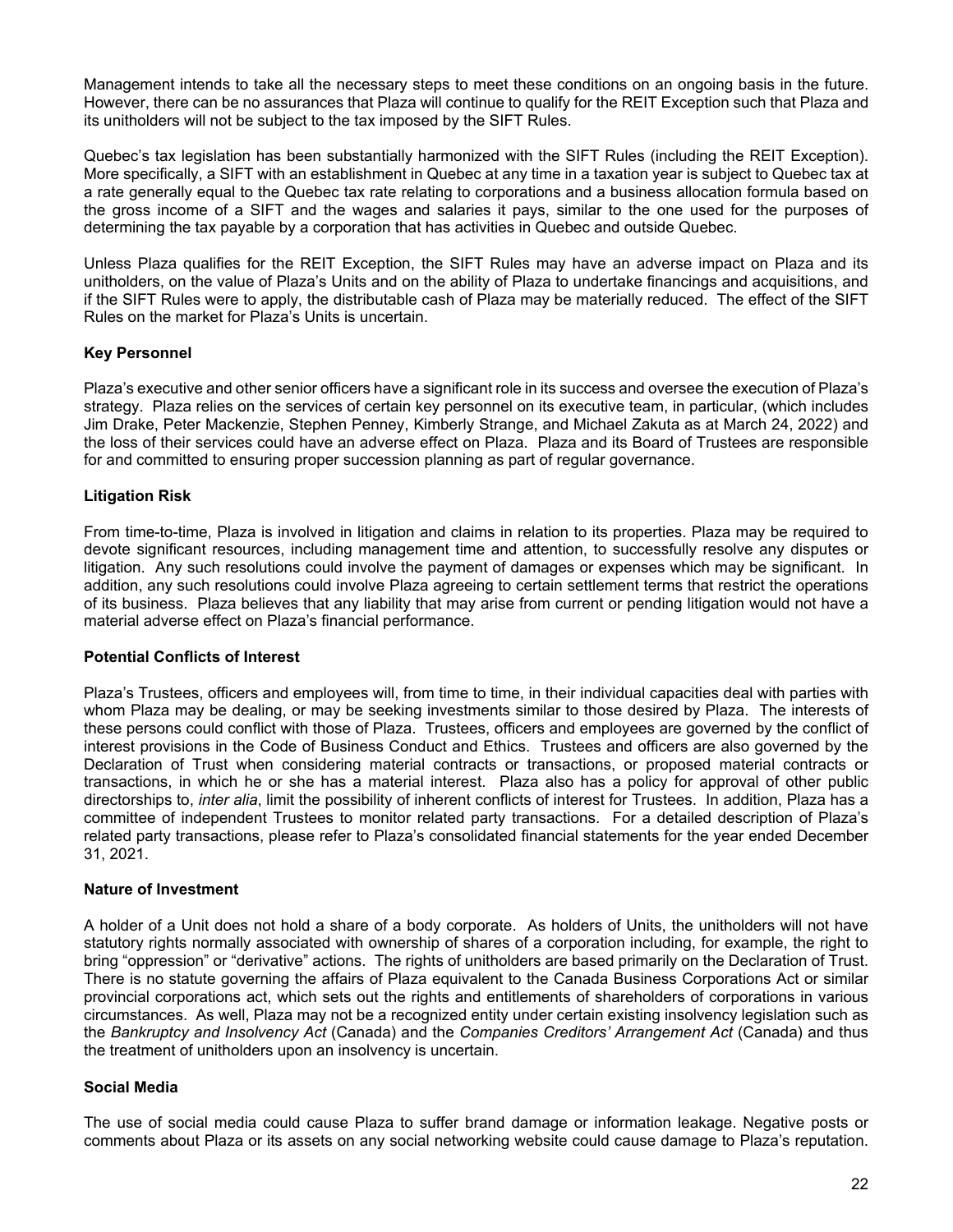In addition, employees or others might disclose non-public sensitive information relating to Plaza business through social media or other external media channels. Plaza has adopted guidelines for employees to follow regarding suitable use of social media**.**

# *Financial Risks*

# **Liquidity Risk**

Plaza's ability to meet its financial obligations as they become due represents its exposure to liquidity risk. Cash flow, in the form of recurring rent generated from the portfolio, represents the primary source of liquidity to service debt, to pay operating, leasing and property tax costs, and to fund distributions. COVID-19 has impacted liquidity, particularly during 2020, and may impact liquidity going forward, as rent collections from tenants may be impacted.

Prudent liquidity risk management implies maintaining sufficient cash and an adequate amount of committed credit facilities to run the business and pay obligations as they come due. Plaza manages its cash resources and committed credit facilities based on financial forecasts and anticipated cash flows.

# **Interest Rate, Financing and Refinancing Risk**

Plaza has incurred and will continue to incur indebtedness in connection with its ownership of real estate, including by way of mortgage loans and lines of credit. Although a portion of the cash flow generated by income-producing properties will be devoted to servicing such debt, there can be no assurance that Plaza will continue to generate sufficient cash flow from operations to meet required interest and principal payments.

Plaza is subject to the risks associated with debt financing including the risk that cash flow from operations will be insufficient to meet required payments of principal and interest, that existing debt will not be able to be refinanced or that terms of such refinancing will not be as favourable to Plaza as existing debt and that necessary capital expenditures for such purposes as development, renovations and other improvements will not be able to be financed on favourable terms or at all. In addition, Plaza is subject to the risk that its interest expense may increase on the refinancing of existing indebtedness or on any portion of its indebtedness that bears interest at floating rates if interest rates increase, which could have a material adverse effect on the results of operations of Plaza and its ability to pay distributions to its unitholders.

Plaza mitigates these risks by staggering debt maturities, matching lease terms whenever possible, as well as placing debt with numerous lenders to manage exposure to any single lender. Plaza mitigates its floating interest rate exposure by maintaining the majority of its debt at fixed rates; floating rate debt is typically used for development or redevelopment projects as interim financing, until the projects are completed and are then able to attract the appropriate long-term financing.

# **Reliance on External Sources of Capital**

Plaza relies on third-party sources of capital to fund acquisitions, developments and ongoing operations. Thirdparty sources of capital include debt and equity, which may or may not be available on favourable terms. Plaza's access to third-party sources of capital depends on a number of things, including the current state of the general economy and capital markets, and the market's perception of Plaza's business. If Plaza is unable to obtain thirdparty sources of capital, it may not be able to acquire or develop assets when strategic opportunities exist, or satisfy its debt obligations.

# **Credit Risk**

As at December 31, 2021, one tenant, Shoppers Drug Mart, represents 24.5% of monthly base rents in place, while Dollarama represents 6.3% and franchisees of KFC represent 4.3%. The top 10 tenants collectively represent, at December 31, 2021, approximately 54.0% of monthly base rents in place. National and regional tenants represent 94.1% of the in-place tenant base, based on base rents in place.

Although Plaza's tenant mix is diversified and heavily weighted to national tenants, Plaza is exposed to credit risk arising from the possibility that tenants may be unable to fulfill their lease commitments.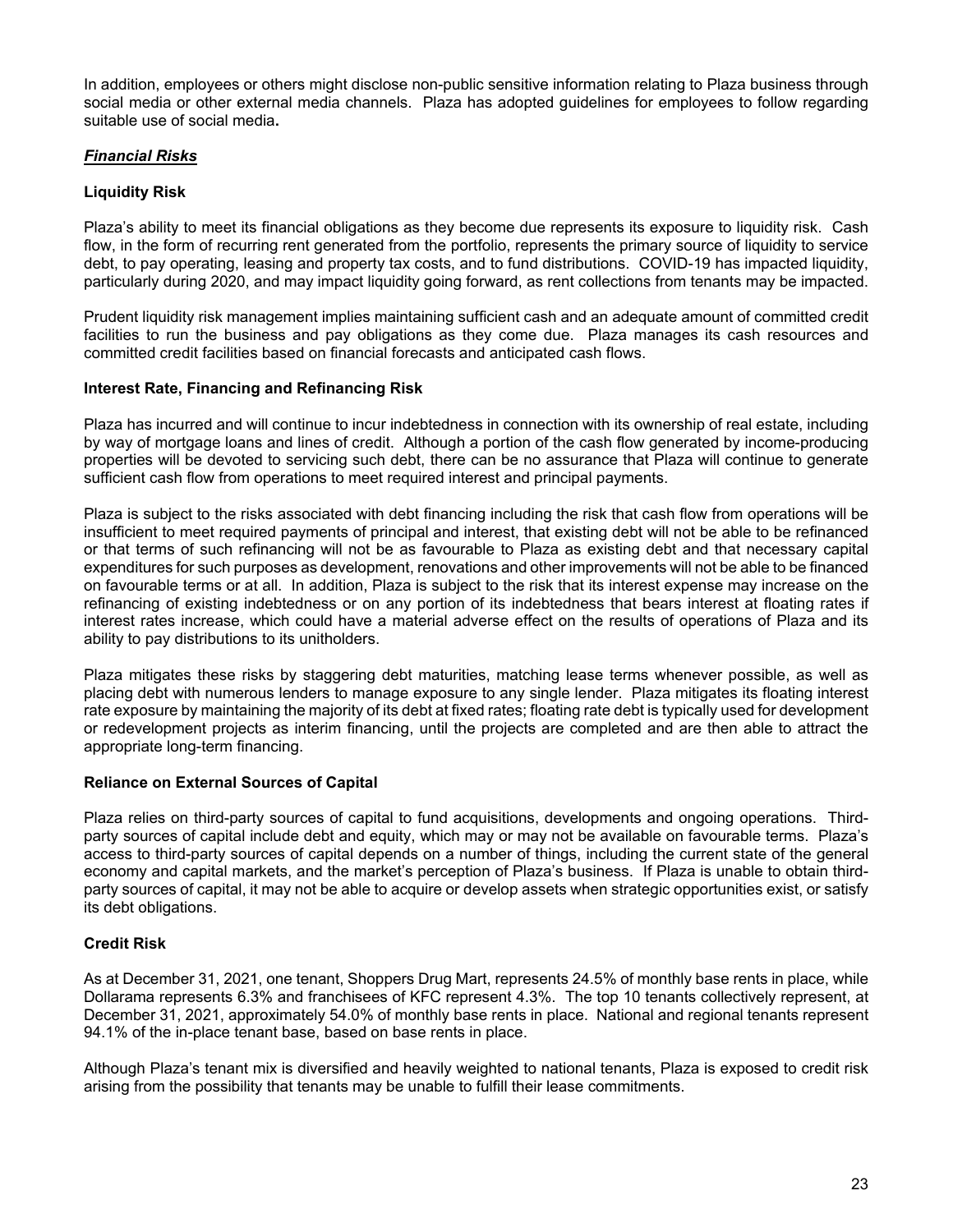# **Cash Distributions**

Although Plaza currently pays distributions on a monthly basis, there can be no assurance regarding the amount and frequency of such distributions. Future distribution payments and the level thereof are subject to the discretion of the Board and will depend upon numerous factors, including cash flow and profitability, the sustainability of margins, maintenance capital expenditures, debt service requirements, the satisfaction of statutory tests imposed by the laws governing Plaza for the declaration of distributions and other conditions existing at such future time. In addition, because of items such as principal repayments, distributions may also exceed actual cash available from time to time.

There can be no assurance regarding the amount of income to be generated by Plaza's properties. The ability of Plaza to make cash distributions, and the actual amount distributed, will be entirely dependent on the operations and assets of Plaza, and will be subject to various factors including financial performance, current economic conditions, obligations under applicable credit facilities, the sustainability of income derived from the tenant profile of Plaza's properties and maintenance capital expenditure requirements. Distributions may be increased, reduced or suspended entirely depending on Plaza's operations and the performance of Plaza's assets. The market value of Plaza's Units may deteriorate if Plaza is unable to meet its distribution targets in the future, and that deterioration may be significant. In addition, the composition of cash distributions for tax purposes may change over time and may affect the after-tax return for investors.

# **Potential Undisclosed Liabilities Associated with Acquisitions**

Plaza expects to acquire properties that are subject to existing liabilities, some of which may be unknown at the time of the acquisition or which Plaza may fail to uncover in its due diligence. Unknown liabilities might include liabilities for cleanup or remediation of undisclosed environmental conditions, claims by tenants, vendors or other persons dealing with the vendor or predecessor entities (that have not been asserted or threatened to date), and accrued but unpaid liabilities incurred in the ordinary course of business. Representations and warranties given by third parties to Plaza regarding acquired properties may not adequately protect against these liabilities and any recourse against third parties may be limited by the financial capacity of such third parties. While in some instances Plaza may have the right to seek reimbursement against an insurer or another third party for certain of these liabilities, Plaza may not have recourse to the vendor of the properties for any of these liabilities.

# **Illiquidity**

Real property equity investments are relatively illiquid. In particular, certain of Plaza's smaller properties that are located in secondary geographic markets may be inherently illiquid. This illiquidity will tend to limit the ability of Plaza to vary its portfolio promptly in response to a change in economic or investment conditions. If Plaza was required to liquidate its assets, there is a risk that Plaza would realize sale proceeds of less than the current book value of its properties and decrease the amount of cash available to pay distributions to unitholders.

### **Risks Related to Joint Venture Investments**

Plaza has joint venture or joint operation investments and may in the future co-invest with third parties through these joint arrangements. In any such joint arrangement, Plaza may own less than a controlling interest, may not be in a position to exercise sole decision-making authority regarding the properties owned through joint arrangements and may not fully manage those properties. Investments in joint arrangements may, under certain circumstances, involve risks not present when a third party is not involved, including: (i) the possibility that joint arrangement partners might become bankrupt or fail to fund their share of required capital contributions, which could result in additional financial demands on Plaza to maintain and operate such properties or repay the joint arrangement partner's share of property debt guaranteed by Plaza or for which Plaza will be liable and/or result in Plaza suffering or incurring delays, expenses and other problems associated with obtaining court approval of joint arrangement decisions; (ii) the possibility that joint arrangement partners may have business interests or goals that are inconsistent with Plaza's business interests or goals and may be in a position to take actions contrary to Plaza's policies or objectives; (iii) the risk that such joint arrangement partners may, through their activities on behalf of or in the name of, the joint arrangements may expose Plaza to liability; and (iv) the need to obtain the joint arrangement partner's consent with respect to certain major decisions including the decision to distribute cash generated from such properties or to refinance or sell a property, which could make properties owned through joint arrangements more difficult to finance or sell than wholly owned and managed interests.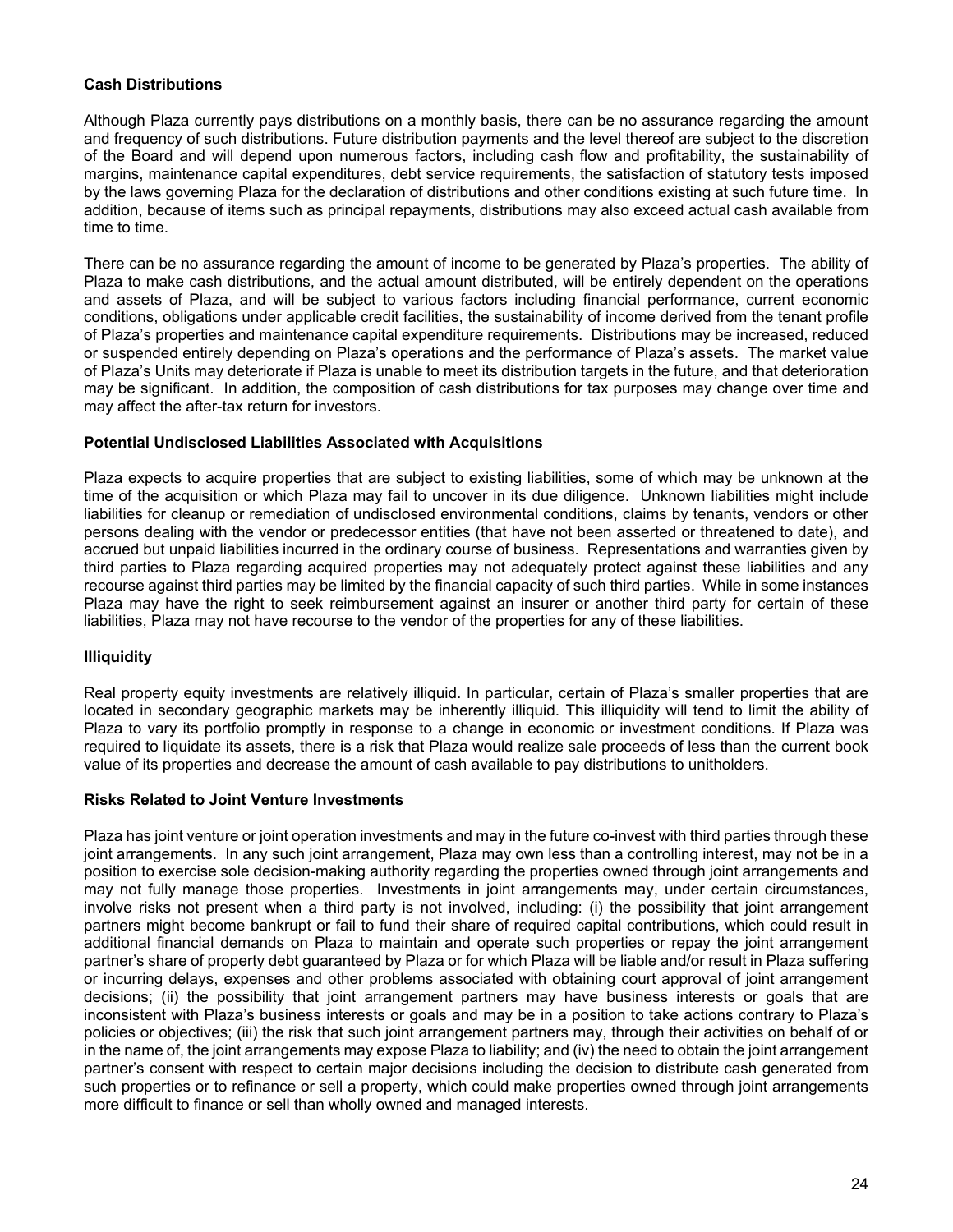Any disputes that may arise between Plaza and its joint arrangement partners could result in litigation or arbitration that could increase Plaza's expenses and distract its officers and/or Trustees from focusing their time and effort on Plaza's business. In addition, the sale or transfer of interests in certain of the joint arrangements and partnerships may be subject to rights of first refusal and certain of the joint arrangement agreements may provide for buy-sell, put or similar arrangements. Such rights may be triggered at a time when Plaza may not desire to buy or sell but may be forced to do so. Such rights may also inhibit Plaza's ability to buy or sell an interest in a property or a joint arrangement within the time frame or otherwise on the basis Plaza would like.

# **Market for Units and Unit Prices**

As with any other publicly traded security, the value of the Units depends on various market conditions that will change from time to time. The market value of the Units is influenced by investor perceptions of Plaza's growth potential and Plaza's current and potential earnings in addition to other factors. Consequently, the Units may trade at prices that are greater or less than Plaza's underlying net asset value. Factors that may affect the market price of the Units include, but are not limited to, the following:

- the annual yield on the Units;
- general economic conditions;
- the market demand for the Units;
- general reputation of Plaza;
- the underlying net asset value of Plaza's portfolio;
- investor confidence in equity investments generally and the real estate market, including retail real estate, more specifically; and
- Plaza's financial performance.

# **Dilution**

The number of Units that Plaza is authorized to issue is unlimited. Plaza may, in its sole discretion, issue additional Units from time to time, and the interests of the holders of such Units may be diluted thereby.

# **Restrictions on Redemptions**

The entitlement of unitholders to receive cash upon the redemption of their Units is subject to the following limitations: (i) the total amount payable by Plaza in respect of such Units and all other Units tendered for redemption in the same calendar month must not exceed \$50,000 (provided that such limitation may be waived at the discretion of the Board); (ii) at the time such Units are tendered for redemption, the outstanding Units must be listed for trading on a stock exchange or traded or quoted on another market which the Board considers, in its sole discretion, provides fair market value prices for the Units; (iii) the trading of Units is not suspended or halted on any stock exchange on which the Units are listed (or, if not listed on a stock exchange, on any market on which the Units are quoted for trading) on the redemption date for more than five trading days during the 10-day trading period commencing immediately after the redemption date; and (iv) the redemption of the Units must not result in the delisting of the Units on the principal stock exchange on which the Units are listed.

# **Ownership of Ground Lease Properties**

To the extent the properties in which Plaza has or will have an interest are located on leased land, the land leases may be subject to periodic rate resets which may fluctuate and may result in significant rental rate adjustments which could adversely impact Plaza's financial condition and results of operations and decrease the amount of cash available to pay distributions to unitholders.

Plaza has 27 long-term land leases (affecting 26 properties) with total annual rent of \$3.2 million. 9 parcels of land are leased from TC Land LP, which is indirectly controlled by Earl Brewer and Michael Zakuta. One of the land leases relates to shared parking facilities. The other properties under land lease represent approximately 9.9% of the fair value of investment properties and investments. Land leases expire (excluding any non-automatic renewal periods) on dates ranging from 2022 to 2084 with an average life of 33 years, with some of the leases also containing non-automatic renewal options, extending the average life of the leases to 59 years including these non-automatic renewal options. Plaza has purchase options on 11 of the 27 land leases (Plaza has a right to purchase the freehold interest at fair market value on nine of the land leases and two land leases at a fixed price).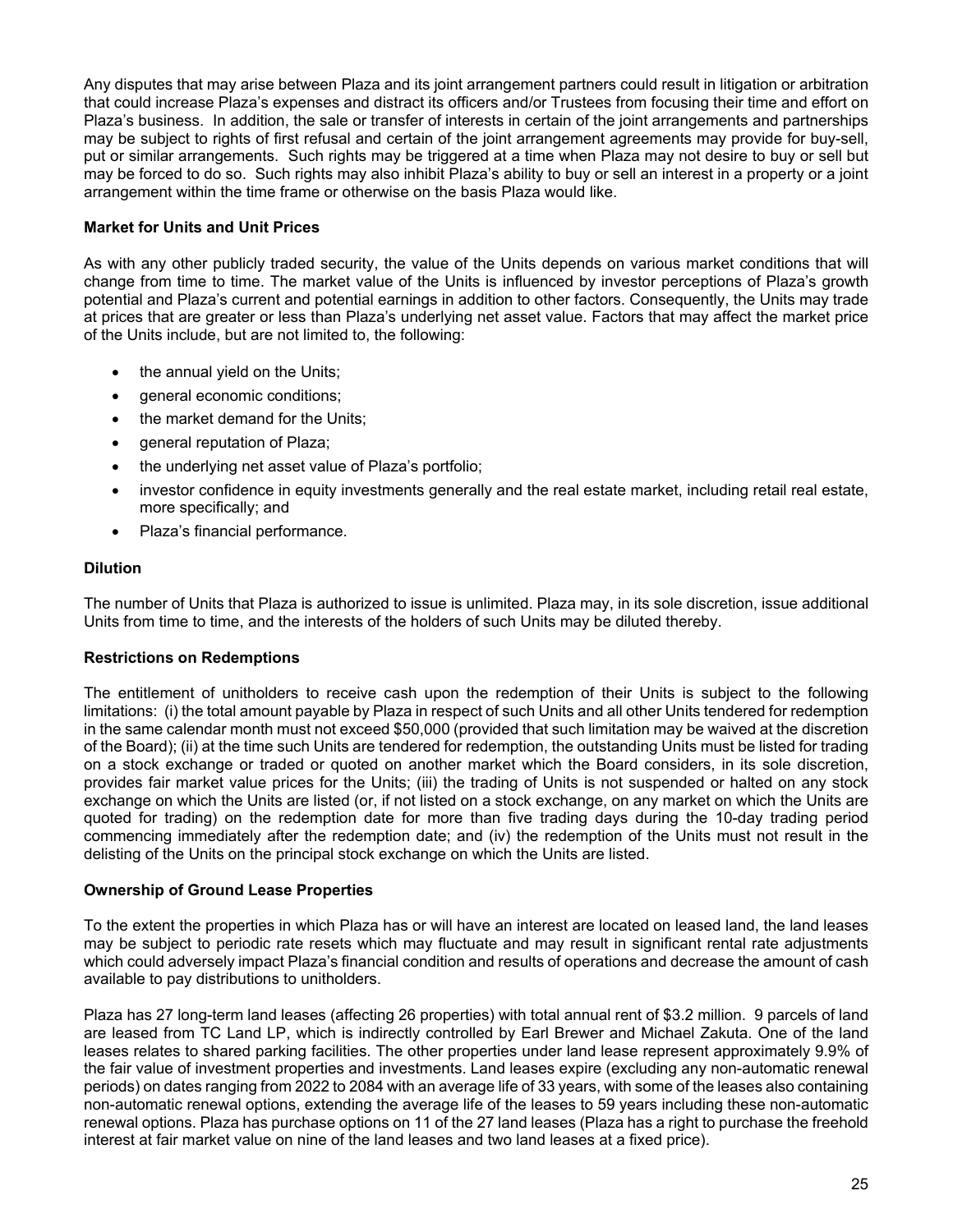In the event that Plaza is unable to buy ground lease properties at the end of the lease or extend the term of the ground lease for whatever reason, including an agreement as to price with the current owner, Plaza's financial results could be adversely affected by the loss of revenue associated with the properties.

### **Disclosure Controls and Procedures and Internal Controls over Financial Reporting**

Plaza maintains appropriate disclosure controls and procedures and internal controls over financial reporting, however, Plaza could be adversely affected if there are deficiencies in those procedures or controls.

In addition, the design and effectiveness of disclosure controls and procedures and internal controls over financial reporting may not prevent all errors, misstatements or misrepresentations.

### **DISTRIBUTIONS**

Pursuant to the Declaration of Trust, the Board has full discretion respecting the timing and amounts of distributions including the adoption, amendment or revocation of any distribution policy. It is Plaza's intention to make distributions to unitholders at least equal to the amount of net income and net realized capital gains of Plaza as is necessary to ensure that Plaza will not be liable for ordinary income taxes on such income.

Plaza's current distribution policy is to pay 28¢ per Unit per annum,  $1/12<sup>th</sup>$  of which is payable monthly on the 15<sup>th</sup> of the month, or the first business day thereafter should the 15<sup>th</sup> not be a business day. Unitholders of record as at the close of business on the last business day of the month preceding a distribution date will have an entitlement on and after that day to receive distributions in respect of that month on such distribution date. Under the Declaration of Trust, where Plaza's cash is not sufficient to make payment of the full amount of a distribution, such payment may, to the extent necessary, be distributed in the form of additional Units at the option of the Board.

Plazacorp commenced paying a dividend on November 15, 2002, so 2003 was the first full year of distribution payments. The following table sets out the dividends/distributions paid by Plaza during the last nineteen years:

| <b>Calendar Year</b> | <b>Payment per share/Unit</b> |
|----------------------|-------------------------------|
| 2021                 | 28.0¢                         |
| 2020                 | 28.0¢                         |
| 2019                 | 28.0¢                         |
| 2018                 | 28.0¢                         |
| 2017                 | 27.0¢                         |
| 2016                 | 26.0¢                         |
| 2015                 | 25.0¢                         |
| 2014                 | 24.0¢                         |
| 2013                 | 22.5¢                         |
| 2012                 | 21.5¢                         |
| $2011^{(1)}$         | 20.63¢                        |
| 2010                 | 19.25 $\phi$                  |
| 2009                 | 18.5¢                         |
| 2008                 | 17.5¢                         |
| 2007                 | 15.0¢                         |
| 2006                 | 12.5¢                         |
| 2005                 | 10.5¢                         |
| 2004                 | 8.75¢                         |
| 2003                 | 8.0¢                          |

*Note: (1) Dividend was 5.0625¢ per share (annualized - 20.25¢) for each of the February and May quarterly dividends and 5.25¢ per share (annualized - 21.0¢) for each of the August and November quarterly dividends.* 

Plaza has also declared and paid two of its 2022 distributions on February 15, 2022 of 2.333¢ per Unit and on March 15, 2022 of 2.333¢ per Unit.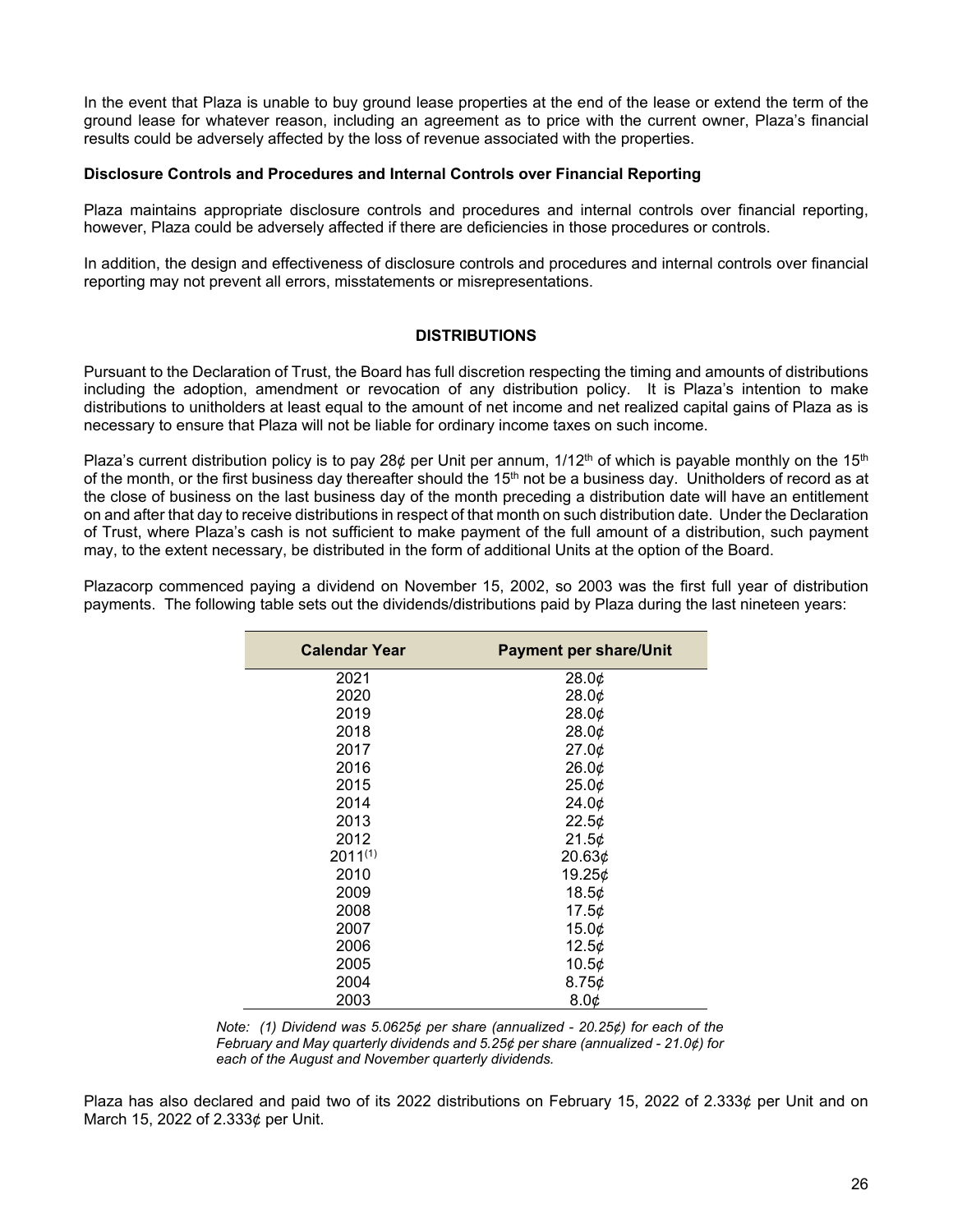### **Distribution Reinvestment Plan**

Plazacorp instituted a dividend reinvestment plan on November 4, 2002. Effective upon the REIT conversion, Plaza adopted an amended and restated distribution reinvestment plan (the "**DRIP**") on substantially the same terms and conditions. Commencing with the October 2018 distribution, payable November 15, 2018, Plaza suspended the DRIP until further notice and unitholders enrolled in the DRIP began receiving distribution payments in cash. If Plaza elects to reinstate the DRIP in the future, unitholders that were enrolled at the time of its suspension and remain enrolled at the time of reinstatement, will automatically resume participation in the DRIP.

The DRIP enabled Canadian resident unitholders to acquire additional Units through the reinvestment of distributions on their Units; unitholders resident outside of Canada were not entitled to participate and upon ceasing to be a resident of Canada, a unitholder was required to terminate participation in the DRIP. Units issued in connection with the DRIP were issued directly from the treasury, at a price based on the weighted average closing price of the Units for the five trading days immediately preceding the relevant distribution date. Participants also received "bonus" Units in an amount equal to 3% of the distribution amount reinvested. No brokerage commissions were payable in connection with the purchase of Units under the DRIP and all administrative costs were borne by Plaza.

# **DECLARATION OF TRUST**

### **General**

Plaza is an unincorporated open-ended real estate investment trust established pursuant to the Declaration of Trust under, and governed by, the laws of the Province of Ontario.

# **Meetings of Unitholders**

The Declaration of Trust provides that meetings of unitholders will be required to be called and held in various circumstances, including (i) for the election or removal of Trustees, (ii) the appointment or removal of the auditors of Plaza, (iii) the approval of amendments to the Declaration of Trust, (iv) the sale or transfer of the assets of Plaza as an entirety or substantially as an entirety (other than as part of an internal reorganization of the assets of Plaza approved by the Trustees), (v) the termination of Plaza, and (vi) for the transaction of any other business as the Trustees may determine or as may be properly brought before the meeting. Meetings of unitholders will be called and held annually for the election of the Trustees and the appointment of the auditors of Plaza. All meetings of unitholders must be held in Canada.

A meeting of unitholders may be convened at any time and for any purpose by the Trustees and must be convened, except in certain circumstances, if requisitioned in writing by the holders of not less than 5% of the voting Units then outstanding. A requisition must state in reasonable detail the business proposed to be transacted at the meeting. Unitholders have the right to obtain a list of unitholders to the same extent and upon the same conditions as those which apply to shareholders of a corporation governed by the NBBCA.

Unitholders may attend and vote at all meetings of unitholders either in person or by proxy. Two persons present in person or represented by proxy, and such persons holding or representing by proxy not less in aggregate than 10% of the total number of outstanding voting Units, will constitute a quorum for the transaction of business at all such meetings. Any meeting at which a quorum is not present within one-half hour after the time fixed for the holding of such meeting, if convened upon the request of the unitholders, will be terminated, but in any other case, the meeting will stand adjourned to a day not less than 14 days later and to a place and time as chosen by the chair of the meeting, and if at such adjourned meeting a quorum is not present, the unitholders present either in person or by proxy will be deemed to constitute a quorum.

Holders of Special Voting Units will have an equal right to be notified of, attend and participate in meetings of unitholders. Pursuant to the Declaration of Trust, a resolution in writing executed by unitholders holding a proportion of the outstanding Units equal to the proportion required to vote in favour thereof at a meeting of unitholders to approve that resolution is valid as if it had been passed at a meeting of unitholders.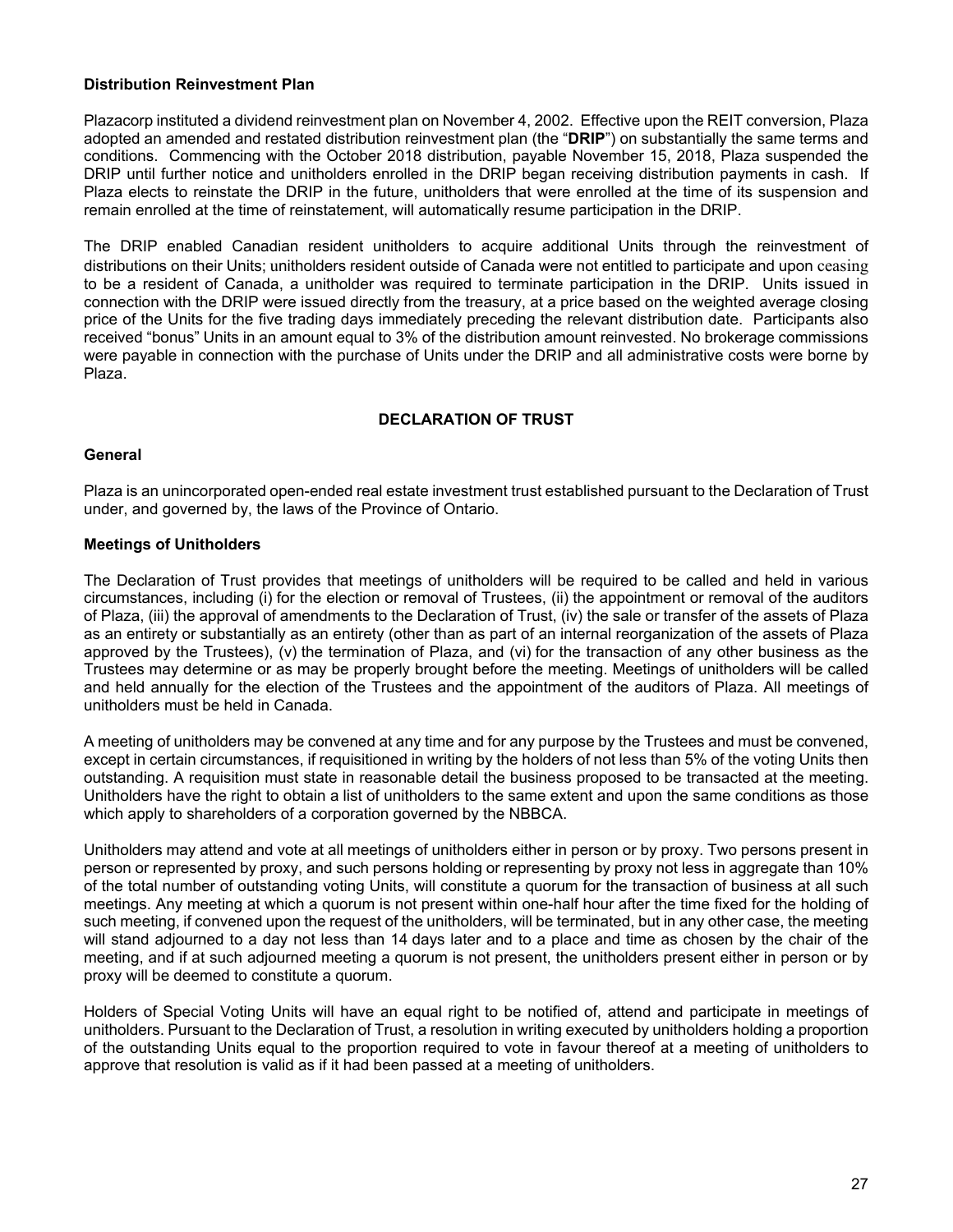# **Redemption Right**

Units are redeemable at any time on demand by the holders thereof upon delivery to Plaza of a duly completed and properly executed notice requesting redemption in a form reasonably acceptable to the Board, together with written instructions as to the number of Units to be redeemed. A unitholder not otherwise holding a fully registered Unit certificate who wishes to exercise the redemption right will be required to obtain a redemption notice form from the unitholder's investment dealer who will be required to deliver the completed redemption notice form to Plaza. Upon receipt of the redemption notice by Plaza, all rights to and under the Units tendered for redemption shall be surrendered and the holder thereof will be entitled to receive the Redemption Price.

The aggregate Redemption Price payable by Plaza in respect of any Units surrendered for redemption during any calendar month will be paid by cheque, drawn on a Canadian chartered bank or trust company in Canadian dollars within 30 days after the end of the calendar month in which the Units were tendered for redemption, provided that the entitlement of unitholders to receive cash upon the redemption of their Units is subject to the limitations that: (i) the total amount payable by Plaza in respect of such Units and all other Units tendered for redemption in the same calendar month must not exceed \$50,000 (provided that such limitation may be waived at the discretion of the Board); (ii) on the date such Units are tendered for redemption, the outstanding Units must be listed for trading on the TSX or traded or quoted on any other stock exchange or market which the Board considers, in its sole discretion, provides representative fair market value prices for the Units; (iii) the normal trading of Units is not suspended or halted on any stock exchange on which the Units are listed (or, if not listed on a stock exchange, in any market where the Units are quoted for trading) on the redemption date or for more than five trading days during the 10-day trading period commencing immediately before the redemption date; and (iv) the redemption of the Units must not result in the delisting of the Units on the principal stock exchange on which the Units are listed.

Cash payable on redemptions will be paid *pro rata* to all unitholders tendering Units for redemption in any month. To the extent a unitholder is not entitled to receive cash upon the redemption of Units as a result of any of the foregoing limitations, then the balance of the Redemption Price for such Units will, subject to any applicable regulatory approvals, be paid and satisfied by way of the issuance to such unitholder of a promissory note (the "**Redemption Notes**"). In the event of the issuance of Redemption Notes, each Redemption Note so issued to the redeeming holder of Units shall be in the principal amount of \$100 or such other amount as may be determined by the Board. No fractional Redemption Notes shall be issued and where the number of Redemption Notes to be received upon redemption by a holder of Units would otherwise include a fraction, that number shall be rounded down to the next lowest whole number. The Board may deduct or withhold from all payments or other distributions payable to any unitholder pursuant to the Declaration of Trust all amounts required by law to be so withheld.

# **Purchases of Units by Plaza**

Plaza may from time to time purchase Units in accordance with applicable securities legislation and the rules prescribed under applicable stock exchange and regulatory policies. Any such purchase will constitute an "issuer bid" under Canadian provincial securities legislation and must be conducted in accordance with the applicable requirements thereof.

On September 24, 2021, the Trust announced that it had received approval from the TSX for the renewal of its normal course issuer bid ("NCIB") for a further year. Plaza's prior NCIB expired on September 27, 2021. The period of the renewed NCIB commenced on September 28, 2021 and will conclude on the earlier of the date on which purchases under the bid have been completed and September 27, 2022. Under the terms of the renewed NCIB, the Trust can purchase up to 6,455,226 of its outstanding Units through the facilities of the TSX and any alternative trading system in Canada. Subject to certain prescribed exemptions and any block purchase made in accordance with the rules of the TSX, daily purchases made by the Trust may not exceed 20,461 Units, representing 25% of the average daily trading volume of the Units on the TSX for the six-month period ended August 31, 2021 (being 81,846 Units). All Units that are purchased under the renewed NCIB will be cancelled (on a monthly basis, on or before the record date for each monthly distribution). Unitholders may obtain a copy of the NCIB renewal notice, without charge, by contacting the Trust.

Plaza also entered into a new automatic securities purchase plan agreement (the "Purchase Plan") with its designated broker in order to facilitate purchases of Units under the renewed NCIB. The Purchase Plan, which was pre-cleared by the TSX, allows for purchases of Units by Plaza at times when it would ordinarily not be permitted to make purchases due to regulatory restrictions or self-imposed blackout periods. The Purchase Plan will terminate on September 27, 2022.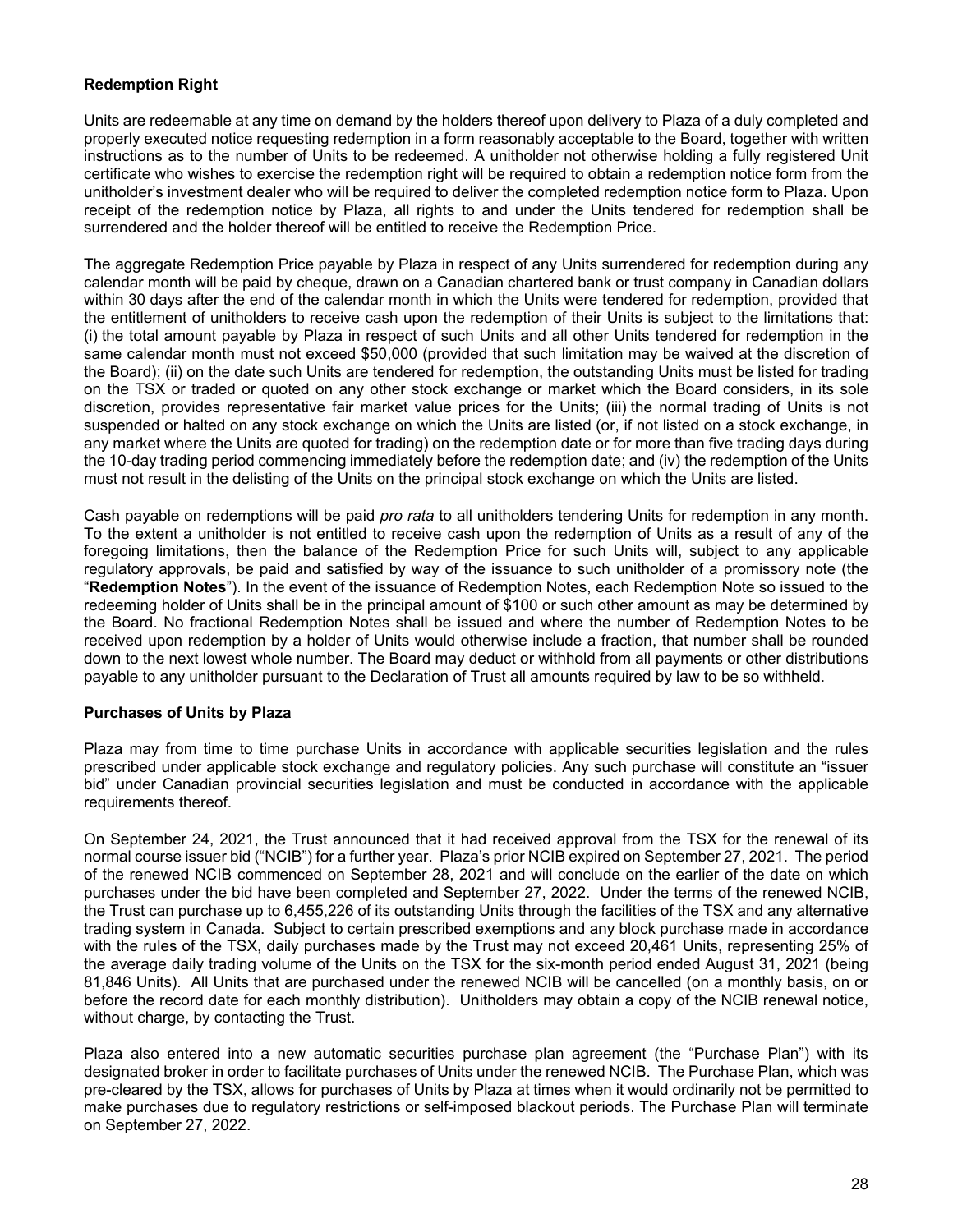For the year ended December 31, 2021, 27,925 Units have been repurchased for cancellation under Plaza's former and renewed NCIB at a weighted average price of \$4.2255. With this, to December 31, 2021, Plaza has purchased a total of 1,145,411 Units for cancellation since the commencement of the original NCIB on September 28, 2018 at a weighted average price of \$4.0165.

To the date of this AIF, 1,147,611 Units have been repurchased.

# **Take-Over Bids**

The Declaration of Trust contains provisions to the effect that if a take-over bid or issuer bid is made for Units within the meaning of the *Securities Act* (Ontario) and not less than 90% of the Units (other than Units held at the date of the take-over bid by or on behalf of the offeror or associates or affiliates of the offeror) are taken up and paid for by the offeror, the offeror will be entitled to acquire the Units held by unitholders who do not accept the offer either, at the election of each unitholder, on the terms offered by the offeror or at the fair value of such unitholder's Units determined in accordance with the procedures set out in the Declaration of Trust.

# **Issuance of Units**

Plaza may issue new Units from time to time, in such manner, for such consideration and to such person or persons as the Trustees shall determine. Unitholders will not have any pre-emptive rights whereby additional Units proposed to be issued would be first offered to existing unitholders. If the Trustees determine that Plaza does not have cash in an amount sufficient to make payment of the full amount of any distribution, the payment may include the issuance of additional Units having a value equal to the difference between the amount of such distribution and the amount of cash which has been determined by the Trustees to be available for the payment of such distribution.

Plaza may also issue new Units (i) as consideration for the acquisition of new properties or assets by it, at a price or for the consideration determined by the Trustees or (ii) pursuant to any incentive or option plan established by Plaza from time to time, including the Distribution Reinvestment Plan.

The Declaration of Trust also provides that immediately after any *pro rata* distribution of Units to all unitholders in satisfaction of any non-cash distribution, the number of outstanding Units will be consolidated so that each unitholder will hold, after the consolidation, the same number of Units as the unitholder held before the non-cash distribution. In this case, each certificate representing a number of Units prior to the non-cash distribution is deemed to represent the same number of Units after the non-cash distribution and the consolidation. Non-Resident holders may be subject to withholding tax and if so then the consolidation will not result in such Non-Resident unitholders holding the same number of Units. Such Non-Resident unitholders will be required to surrender the certificates (if any) representing their original Units in exchange for a certificate representing post-consolidation Units.

# **Non-Certificated Inventory ("NCI") System**

Other than pursuant to certain exceptions, registration of interests in and transfers of Units held through CDS, or its nominee, will be made electronically through the NCI system of CDS. Units held in CDS must be purchased, transferred and surrendered for redemption through a CDS participant, which includes securities brokers and dealers, banks and trust companies. All rights of unitholders who hold Units in CDS must be exercised through, and all payments or other property to which such unitholders are entitled will be made or delivered by CDS, or the CDS participant through which the unitholder holds such Units. A unitholder participating in the NCI system will not be entitled to a certificate or other instrument from Plaza or Plaza's transfer agent evidencing that person's interest in or ownership of Units, nor, to the extent applicable, will such unitholder be shown on the records maintained by CDS, except through an agent who is a CDS participant.

The ability of a beneficial unitholder to pledge such Units or otherwise take action with respect to such unitholder's interest in such Units (other than through a CDS participant) may be limited due to the lack of a physical certificate.

# **Limitation on Non-Resident Ownership**

In order for Plaza to maintain its status as a "mutual fund trust" under the Tax Act, Plaza must not be established or maintained primarily for the benefit of Non-Residents. Accordingly, at no time may Non-Residents be the beneficial owners of more than 49% of the Units and the Trustees will inform the transfer agent and registrar of this restriction. The Trustees may require declarations as to the jurisdictions in which beneficial owners of Units are resident. If the Trustees become aware, as a result of requiring such declarations as to beneficial ownership or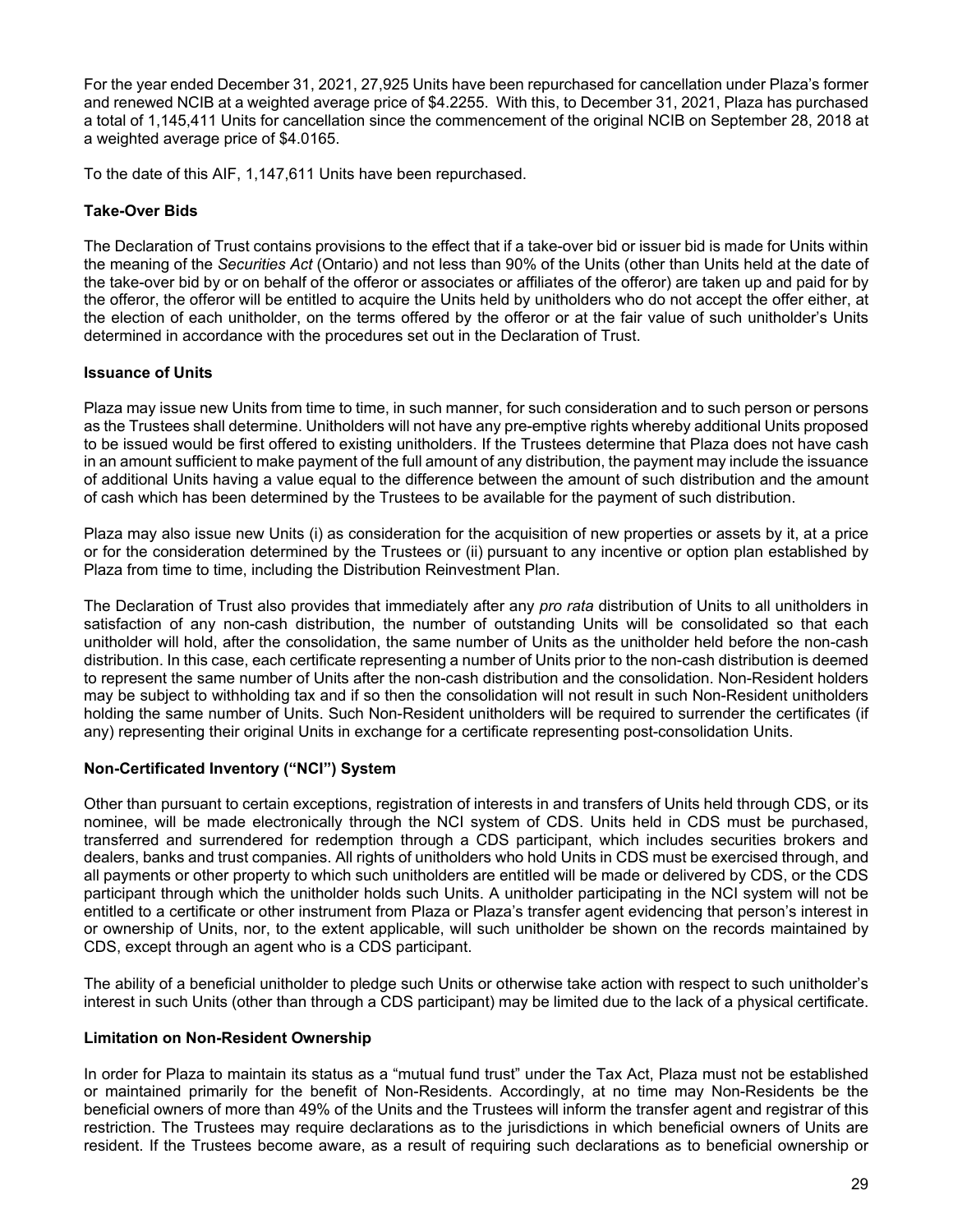otherwise, that the beneficial owners of 49% of the Units then outstanding are, or may be, Non-Residents or that such a situation is imminent, the Trustees may make a public announcement thereof and will not accept a subscription for Units from or issue Units to a person unless the person provides a declaration that the person is not a Non-Resident. If, notwithstanding the foregoing, the Trustees determine that more than 49% of the Units are held by Non-Residents, the Trustees may send a notice to Non-Resident holders of Units, chosen in inverse order to the order of acquisition or registration or in such manner as the Trustees may consider equitable and practicable, requiring them to sell their Units or a portion thereof within a specified period of not less than 60 days. If the unitholders receiving such notice have not sold the specified number of Units or provided the Trustees with satisfactory evidence that they are not Non-Residents within such period, the Trustees may, on behalf of such unitholders sell such Units and, in the interim, must suspend the voting and distribution rights attached to such Units. Upon such sale the affected holders will cease to be holders of Units and their rights will be limited to receiving the net proceeds of sale, subject to the right to receive payment of any distribution declared by the Trustees which is unpaid and owing to such unitholders. The Trustees will have no liability for the amount received provided that they act in good faith.

### **Investment Guidelines**

The Declaration of Trust provides certain guidelines on investments that may be made directly or indirectly by Plaza. Plaza's assets may be invested only in accordance with the following restrictions:

- (a) Plaza will invest primarily, directly or indirectly, in interests (including fee ownership and leasehold interests) in real property that is, or will be, primarily commercial in nature and assets ancillary thereto necessary for the operation of such real estate and such other activities as are consistent with Plaza's other investment guidelines;
- (b) notwithstanding anything else contained in the Declaration of Trust, Plaza shall not make or hold any investment, take any action or omit to take any action or permit a subsidiary to make or hold any investment or take any action or omit to take any action that would result in:
	- (i) Plaza not qualifying as a "mutual fund trust" (effective the date it was established and thereafter) or a "unit trust" both within the meaning of the Tax Act;
	- (ii) Units not qualifying as qualified investments for registered retirement savings plans, registered retirement income funds, registered education savings plans and deferred profit sharing plans, each as defined in the Tax Act;
	- (iii) Plaza not qualifying as a "real estate investment trust" within the meaning of the Tax Act if, as a consequence of Plaza not so qualifying, Plaza or any of its subsidiaries would be liable to pay a tax imposed under either paragraph 122(1)(b) or subsection 197(2) of the Tax Act; or
	- (iv) Plaza being liable to pay a tax under Part XII.2 of the Tax Act;
- (c) Plaza may make its investments and conduct its activities, directly or indirectly, through an investment in one or more persons on such terms as the Trustees may from time to time determine, including by way of joint ventures, partnerships (general or limited), and limited liability companies;
- (d) except for temporary investments held in cash, deposits with a Canadian chartered bank or trust company registered under the laws of a province or territory of Canada, deposits with a savings institution, trust company, credit union or similar financial institution that is organized or chartered under the laws of a state or of the United States, short-term government debt securities or money market instruments maturing prior to one year from the date of issue and except as permitted pursuant to these investment guidelines and Plaza's operating policies, Plaza and/or its subsidiaries may not hold securities of a person other than to the extent such securities would constitute an investment in real property and provided further that, notwithstanding anything contained in the Declaration of Trust to the contrary, but in all events subject to paragraph (b) above, Plaza and/or its subsidiaries may hold securities of a person: (i) acquired in connection with the carrying on, directly or indirectly, of Plaza's activities or the holding of its assets; or (ii) which focuses its activities primarily on the activities described in paragraph (a) above;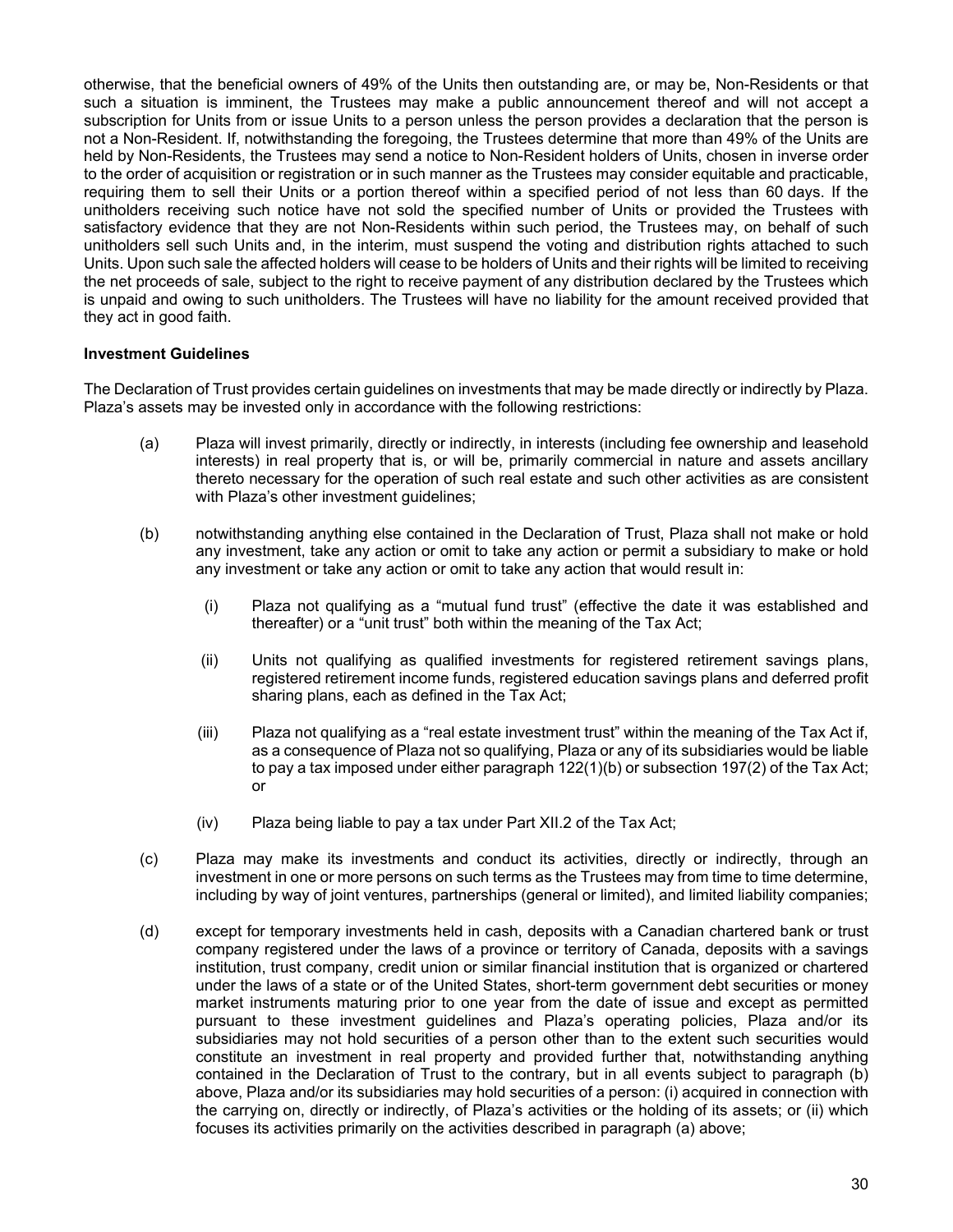- (e) Plaza and/or its subsidiaries shall not invest in rights to or interests in mineral or other natural resources, including oil or gas, except as incidental to an investment in real property;
- (f) Plaza and/or its subsidiaries may invest in mortgages and mortgage bonds (including participating or convertible mortgages) and similar instruments where:
	- (i) real property which is security therefor is real property which otherwise meets Plaza's other investment guidelines; and
	- (ii) the aggregate book value of the investments of Plaza and/or its Subsidiaries in mortgages, after giving effect to the proposed investment, will not exceed 15% of Gross Book Value; and
- (g) Plaza and/or its subsidiaries may invest an amount (which, in the case of an amount invested to acquire real property, is the purchase price less the amount of any debt incurred or assumed in connection with such investment) up to 15% of Gross Book Value of Plaza in investments which do not comply with one or more of paragraphs (a), (d), and (f).

Any references in the foregoing to investment in real property will be deemed to include an investment in a joint arrangement that invests in real property.

# **Operating Policies**

The Declaration of Trust provides that Plaza's operations and affairs are to be conducted in accordance with the following policies:

- (a) Plaza and/or its subsidiaries shall not purchase or sell currency or interest rate futures contracts otherwise than for hedging purposes where, for this purpose, the term "hedging" has the meaning given by National Instrument 81-102 – Mutual Funds adopted by the Canadian Securities Administrators, as replaced or amended from time to time and, in all events, subject to paragraph (b) of "Investment Guidelines" described above.
- (b) (i) any written instrument creating an obligation which is or includes the granting by Plaza of a mortgage; and (ii) to the extent the Trustees determine to be practicable and consistent with their fiduciary duties to act in the best interest of the unitholders, any written instrument which is, in the judgment of the Trustees, a material obligation, shall contain a provision, or be subject to an acknowledgement to the effect, that the obligation being created is not personally binding upon, and that resort must not be had to, nor will recourse or satisfaction be sought from, by lawsuit or otherwise the private property of any of the Trustees, unitholders, annuitants or beneficiaries under a plan of which a unitholder acts as a trustee or carrier, or officers, employees or agents of Plaza, but that only property of Plaza or a specific portion thereof is bound; Plaza, however, is not required, but must use all reasonable efforts, to comply with this requirement in respect of obligations assumed by Plaza upon the acquisition of real property;
- (c) title to each real property shall be held by and registered in the name of Plaza, the Trustees or a person wholly-owned, directly or indirectly, by Plaza or jointly-owned, directly or indirectly, by Plaza, with joint venturers or by any other persons in such manner as the Trustees consider appropriate, taking into account advice of legal counsel; provided that, where land tenure will not provide fee simple title, Plaza, the Trustees or a corporation or other entity wholly-owned, directly or indirectly, by Plaza or jointly owned, directly or indirectly, by Plaza or such person as the Trustees consider appropriate shall hold a land lease as appropriate under the land tenure system in the relevant jurisdiction;
- (d) Plaza shall not incur or assume any Indebtedness (as defined below) if, after giving effect to the incurrence or assumption of such Indebtedness, the total Indebtedness of Plaza would be more than 60% of Gross Book Value (or 65% of Gross Book Value including convertible Indebtedness);
- (e) Plaza shall not directly or indirectly guarantee any Indebtedness or liabilities of any person unless such guarantee: (i) is given in connection with or incidental to an investment that is otherwise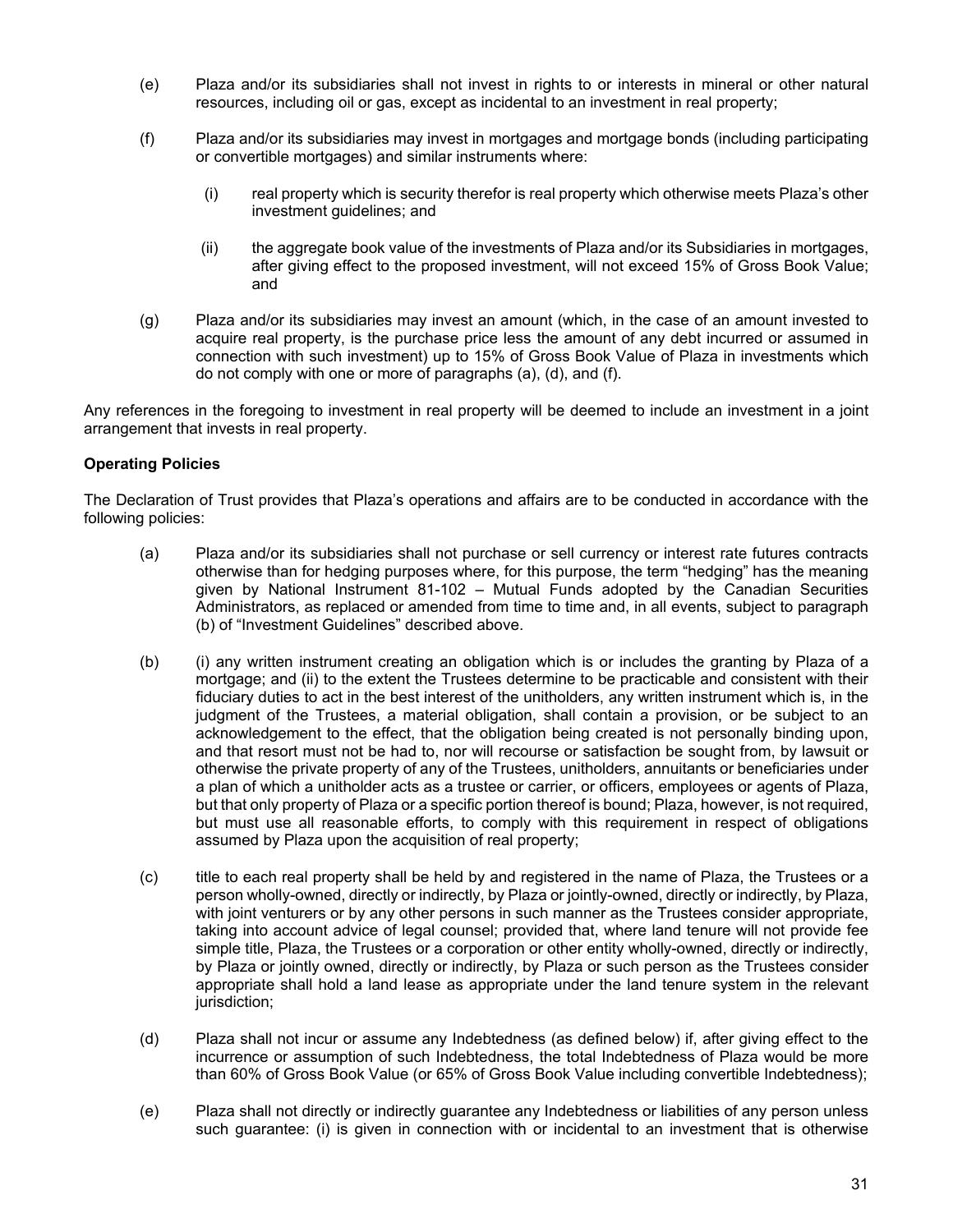permitted by Plaza's investment guidelines and operating policies; and (ii) (A) would not disqualify Plaza as a "mutual fund trust" within the meaning of the Tax Act, and (B) would not result in Plaza losing any status under the Tax Act that is otherwise beneficial to Plaza and its unitholders;

- (f) Plaza shall directly or indirectly obtain and maintain at all times property insurance coverage in respect of potential liabilities of Plaza and the accidental loss of value of the assets of Plaza from risks, in amounts, with such insurers, and on such terms as the Trustees consider appropriate, taking into account all relevant factors, including the practice of owners of comparable properties; and
- (g) Plaza and/or a subsidiary of Plaza shall either (i) obtain a Phase I environmental site assessment; or (ii) be entitled to rely on a Phase I environmental site assessment dated no earlier than six months prior to receipt by Plaza and/or its subsidiary, of each real property to be acquired by it or any of its Subsidiaries and, if the Phase 1 environmental site assessment report recommends that a further environmental site assessment be conducted, Plaza and/or a Subsidiary of Plaza shall have conducted such further environmental site assessments, in each case by an independent and experienced environmental consultant.

Any references in the sections "Investment Guidelines" and "Operating Policies" above to investment in real property will be deemed to include an investment in a joint venture or other arrangement that invests in real property.

"**Indebtedness**" means (without duplication) on a consolidated basis:

- (i) any obligation of such Person for borrowed money (including, for greater certainty, the full principal amount of convertible indebtedness, notwithstanding its presentation under IFRS);
- (ii) any obligation of such Person for borrowed money incurred in connection with the acquisition of property, assets or businesses;
- (iii) any obligation of such Person issued or assumed as the deferred purchase price of property;
- (iv) any capital lease obligation of such Person; and
- (v) any obligations of the type referred to in clauses (i) through (iv) of another Person, the payment of which such Person has guaranteed or for which such Person is responsible or liable,

provided that (A) an obligation will constitute indebtedness only to the extent that it would appear as a liability on the consolidated statement of financial position of Plaza in accordance with IFRS; (B) obligations referred to in clauses (i) through (iii) exclude accounts payable, distributions payable to unitholders, accrued liabilities arising in the ordinary course of business which are not overdue or which are being contested in good faith, deferred revenues, intangible liabilities, deferred income taxes, tenant deposits and indebtedness with respect to the unpaid balance of installment receipts where such indebtedness has a term not in excess of 12 months; (C) Units or exchangeable units issued by subsidiaries of Plaza shall not constitute indebtedness notwithstanding the classification of such securities as debt under IFRS; and (D) convertible debentures will constitute indebtedness to the extent of the principal amount thereof outstanding.

Where any maximum or minimum percentage limitation is specified in any of the investment guidelines or operating policies, such investment guidelines or operating policies shall be applied on the basis of the relevant amounts calculated immediately after the making of such investment or the taking of such action. Any subsequent change relative to any percentage limitation which results from a subsequent change in the amount of Gross Book Value will not require the divestiture of any investment.

# **Amendments to the Declaration of Trust**

The Declaration of Trust may be amended or altered from time to time. Certain amendments require approval by at least two-thirds of the votes cast at a meeting of unitholders called for such purpose. Other amendments to the Declaration of Trust require approval by a majority of the votes cast at a meeting of unitholders called for such purpose.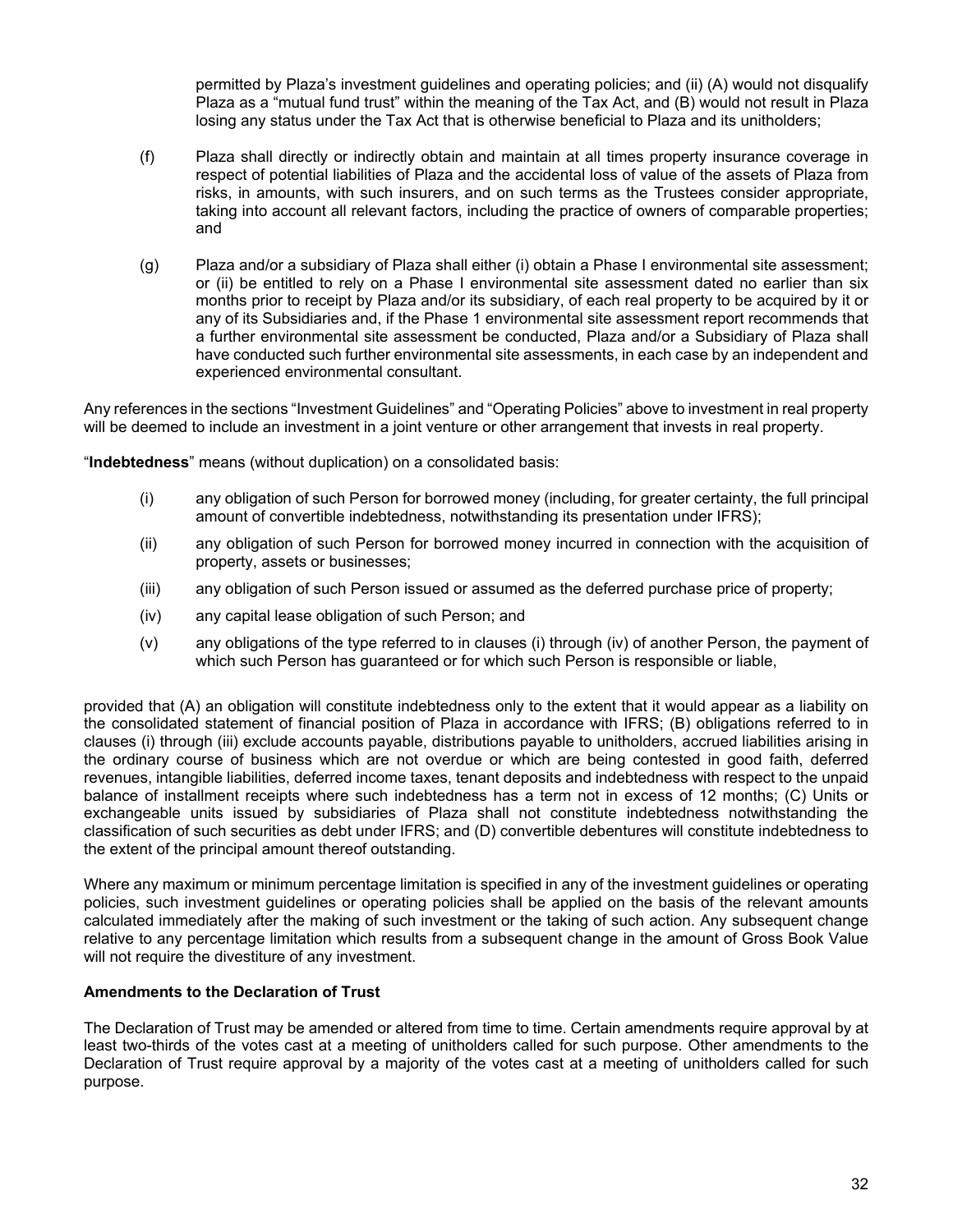Except as described below, the following amendments, among others, require the approval of two-thirds of the votes cast by all unitholders at a meeting:

- (a) an exchange, reclassification or cancellation of all or part of the Units;
- (b) the addition, change or removal of the rights, privileges, restrictions or conditions attached to the Units;
- (c) any constraint on the issue, transfer or ownership of the Units or the change or removal of such constraint;
- (d) the sale or transfer of the assets of Plaza as an entirety or substantially as an entirety (other than as part of an internal reorganization of the assets of Plaza approved by the Trustees and not prejudicial to unitholders);
- (e) the termination of Plaza (other than as part of an internal reorganization of the assets of Plaza approved by the Trustees and not prejudicial to unitholders);
- (f) the combination, amalgamation or arrangement of any of Plaza or its subsidiaries with any other entity (other than as part of an internal reorganization of the assets of Plaza approved by the Trustees and not prejudicial to unitholders); and
- (g) except as described herein, the amendment of the investment guidelines and operating policies of Plaza (as described above).

Notwithstanding the foregoing, the Trustees may, without the approval of the unitholders, make certain amendments to the Declaration of Trust, including amendments:

- (a) aimed at ensuring continuing compliance with applicable laws, regulations, requirements or policies of any governmental authority having jurisdiction over: (i) the Trustees or Plaza; (ii) the status of Plaza as a "unit trust", a "mutual fund trust" and a "real estate investment trust" under the Tax Act; or (iii) the distribution of Units;
- (b) which, in the opinion of the Trustees, provide additional protection for the unitholders;
- (c) to remove any conflicts or inconsistencies in the Declaration of Trust or to make minor corrections which are, in the opinion of the Trustees, necessary or desirable and not prejudicial to the unitholders;
- (d) of a minor or clerical nature or to correct typographical mistakes, ambiguities or manifest omissions or errors, which amendments, in the opinion of the Trustees, are necessary or desirable and not prejudicial to the unitholders;
- (e) which, in the opinion of the Trustees, are necessary or desirable: (i) to ensure continuing compliance with IFRS; or (ii) to ensure the Units qualify as equity for purposes of IFRS;
- (f) which, in the opinion of the Trustees, are necessary or desirable to enable Plaza to implement a Unit option or purchase plan, a distribution reinvestment plan or issue Units for which the purchase price is payable in instalments;
- (g) to create and issue one or more new classes of Preferred Units that rank in priority to the Units (in respect of payment of distributions and in connection with any termination or winding-up of Plaza);
- (h) which, in the opinion of the Trustees, are necessary or desirable for Plaza to qualify for a particular status under, or as a result of changes in, taxation or other laws, or the interpretation of such laws, including to qualify for the definition of "mutual fund trust" and "real estate investment trust" in the Tax Act or to otherwise prevent Plaza or any of its subsidiaries from becoming subject to tax under the SIFT Rules;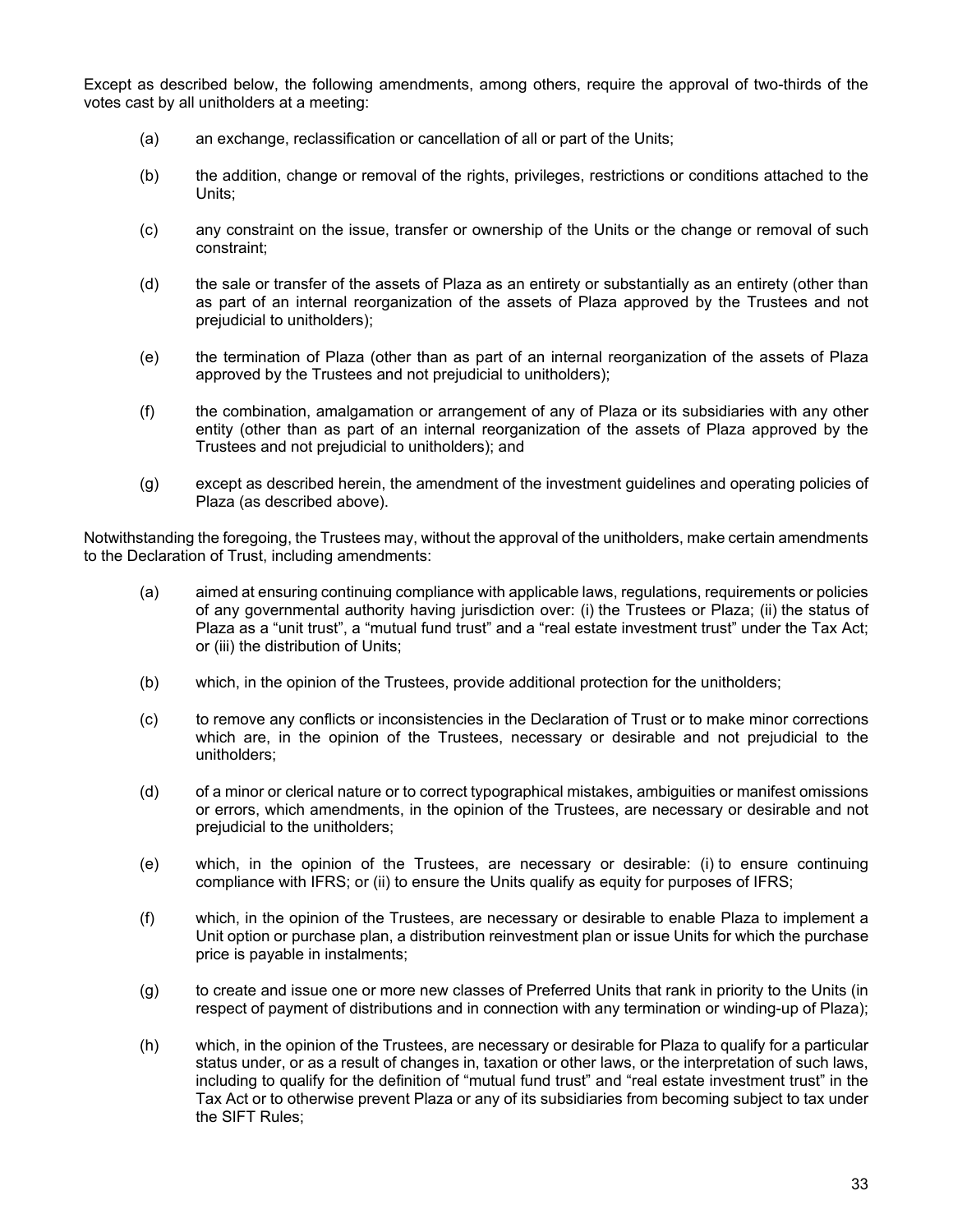- (i) to create one or more additional classes of units solely to provide voting rights to holders of shares, units or other securities that are exchangeable for Units entitling the holder thereof to a number of votes not exceeding the number of Units into which the exchangeable shares, units or other securities are exchangeable or convertible but that do not otherwise entitle the holder thereof to any rights with respect to Plaza's property or income other than a return of capital; and
- (j) for any purpose (except one in respect of which a unitholder vote is specifically otherwise required) which, in the opinion of the Trustees, is not prejudicial to unitholders and is necessary or desirable.

Given the circumstances related to the COVID-19 pandemic, on March 26, 2020, the Board amended the Declaration of Trust to allow for Plaza to hold a virtual annual meeting in reliance on the provisions identified in paragraphs (a) and (j) above.

# **Advance Notice Provision**

The Declaration of Trust includes certain advance notice provisions (the "**Advance Notice Provision**"), which will: (i) facilitate orderly and efficient annual general or, where the need arises, special, meetings; (ii) ensure that all unitholders receive adequate notice of the Trustee nominations and sufficient information with respect to all nominees; and (iii) allow unitholders to register an informed vote.

Except as otherwise provided in the Declaration of Trust, only persons who are nominated by unitholders in accordance with the Advance Notice Provision shall be eligible for election as Trustees. Nominations of persons for election to the Board of Trustees may be made for any annual meeting of unitholders, or for any special meeting of unitholders if one of the purposes for which the special meeting was called was the election of Trustees: (a) by or at the direction of the Board of Trustees, including pursuant to a notice of meeting; (b) by or at the direction or request of one or more unitholders pursuant to a requisition of the unitholders made in accordance with the Declaration of Trust; or (c) by any person (a "**Nominating Unitholder**"): (A) who, at the close of business on the date of the giving of the notice provided for below and on the record date for notice of such meeting, is entered in Plaza's register as a holder of one or more Units carrying the right to vote at such meeting or who beneficially owns Units that are entitled to be voted at such meeting; and (B) who complies with the notice procedures set forth in the Advance Notice Provision.

In addition to any other applicable requirements, for a nomination to be made by a Nominating Unitholder, the Nominating Unitholder must have given timely notice thereof in proper written form to the Trustees.

To be timely, a Nominating Unitholder's notice to the Trustees must be made: (a) in the case of an annual meeting of unitholders, not less than 30 nor more than 60 days prior to the date of the annual meeting of unitholders; provided, however, that in the event that the annual meeting of unitholders is to be held on a date that is less than 50 days after the date (the "**Notice Date**") that is the earlier of the date that a notice of meeting is filed for such meeting or the date on which the first public announcement of the date of the annual meeting was made, notice by the Nominating Unitholder may be made not later than the close of business on the 10th day following the Notice Date; and (b) in the case of a special meeting (which is not also an annual meeting) of unitholders called for the purpose of electing Trustees (whether or not called for other purposes), not later than the close of business on the 15th day following the day that is the earlier of the date that a notice of meeting is filed for such meeting or the date on which the first public announcement of the date of the special meeting of unitholders was made. In no event shall any adjournment or postponement of a meeting of unitholders or the announcement thereof commence a new time period for the giving of a Nominating Unitholder's notice as described above.

To be in proper written form, a Nominating Unitholder's notice to the Trustees must set forth: (a) as to each person whom the Nominating Unitholder proposes to nominate for election as a Trustee: (A) the name, age, business address and residential address of the person; (B) the principal occupation or employment of the person; (C) the class or series and number of Units or Special Voting Units which are controlled or which are owned beneficially or of record by the person as of the record date for the meeting of unitholders (if such date shall then have been made publicly available and shall have occurred) and as of the date of such notice; and (D) any other information relating to the person that would be required to be disclosed in a dissident's proxy circular in connection with solicitations of proxies for election of Trustees pursuant to applicable securities laws (as defined in the Declaration of Trust ); and (b) as to the Nominating Unitholder giving the notice, any proxy, contract, arrangement, understanding or relationship pursuant to which such Nominating Unitholder has a right to vote any Units and any other information relating to such Nominating Unitholder that would be required to be made in a dissident's proxy circular in connection with solicitations of proxies for election of Trustees pursuant to applicable securities laws. Plaza may require any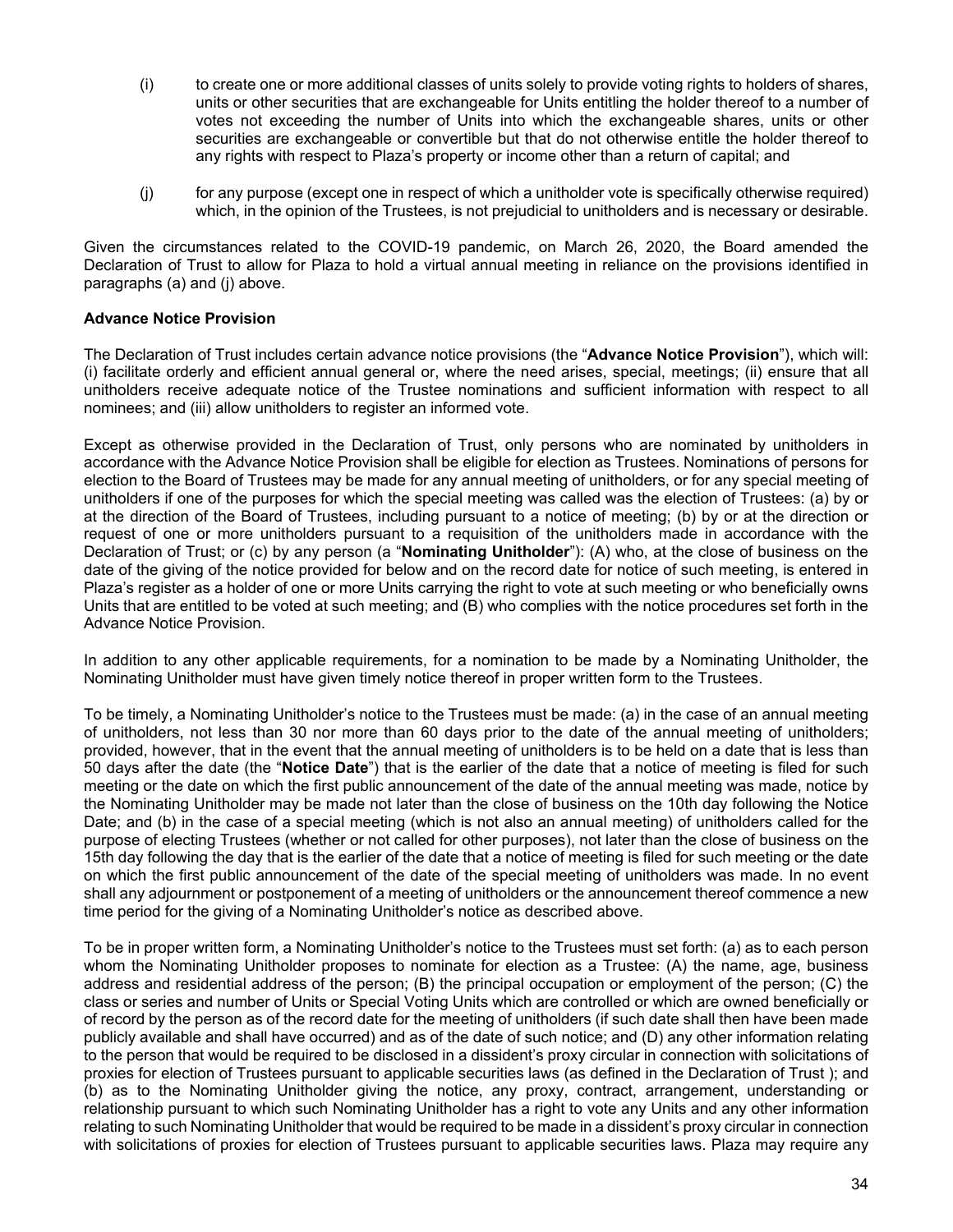proposed nominee to furnish such other information as may reasonably be required by Plaza to determine the eligibility of such proposed nominee to serve as an independent Trustee or that could be material to a reasonable unitholder's understanding of the independence, or lack thereof, of such proposed nominee.

The chairperson of the meeting shall have the power and duty to determine whether a nomination was made in accordance with the procedures set forth in the foregoing provisions and, if any proposed nomination is not in compliance with such foregoing provisions, to declare that such defective nomination shall be disregarded.

Notwithstanding the foregoing, the Board may, in its sole discretion, waive any requirement in the Advance Notice Provision.

### **CAPITAL STRUCTURE**

# **Description of Units**

Plaza's Units are not "deposits" within the meaning of the *Canada Deposit Insurance Corporation Act* (Canada) and are not insured under the provisions of such act or any other legislation. The Units are not shares in Plaza and, although the protections, rights and remedies set out in the Declaration of Trust are similar to those provided under the NBBCA, unitholders do not have statutory rights of shareholders of a corporation including, for example, "dissent rights" in respect of certain corporate transactions and fundamental changes, the right to apply to a court to order the liquidation or dissolution of Plaza, or the right to bring "oppression" or "derivative" actions. Furthermore, Plaza is not a trust company and accordingly, is not registered under any trust and loan company legislation as it does not carry on or intend to carry on the business of a trust company.

The Declaration of Trust authorizes the issuance of an unlimited number of two classes of units, namely Units and special voting units ("**Special Voting Units**"). Special Voting Units are only issued in tandem with the issuance of securities exchangeable into Units.

In addition, preferred units ("**Preferred Units**") may from time to time be created and issued in one or more classes (each of which may be made up of unlimited series) without requiring voting unitholder approval. Before the issuance of Preferred Units of a series, the Board will execute an amendment to the Declaration of Trust containing a description of such series, including the designations, rights, privileges, restrictions and conditions determined by the Board, and the class of Preferred Units of which such series is a part.

No Unit will have any preference or priority over another. Each Unit will represent a unitholder's proportionate undivided beneficial ownership interest in Plaza and will confer the right to one vote at any meeting of unitholders and to participate *pro rata* in any distributions by Plaza, whether of net income, net realized capital gains or other amounts and, in the event of termination or winding-up of Plaza, in the net assets of Plaza remaining after satisfaction of all liabilities. Units will be fully paid and non-assessable when issued and are transferable. The Units are redeemable at the holder's option, as described below under the heading "Declaration of Trust - Redemption Right", and the Units have no other conversion, retraction, redemption or pre-emptive rights. Fractional Units may be issued as a result of an act of the Board, but fractional Units will not entitle the holders thereof to vote, except to the extent that such fractional Units may represent in the aggregate one or more whole Units.

### **Special Voting Units**

Each Special Voting Unit shall have no economic entitlement nor beneficial interest in Plaza or in the distributions or assets of Plaza, but shall entitle the holder of record thereof to a number of votes at any meeting of the unitholders equal to the number of Units that may be obtained upon the exchange of the exchangeable security to which such Special Voting Unit is attached. Special Voting Units may only be issued in connection with or in relation to securities exchangeable into Units for the purpose of providing voting rights with respect to Plaza to the holders of such securities. The creation or issuance of Special Voting Units is subject to the prior written consent of the TSX.

Special Voting Units shall not be transferable separately from the exchangeable securities to which they are attached and will automatically be transferred upon the transfer of any such exchangeable securities.

Upon the exchange or surrender of an exchangeable security for a Unit, the Special Voting Unit attached to such exchangeable security will automatically be redeemed and cancelled for no consideration without any further action of the Board, and the former holder of such Special Voting Unit will cease to have any rights with respect thereto.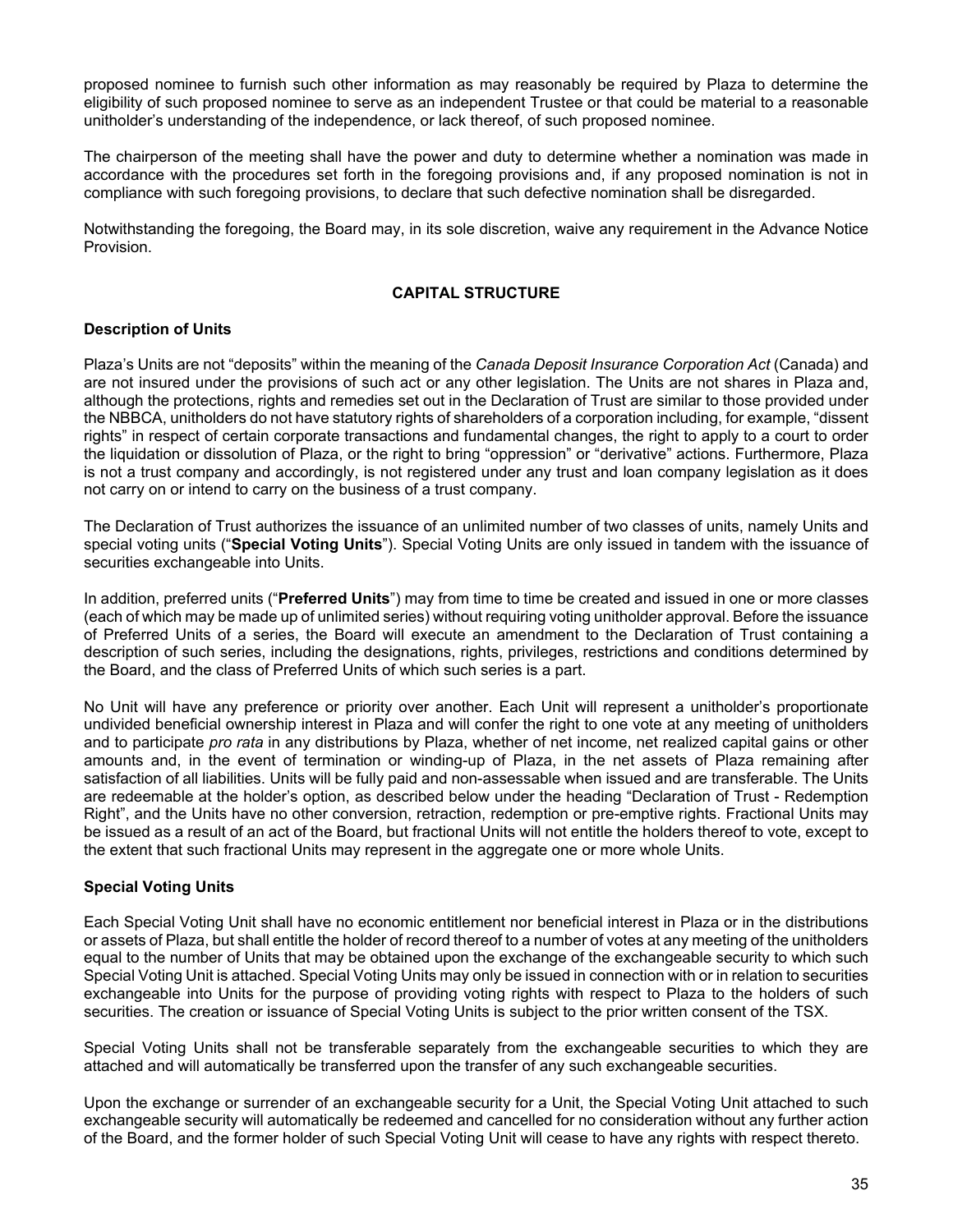Concurrently with the issuance of Special Voting Units attached to exchangeable securities issued from time to time, Plaza shall enter into such agreements (including an exchange agreement and limited partnership agreement) as may be necessary or desirable to properly provide for the terms of the exchangeable securities, including to provide for the voting of such Special Voting Units.

# **Preferred Units**

Subject to the Board executing an amendment to the Declaration of Trust providing for their creation, Preferred Units may from time to time be created and issued in one or more classes (each of which may be comprised of unlimited series), and the Board may fix from time to time before such issue the number of Preferred Units which is to comprise each class and series and the designation, rights, privileges, restrictions and conditions attaching to each class and series of Preferred Units including, without limiting the generality of the foregoing, any voting rights, the rate or amount of distributions (which may be cumulative or non-cumulative and variable or fixed) or the method of calculating distributions, the dates of payment thereof, the terms and conditions of redemption, purchase and conversion, if any, any rights on the liquidation, dissolution or winding-up of Plaza, and any sinking fund or other provisions; provided, however that the rights, privileges, restrictions and conditions attaching to each series of Preferred Units shall allow Plaza to continue to qualify as a "mutual fund trust" under the Tax Act and to be entitled to deduct in computing its income any income paid or made payable by it to its unitholders. The creation or issuance of Preferred Units is subject to the prior written consent of the TSX.

The Preferred Units of each class and series shall, with respect to the payment of distributions (other than distributions paid solely through the distribution of additional Units) and the distribution of assets of Plaza or return of capital in the event of liquidation, dissolution or winding-up of Plaza, whether voluntary or involuntary, or any other return of capital or distribution of assets of Plaza among its unitholders for the purpose of winding-up its affairs, be entitled to preference over the Units ranking by their terms junior to the Preferred Units. The Preferred Units of any series may also be given such other preferences, not inconsistent with the Declaration of Trust, over the Units ranking by their terms junior to the Preferred Units. If any cumulative distributions or amounts payable on the return of capital in respect of a series of Preferred Units are not paid in full, all classes and series of Preferred Units of equal ranking shall participate rateably in respect of accumulated distributions and return of capital, based on the accumulated distributions and return of capital of a class and series of Preferred Units as a proportion of the accumulated distributions and return of capital of all classes and series of Preferred Units of equal ranking.

Plaza has no present intention of issuing Preferred Units, but wishes to have the flexibility to do so in the future as a means of seeking an alternate source of equity financing. Plaza will not create or issue Preferred Units for antitakeover purposes.

# **Omnibus Equity Incentive Plan**

The Trust adopted the Omnibus Equity Incentive Plan (the "Equity Incentive Plan" or "Plan") following approval at its Annual & Special Meeting of Unitholders on May 27, 2021. The Equity Incentive Plan supersedes the Trust's former restricted unit plan originally adopted on April 18, 2012, as the same had been amended from time to time (the "Restricted Unit Plan") and the former deferred unit plan originally adopted on May 21, 2015 (the "Deferred Unit Plan") (the Restricted Unit Plan and the Deferred Unit Plan are collectively referred to as the "Former Plans") pursuant to which the Trust could issue restricted units ("RUs") to employees and deferred units ("DUs") to nonemployee Trustees, respectively. The Equity Incentive Plan provides for awards of RUs, DUs, performance units ("PUs") and other Unit-based awards denominated or payable in, valued in whole or in part by reference to, or otherwise based on or related to Units. Under no circumstances are RUs, DUs or PUs considered Units nor do they entitle a participant to any rights as a unitholder, including, without limitation, voting rights, distribution entitlements (other than as set out below) or rights on liquidation. Executive officers and all other employees of the Trust and its subsidiaries and affiliates are eligible to participate in the Equity Incentive Plan. Non-employee Trustees are also eligible to participate, however, only with respect to DUs, as further described below. In other words, RUs and PUs may not be granted to Trustees.

RUs and DUs outstanding under the Former Plans remain in full force and effect and are now outstanding under the Equity Incentive Plan. The maximum number of Units available for issuance under the Equity Incentive Plan is 10% of the outstanding Units at any time. Units underlying RUs, DUs and PUs that have expired or have been cancelled or settled in cash or without issuing Units from treasury will become available for subsequent issuance under the Plan. Issuances of additional Units by the Trust will result in new awards being available for grant. The Equity Incentive Plan is considered an "evergreen" plan and must be re-approved by Unitholders every three (3) years. As at December 31, 2021, 10,154,942 Units are available to be issued under the Equity Incentive Plan.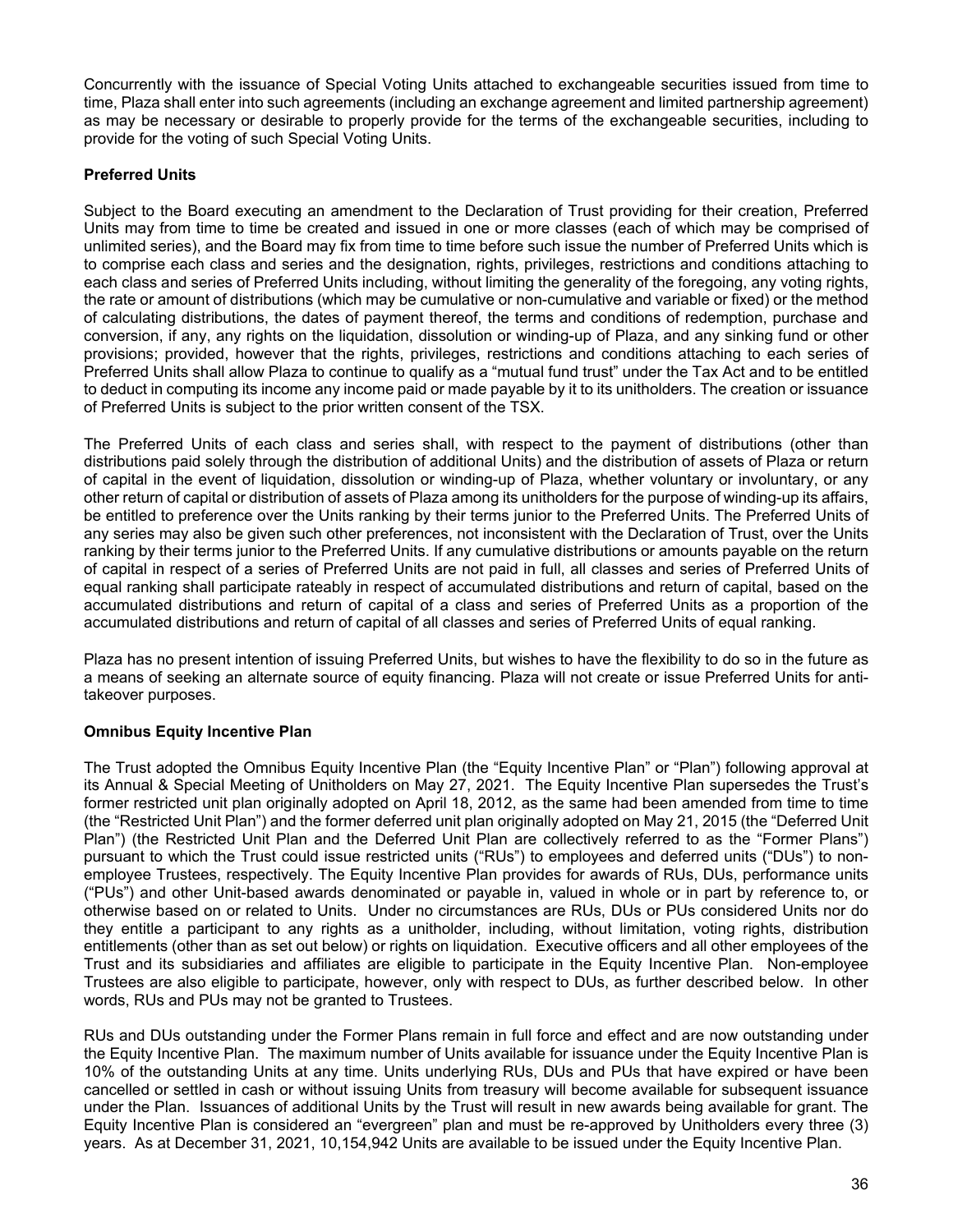RUs, DUs and PUs are credited with distribution equivalents under the Equity Incentive Plan in the form of additional RUs, DUs and PUs, respectively, as of each distribution payment date in respect of which normal cash distributions are paid on Units. Such distribution equivalents are computed by dividing: (a) the amount obtained by multiplying the amount of the distribution declared and paid per Unit by the number of RUs, DUs and PUs (in each case, vested and unvested), as applicable, held by the participant on the record date for the payment of such distribution, by (b) the volume weighted average closing price of Units on the TSX for the five (5) trading days immediately preceding the distribution payment date. Distribution equivalents credited to a participant's accounts vest on the same schedule as the RUs, DUs and PUs to which they relate, and will be settled on the same basis.

### Restricted Units

A RU award is an award denominated in notional units that entitles the participant to receive Units. Unless otherwise determined by the Board or, to the extent it delegates its administrative powers under the Equity Incentive Plan to the Governance & Compensation Committee, the Committee (hereinafter the "Plan Administrator"), RUs vest as follows: one-third (1/3) on the first anniversary of the date of grant, one-third (1/3) on the second anniversary of the date of grant and the balance on the third anniversary of the date of grant. This is the same vesting schedule that existed under the Restricted Unit Plan. Upon vesting, each RU will be redeemed for one Unit issued from treasury.

# Deferred Units

A DU award is an award denominated in notional units that entitles the participant to receive Units or, if so elected by the participant and subject to the approval of the Plan Administrator, cash, or a combination thereof. The Equity Incentive Plan permits Plaza to grant DUs to executive officers and other employees, in addition to non-employee Trustees. Except as otherwise determined by the Plan Administrator, DUs vest immediately upon grant but are redeemable by a participant only on or after the date on which the participant is no longer employed by the Trust or a subsidiary or affiliate thereof or ceases to be a Trustee (the "Termination Date"), provided that any such settlement date is not later than two (2) years following the Termination Date. In the event that a participant has not redeemed his or her DUs prior to the date that is two (2) years following the Termination Date, such DUs will be automatically redeemed for Units issued from treasury. These are the same general redemption features that existed under the Deferred Unit Plan. Each participant will have the right to elect to receive Trustee fees (in the case of Trustees) or bonus (in the case of employees) in the form of DUs. The Trust may, but is under no obligation to, match up to 50% of the elected amount for each participant. The amount, if any, of a participant's elected amount that is matched by the Trust may vary among participants. No DUs have been granted or issued to executive officers or other employees.

### Performance Units

A PU is also an award denominated in notional units that entitles the participant to receive Units or, if so elected by the participant and subject to the approval of the Plan Administrator, cash, or a combination thereof. Executive officers may not elect to settle PUs for a cash payment, in whole or in part, unless and until they have satisfied any minimum equity ownership requirements established by the Board from time to time. The Plan Administrator may, from time to time, grant PUs to any participant, other than a Trustee and/or fix a portion of any bonus that is to be payable in the form of PUs. The Plan Administrator has the authority to determine any vesting terms, including the timing of vesting, applicable to a grant of PUs. Vesting of PUs shall be subject to and dependent on the achievement of performance goals as determined by the Plan Administrator prior to the date of grant and as set forth in the applicable award agreement. The performance goals may be based upon the achievement of corporate, divisional or individual goals, and may be applied relative to performance relative to an index or comparator group, or on any other basis determined by the Plan Administrator. The Plan Administrator may modify the performance goals as necessary to align them with the Trusts' corporate objectives. The performance goals may include a threshold level of performance below which no payment will be made (and/or no vesting will occur), levels of performance at which specified payments will be made (or specified vesting will occur), and a maximum level of performance above which no additional payment will be made (or at which maximum vesting will occur), all as set forth in the applicable award agreement. No PUs, or other Unit-based awards as described above, have been issued and none are outstanding under the Plan.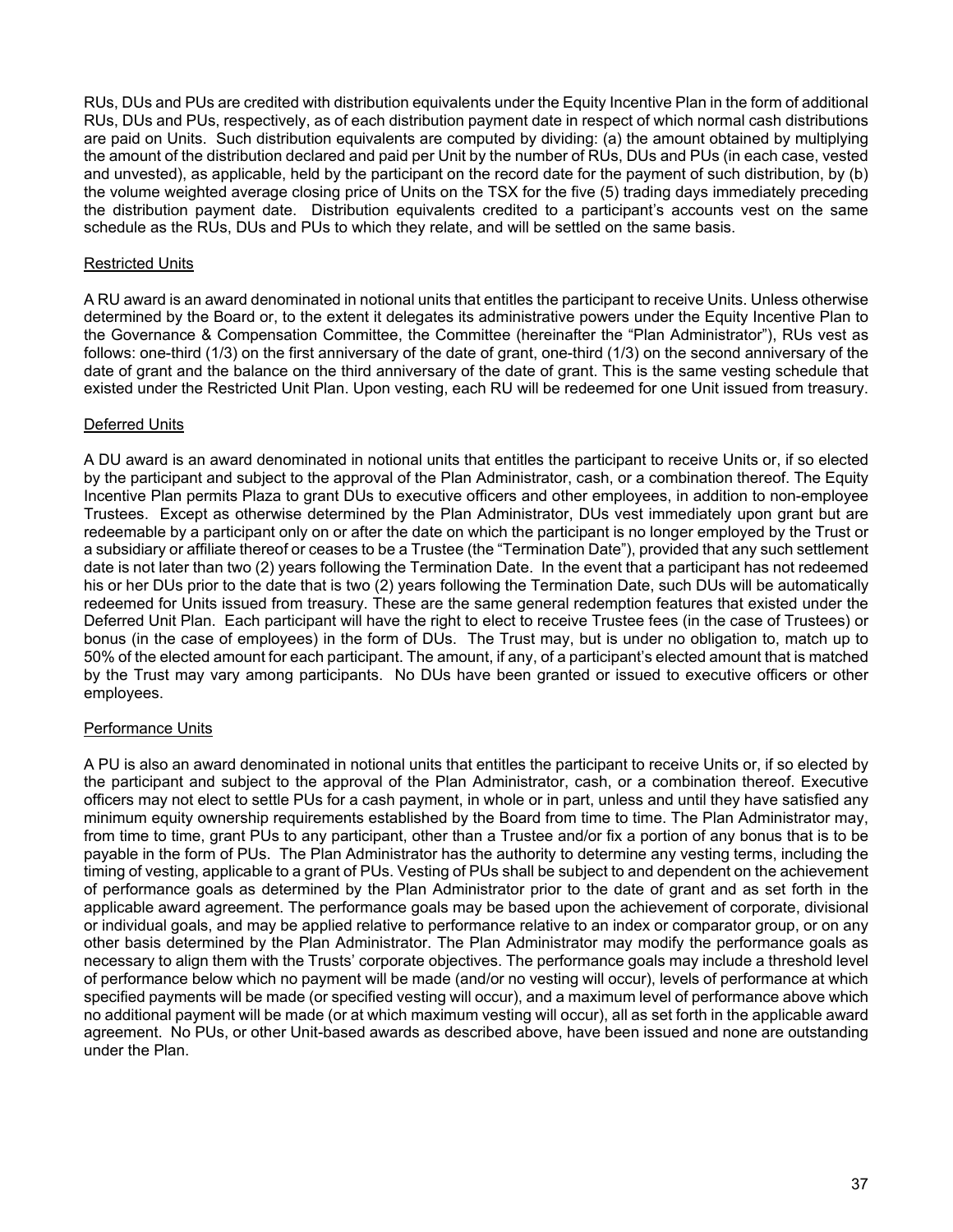# **Borrowing**

Plaza utilizes a combination of debt financing sources, including operating and development lines of credit, secured short and long term mortgage debt, secured mortgage bonds, unsecured debentures and convertible debentures.

# *Credit Facilities & Mortgages*

Below is a summary of the operating and development credit facilities at December 31, 2021 and December 31, 2020.

|                                             | \$55.0 Million<br><b>Operating</b>                                                         | \$20.0 Million<br><b>Development</b>                                 | \$15.0 Million<br><b>Development</b>                                                       |
|---------------------------------------------|--------------------------------------------------------------------------------------------|----------------------------------------------------------------------|--------------------------------------------------------------------------------------------|
| December 31, $2020^{(1)}$ (000s)            | \$<br>33,451                                                                               | \$<br>10,900                                                         | 6,477<br>\$                                                                                |
| Net change (000s)                           | (138)                                                                                      | (9, 429)                                                             | 5,110                                                                                      |
| December 31, $2021^{(1)}$ (000s)            | \$<br>33,313                                                                               | \$<br>1,471                                                          | \$<br>11,587                                                                               |
| Interest rate                               | Prime $+0.75%$ or<br>BA + 2.00%                                                            | Prime $+0.75%$ or<br>BA + 2.25%                                      | Prime $+0.75%$ or<br>BA + 2.00%                                                            |
| Maturity                                    | July 31, 2023                                                                              | July 31, 2022                                                        | July 31, 2023                                                                              |
| Security                                    | First charges on<br>pledged properties                                                     | First charges on<br>applicable<br>pledged<br>development<br>property | First charges on<br>applicable<br>pledged<br>development<br>property                       |
| Other terms                                 | Debt service,<br>maximum<br>leverage,<br>occupancy &<br>equity<br>maintenance<br>covenants | Debt service &<br>maximum<br>leverage<br>covenants                   | Debt service,<br>maximum<br>leverage,<br>occupancy &<br>equity<br>maintenance<br>covenants |
| Line reservations available for             |                                                                                            |                                                                      |                                                                                            |
| letters-of-credit<br>Issued and outstanding | \$2.0 million<br>\$0.4 million                                                             | \$1.5 million                                                        | \$0.5 million                                                                              |

*Note: (1) Excludes unamortized finance charges.* 

Funding is secured by first mortgage charges on properties or development properties as applicable. Plaza must maintain certain financial ratios to comply with the facilities. As of December 31, 2021, all debt covenants in respect of the above facilities have been maintained.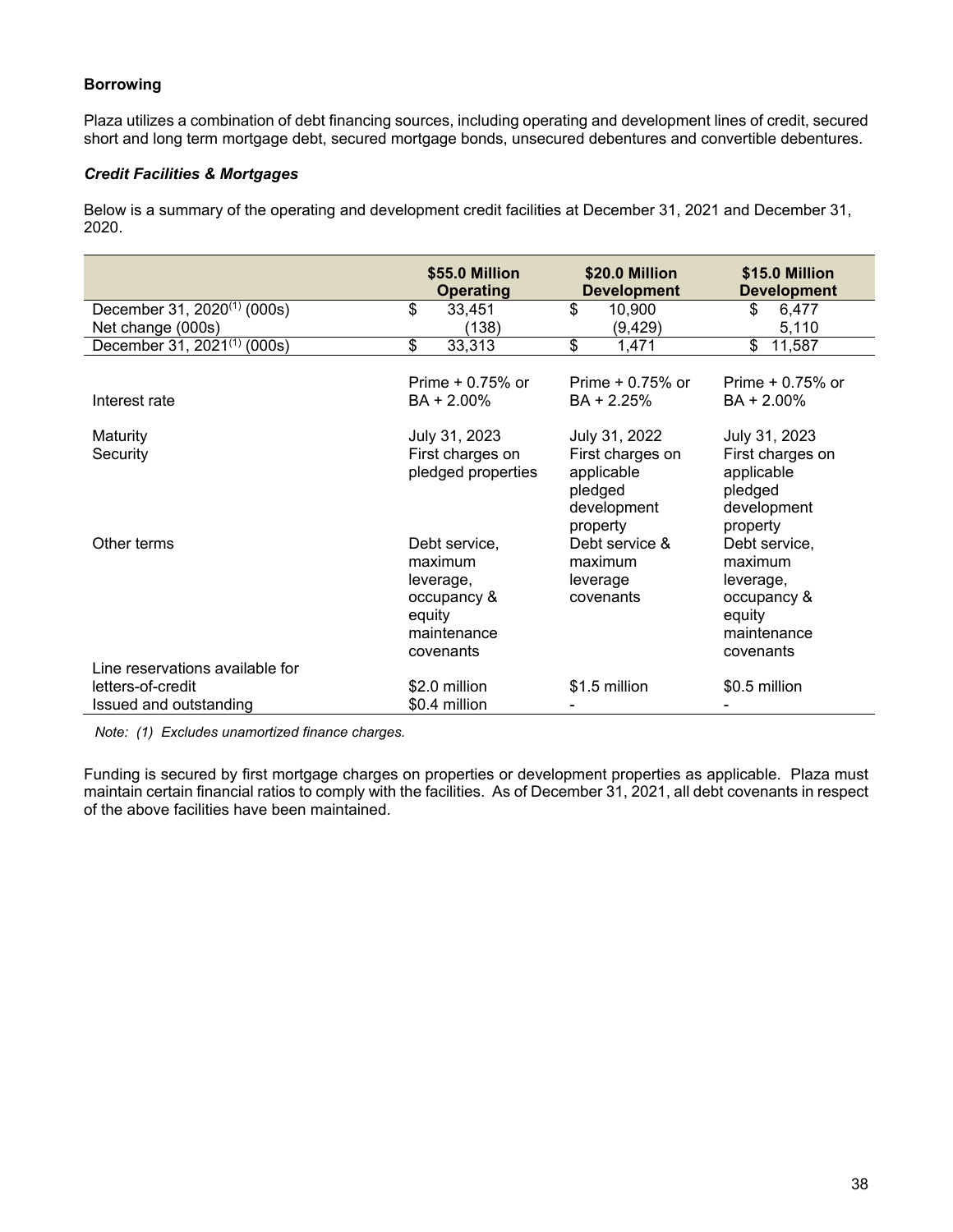The total mortgages payable, including development lines of credit at December 31, 2021 and December 31, 2020 were as follows:

|                                                                   |                                      | Weighted<br><b>Average</b> |                                     | December 31, December 31, |           |
|-------------------------------------------------------------------|--------------------------------------|----------------------------|-------------------------------------|---------------------------|-----------|
|                                                                   | <b>Interest Rate</b>                 | <b>Effective</b>           |                                     | 2021                      | 2020      |
|                                                                   | Range                                |                            | <b>Interest Rate Maturity Dates</b> | (000s)                    | (000s)    |
| Secured fixed rate loans:                                         | 2.17% - 7.00%                        | 4.02%                      | Up to June 2034                     | \$459,374                 | \$465,441 |
| Unsecured interest-only fixed rate loans:                         | 5.00%                                | 5.00%                      | Up to May 2024                      | 9,243                     | 10,443    |
| Fair value of interest rate swap                                  |                                      |                            |                                     | 1,135                     | 3,739     |
| Revaluation of loans upon acquisitions,                           |                                      |                            |                                     |                           |           |
| net of amortization of \$6,421                                    |                                      |                            |                                     |                           |           |
| (December 31, 2020 - \$6,329)                                     |                                      |                            |                                     | 352                       | 444       |
| Less: unamortized finance charges                                 |                                      |                            |                                     | (2, 371)                  | (2, 236)  |
| Total net fixed rate loans                                        |                                      |                            |                                     | 467,733                   | 477,831   |
|                                                                   |                                      |                            |                                     |                           |           |
| Variable rate loans:                                              |                                      |                            |                                     |                           |           |
|                                                                   | Prime plus 0.75% or                  |                            |                                     |                           |           |
| \$20 million development facility                                 | <b>BA plus 2.25%</b>                 |                            | July 31, 2022                       | 1,471                     | 10,900    |
|                                                                   | Prime plus 0.75% or                  |                            |                                     |                           |           |
| \$15 million development facility<br>$\overline{\phantom{a}}$     | BA plus 2.00%                        |                            | July 31, 2023                       | 11,587                    | 6,477     |
| \$9.7 million secured non-revolving                               | Prime plus 1.50% or                  |                            |                                     |                           |           |
| construction credit facility                                      | BA plus 2.50%                        |                            | March 16, 2022                      | 9,500                     |           |
| \$1.2 million unsecured interest-only<br>$\overline{\phantom{a}}$ | Prime plus 1.05%                     |                            |                                     |                           |           |
| loan                                                              | (min. 5.00% rate)                    |                            | January 15, 2024                    | 1,171                     | 1,171     |
| \$10.08 million secured non-revolving<br>$\overline{\phantom{a}}$ | Prime plus 1.00% or                  |                            |                                     |                           |           |
| construction credit facility                                      | BA plus 2.25%                        |                            | April 24, 2022                      | 8,855                     | 8,855     |
| \$8.8 million interim facility                                    | Prime plus 1.00% or<br>BA plus 2.50% |                            | August 13, 2023                     | 3,258                     | 5,558     |
|                                                                   |                                      |                            | December 20,                        |                           |           |
| \$3.75 million interim facility                                   | Prime plus 1.00%                     |                            | 2023                                | 3,750                     |           |
| Less: unamortized finance charges                                 |                                      |                            |                                     | (170)                     | (47)      |
| Total net variable rate loans                                     |                                      |                            |                                     | 39,422                    | 32,914    |
|                                                                   |                                      |                            |                                     | 507,155                   | 510,745   |
| Net mortgages payable                                             |                                      |                            |                                     |                           |           |
| Less: mortgages payable for investment properties held for sale   |                                      |                            |                                     |                           | (709)     |
| Less: mortgages payable - current portion                         |                                      |                            |                                     | (73, 248)                 | (104,369) |
| Total mortgages payable - long-term portion                       |                                      |                            |                                     | \$433,907                 | \$405,667 |

Plaza's strategy is to balance maturities and terms on new debt with existing debt maturities to minimize maturity exposure in any one year and to reduce overall interest costs. Maintaining or improving the average cost of debt will be dependent on market conditions at the time of refinancing. Plaza's debt strategy involves maximizing the term of long-term debt available based on the tenant profiles for the assets being financed, at current market rates, in order to stabilize cash flow available for reinvestment and distribution payments.

As a conservative interest rate risk management practice, Plaza's use of floating-rate debt is generally limited to its operating line (to fund ongoing operations and acquisitions) and its development lines/construction loans (until long term fixed-rate mortgage financing is placed on the completed development projects).

Plaza may also hedge its interest rate risk, in accordance with its Interest Rate Hedging Policy. The primary objectives of interest rate hedging are to mitigate the risk of adverse interest rate fluctuations on a project specific basis prior to related debt issuance or refinancing, and/or contribute to the predictability of profit and cash flow.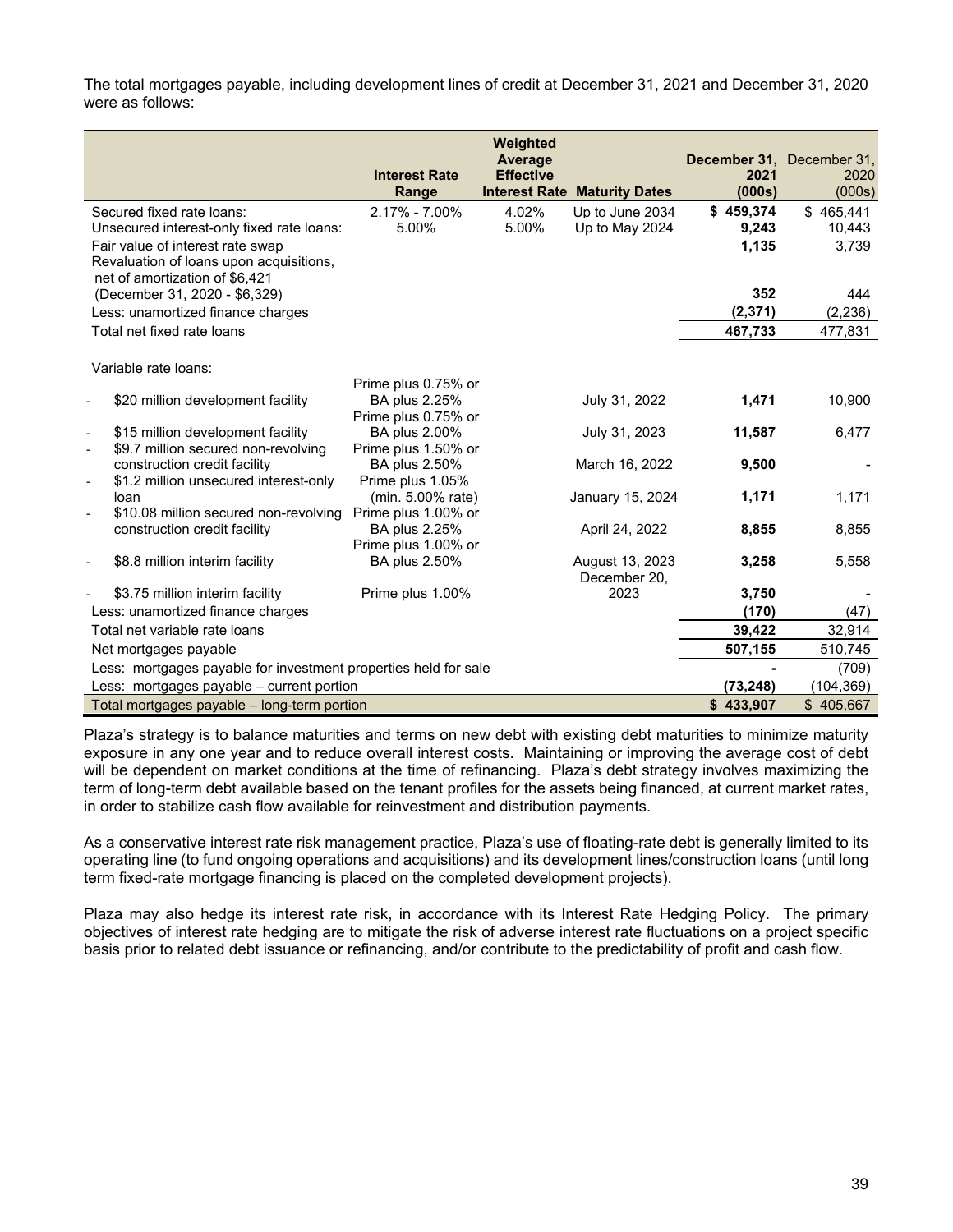### *Mortgage Bonds, Debentures and Convertible Debentures*

The following mortgage bonds, unsecured non-convertible debentures and unsecured convertible debentures were outstanding at December 31, 2021 and December 31, 2020 (all at face value and excluding unamortized finance charges):

| <b>Series</b>                 | December 31,<br>2021<br>(000s)    | December 31.<br>2020<br>(000s) | <b>Interest</b><br>Rate | <b>Conversion</b><br><b>Price</b> | <b>Next</b><br><b>Redemption</b><br><b>Date</b> | <b>Maturity Date</b> |
|-------------------------------|-----------------------------------|--------------------------------|-------------------------|-----------------------------------|-------------------------------------------------|----------------------|
|                               | <b>Secured Mortgage Bonds</b>     |                                |                         |                                   |                                                 |                      |
| Series X.1                    | \$                                | \$<br>2,005                    | $6.00\%$                | N/A                               | $\blacksquare$                                  | March 25, 2021       |
| Series X.2                    | 3,195                             | 3,195                          | 6.15%                   | N/A                               | $\blacksquare$                                  | June 25, 2022        |
| <b>Series XII</b>             | 3,000                             | 3,000                          | 5.50%                   | N/A                               |                                                 | July 15, 2022        |
| <b>Subtotal</b>               | \$<br>6,195                       | \$<br>8,200                    |                         |                                   |                                                 |                      |
|                               | <b>Non-Convertible Debentures</b> |                                |                         |                                   |                                                 |                      |
| Series I                      | \$                                | \$<br>3,860                    | 5.00%                   | N/A                               | N/A                                             | May 2, 2021          |
| <b>Series II</b>              | 6,000                             | 6,000                          | 5.00%                   | N/A                               | N/A                                             | February 28, 2022    |
| <b>Subtotal</b>               | \$<br>6,000                       | \$<br>9,860                    |                         |                                   |                                                 |                      |
| <b>Convertible Debentures</b> |                                   |                                |                         |                                   |                                                 |                      |
| <b>Series E</b>               | \$47,250                          | \$47,250                       | 5.10%                   | \$5.65                            | April 1, 2022                                   | March 31, 2023       |
| <b>Series VII</b>             |                                   | 5,500                          | 5.50%                   | \$6.04                            | <b>June 30,</b><br>2021                         | June 30, 2021        |
| <b>Series VIII</b>            | 12,019                            | $\blacksquare$                 | 5.95%                   | \$4.75                            | March 31,<br>2024                               | March 31, 2026       |
| <b>Subtotal</b>               | \$59,269                          | \$52,750                       |                         |                                   |                                                 |                      |

The Series E Debentures are listed on the TSX. Mortgage bonds are secured by either property or cash.

On April 1, 2021, the Trust issued \$12.0 million of Series VIII convertible debentures. The Debentures have a term of five years, bear interest at a rate of 5.95% and are convertible at \$4.75/unit.

On May 2, 2021, the \$3.86 million Series I non-convertible debentures matured and were repaid.

On June 30, 2021, the \$5.5 million Series VII convertible debentures matured and were repaid.

The Series E Debentures and the Series VIII Debentures carry various rights including the following:

(a) the right to exchange for or in lieu of paying the redemption price in money, elect to satisfy its obligation to pay all or any portion of the redemption price by issuing and delivering to holders on the redemption date that number of freely tradeable Units obtained by dividing the redemption price by 95% of the then current market price of the Units on the redemption date;

(b) similarly, the right to exchange for or in lieu of paying the principal amount due on maturity in money, elect to satisfy its obligation to repay all or any portion of the principal amount of the debentures outstanding by issuing and delivering to the debenture holder on the date of maturity of such debentures the number of freely tradeable Units obtained by dividing the principal amount of the debentures by 95% of the current market price of the Units on the maturity date;

(c) adjustments to the conversion price should there be a subdivision, redivision, reduction, combination consolidation, stock dividend, issuance of rights, options or warrants to all or substantially all the holders of outstanding Units;

(d) rights upon capital reorganization - if there is a reclassification of the Units or a capital reorganization of Plaza (other than as described above) or a consolidation, amalgamation, arrangement or merger of Plaza with or into any other person or a sale, conveyance or lease of the properties and assets of Plaza as an entirety or substantially as an entirety to any other person or a liquidation, dissolution or winding-up of Plaza or other similar transaction (any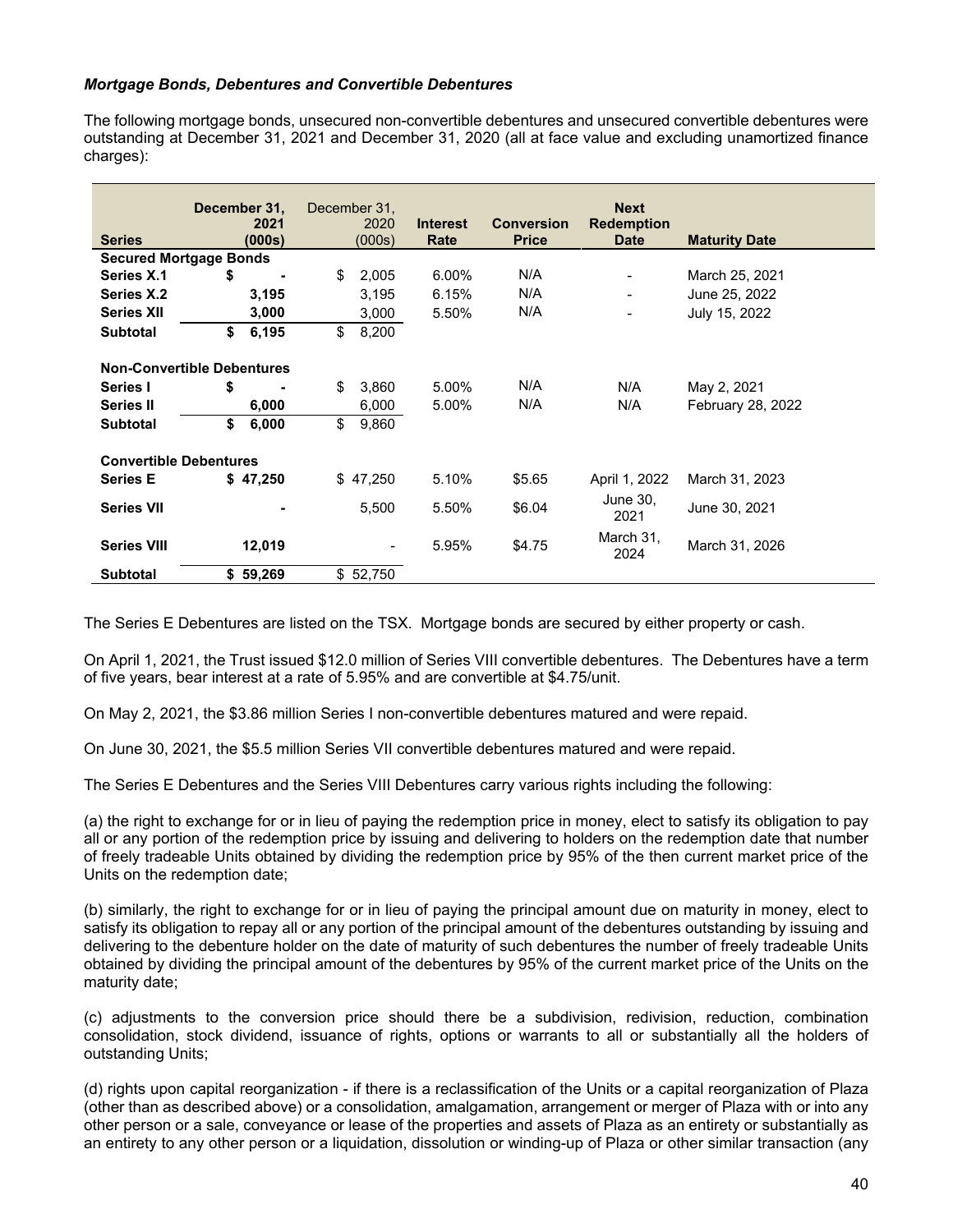of which are herein referred to as a "capital reorganization"), any debenture holder who has not exercised its right of conversion prior to the effective date of the capital reorganization, shall be entitled to receive and shall accept, in lieu of the number of Units then sought to be acquired by it, the number of units, shares or other securities or property of Plaza or of the person resulting from the capital reorganization that such debenture holder would have been entitled to receive on the capital reorganization if, on the record date or the effective date thereof, as the case may be, the holder had been the registered holder of the number of Units sought to be acquired by it and to which it was entitled to acquire upon the exercise of the conversion right, and such securities shall be subject to adjustments thereafter which shall be as nearly equivalent as may be practicable;

(c) rights upon change of control - within thirty (30) days following a change of control (as defined in the indenture governing the Series E Debentures or in Appendix "A" to the Series VIII Debentures, as applicable), Plaza shall make an offer (the "**Change-in-Control Offer**") to purchase all then outstanding debentures at a price equal to one hundred and one percent (101%) of the principal amount thereof plus accrued and unpaid interest thereon, if any (the "**Debenture Offer Price**"). If ninety percent (90%) or more of the aggregate principal amount of the debentures outstanding on the date of the giving of the notice of the change of control and Change-in-Control Offer have been tendered for purchase pursuant to the Change-in-Control Offer, Plaza will have the right and obligation to redeem all of the remaining debentures at the Debenture Offer Price.

# *Debt Maturities*

Plaza's estimated payments on account of principal for its mortgages, development lines of credit, bank operating line of credit, its mortgage bonds, and non-convertible and convertible debentures at December 31, 2021 are as follows:

| (000s)                                  | Year 1<br>2022           | <b>Year 2</b><br>2023    | Year 3<br>2024 | Year 4<br>2025           | Year 5<br>2026 | After 5<br>Years                                                                                                                                  | Face<br><b>Value</b><br><b>Total</b> |
|-----------------------------------------|--------------------------|--------------------------|----------------|--------------------------|----------------|---------------------------------------------------------------------------------------------------------------------------------------------------|--------------------------------------|
| Mortgages - periodic principal payments | \$12,336                 | 10.964<br>S              | \$10,525       | \$9,560                  | \$8,135        | \$25,555                                                                                                                                          | \$77,075                             |
| Mortgages – due at maturity             | 37.828                   | 26.497                   | 33.385         | 42.527                   | 56.279         | 185.783                                                                                                                                           | 382,299                              |
| Development lines of credit             | 1,471                    | 11,587                   |                | -                        |                | $\blacksquare$                                                                                                                                    | 13,058                               |
| Construction loans                      | 21.613                   | 3.750                    |                |                          |                | $\blacksquare$                                                                                                                                    | 25,363                               |
| Unsecured interest-only loans           | $\qquad \qquad$          | 5.643                    | 2,971          | 1,800                    |                | $\qquad \qquad$                                                                                                                                   | 10.414                               |
| <b>Bank indebtedness</b>                | $\overline{\phantom{0}}$ | 33,313                   |                | -                        |                | $\hskip1.6pt\hskip1.6pt\hskip1.6pt\hskip1.6pt\hskip1.6pt\hskip1.6pt\hskip1.6pt\hskip1.6pt\hskip1.6pt\hskip1.6pt\hskip1.6pt\hskip1.6pt\hskip1.6pt$ | 33,313                               |
| Mortgage bonds                          | 6.195                    | $\overline{\phantom{0}}$ |                | -                        |                | $\blacksquare$                                                                                                                                    | 6.195                                |
| Non-convertible debentures              | 6.000                    | $\overline{\phantom{a}}$ |                | $\overline{\phantom{0}}$ |                |                                                                                                                                                   | 6,000                                |
| Convertible debentures <sup>(1)</sup>   |                          | 47,250                   |                | $\qquad \qquad$          | 12.019         |                                                                                                                                                   | 59,269                               |
| Total                                   |                          | \$85.443 \$139.004       | \$46.881       | \$53.887                 | \$76.433       | \$211.338                                                                                                                                         | \$612.986                            |

*Note: (1) Stated at face value.* 

# **2022 Debt and Equity Financing Activity**

From January 1, 2022 to the date of this AIF, Plaza completed the following debt and equity financing activities:

- In March 2022, long-term financing was obtained on a property located in Cornwall, ON in the amount of \$8.8 million with a term of 10 years and an interest rate of 4.1%.
- In March 2022, long-term financing was obtained on a property located in Charlottetown, PE in the amount of \$5.0 million with a term of 10 years and an interest rate of 3.63%.
- The \$10.08 million secured non-revolving construction credit facility was renewed to April 24, 2023.
- On February 28, 2022 the \$6.0 million Series II convertible debentures matured. \$3.3 million of which were extended and renewed, \$3.8 million was repaid and \$250 thousand in new debentures were issued.
- Plaza paid a cash distribution of \$0.02333 per Unit for a total of \$2.4 million on January 17, 2022.
- Plaza paid a cash distribution of \$0.02333 per Unit for a total of \$2.4 million on February 15, 2022.
- Plaza paid a cash distribution of \$0.02333 per Unit for a total of \$2.4 million on March 15, 2022.
- Plaza issued 24,958 DUs to Trustees in accordance with the DU Plan, in connection with the January 17, February 15 and March 15, 2022 monthly distributions as well as meeting fees earned.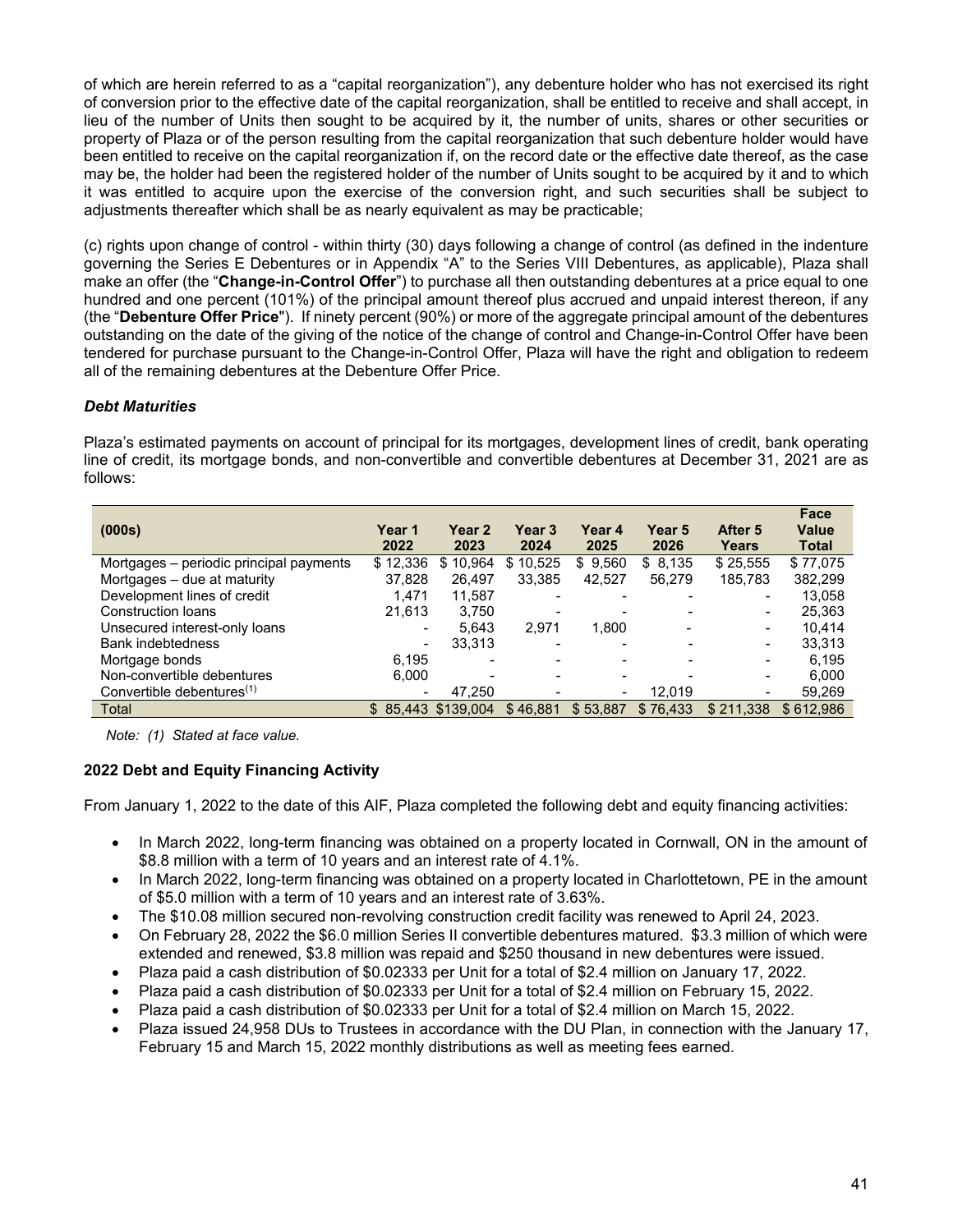# **MARKET FOR SECURITIES**

The Units are listed and posted for trading on the TSX and trade under the stock symbol "PLZ.UN".

The following chart describes the monthly trading range and volume of the Units on a monthly basis during the 2021 fiscal year:

| <b>Date</b>      | <b>High</b> | Low    | <b>Close</b> | <b>Volume Traded</b> |
|------------------|-------------|--------|--------------|----------------------|
| January 2021     | \$3.76      | \$3.54 | \$3.64       | 1,862,100            |
| February 2021    | 3.80        | 3.60   | 3.75         | 1.502.000            |
| March 2021       | 4.07        | 3.76   | 3.97         | 2,170,200            |
| April 2021       | 4.05        | 3.90   | 3.94         | 927.700              |
| May 2021         | 4.53        | 3.91   | 4.48         | 3,002,100            |
| June 2021        | 4.81        | 4.47   | 4.60         | 1,753,300            |
| <b>July 2021</b> | 4.70        | 4.38   | 4.50         | 1,217,200            |
| August 2021      | 4.64        | 4.36   | 4.57         | 976.700              |
| September 2021   | 4.62        | 4.45   | 4.50         | 814.400              |
| October 2021     | 4.64        | 4.45   | 4.55         | 856,062              |
| November 2021    | 4.68        | 4.45   | 4.50         | 1,393,899            |
| December 2021    | 4.77        | 4.50   | 4.72         | 1,112,443            |

The Series E Debentures are listed and posted for trading on the TSX and trade under the stock symbol "PLZ.DB.E".

The following chart describes the monthly trading range and volume of the Series E Debentures on a monthly basis during the 2021 fiscal year:

| <b>Date</b>       | <b>High</b> | Low     | <b>Close</b> | <b>Volume Traded</b> |
|-------------------|-------------|---------|--------------|----------------------|
| January 2021      | \$101.97    | \$98.50 | \$101.00     | 552,000              |
| February 2021     | 101.50      | 98.00   | 101.50       | 1,955,000            |
| <b>March 2021</b> | 102.00      | 100.04  | 101.00       | 310.000              |
| April 2021        | 103.96      | 101.35  | 102.00       | 333,000              |
| May 2021          | 102.06      | 101.51  | 101.51       | 108.000              |
| June 2021         | 101.99      | 101.51  | 101.85       | 262,000              |
| <b>July 2021</b>  | 101.90      | 101.85  | 101.85       | 134.000              |
| August 2021       | 102.00      | 101.85  | 101.85       | 122,000              |
| September 2021    | 102.00      | 101.25  | 101.80       | 244,000              |
| October 2021      | 101.80      | 101.65  | 101.65       | 113.000              |
| November 2021     | 102.00      | 100.00  | 100.25       | 358,000              |
| December 2021     | 101.00      | 100.00  | 100.23       | 378,000              |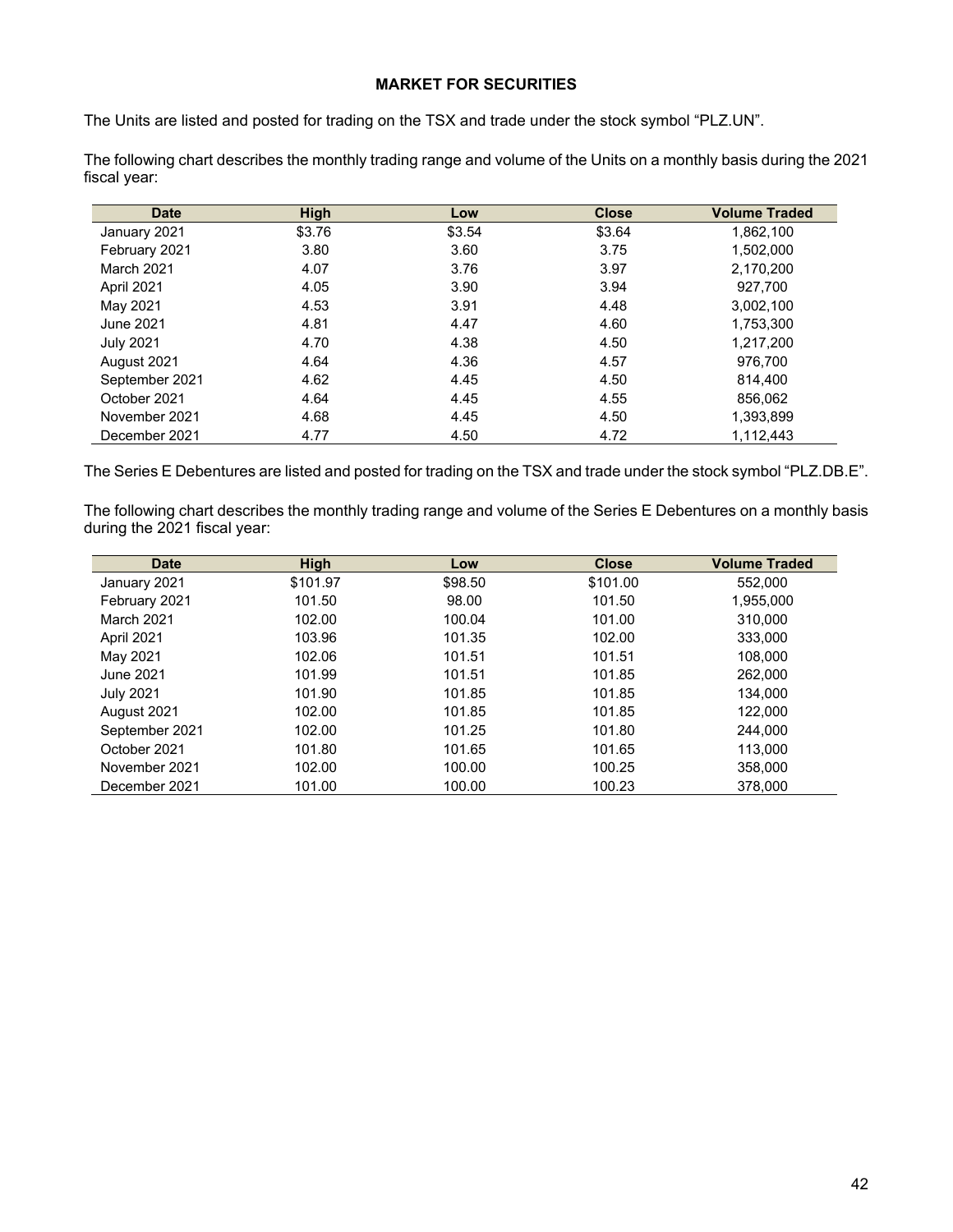# **TRUSTEES AND EXECUTIVE OFFICERS**

# **Trustees and Executive Officers**

The names, municipality and country of residence, positions held with Plaza and principal occupations within the previous five years of the current Trustees and executive officers of Plaza are set forth in the table below.

| <b>Trustees / Officers</b>                                                | <b>Position</b><br><b>Presently Held</b><br>with Plaza              | <b>Principal Occupation</b>                                                                                                                                                                                                                                                     | <b>Trustee of Plaza</b><br>or Director of<br><b>Plazacorp Since</b> |
|---------------------------------------------------------------------------|---------------------------------------------------------------------|---------------------------------------------------------------------------------------------------------------------------------------------------------------------------------------------------------------------------------------------------------------------------------|---------------------------------------------------------------------|
| Doug McGregor, Toronto,<br>Ontario, Canada (3)                            | Chair of the<br>Board and<br>Trustee                                | Former Group Head, RBC Capital Markets and RBC Investor<br>& Treasury Services, Chairman and CEO of RBC Capital<br>Markets and member of RBC's Group Executive. Also a<br>trustee of Killam Apartment REIT.                                                                     | June 2, 2020                                                        |
| Earl Brewer, Fredericton,<br>New Brunswick, Canada<br>(3)                 | Vice-Chair of the<br>Board and<br>Trustee                           | Former Chair of the Board of Plaza.                                                                                                                                                                                                                                             | February 2, 1999                                                    |
| Stephen Johnson, Toronto,<br>Ontario, Canada (2) (3)                      | Trustee                                                             | CEO of Canadian Real Estate Investment Trust (CREIT) from<br>September 1996 until its acquisition by Choice Properties Real<br>Estate Investment Trust in May 2018. President & CEO of<br>Choice Properties until retirement in May 2019.                                       | February 2, 1999                                                    |
| Lynda Savoie, Fredericton,<br>New Brunswick,<br>Canada (1) (2) (3)        | Trustee                                                             | Founder and CEO of Aperture Capital Consulting.                                                                                                                                                                                                                                 | May 27, 2021                                                        |
| Barbara Trenholm,<br>Fredericton, New<br>Brunswick,<br>Canada (1) (2) (3) | Trustee                                                             | Professor emerita in the Faculty of Business Administration at<br>the University of New Brunswick.                                                                                                                                                                              | March 1, 2005                                                       |
| Jane Marshall,<br>Toronto, Ontario, Canada<br>(1)(3)                      | Trustee                                                             | Most recently, CEO of GoodLeaf Farms. Previously Chief<br>Operating Officer of Choice Properties and prior to that,<br>Executive Vice-President of Real Estate & Business Strategies<br>for Loblaw Properties. Also a trustee of RioCan Real Estate<br><b>Investment Trust.</b> | November 5, 2019                                                    |
| Michael Zakuta, Montreal,<br>Quebec, Canada (3)                           | President & CEO<br>and Trustee                                      | President and CEO of Plaza. Also a trustee of Canadian Net<br><b>Real Estate Investment Trust.</b>                                                                                                                                                                              | February 2, 1999                                                    |
| Jim Drake, Halifax, Nova<br>Scotia, Canada                                | <b>Chief Financial</b><br>Officer                                   | Chief Financial Officer of Plaza. Previously Vice President,<br>Finance from May 2017 to September 2019. Director, Finance<br>from July 2010 to May 2017 and Financial Analyst from<br>December 2000 to July 2010.                                                              | N/A                                                                 |
| Stephen Penney,<br>Fredericton, New<br>Brunswick, Canada                  | <b>Executive Vice</b><br>President                                  | Executive Vice President of Plaza. Previously Senior Vice-<br>President from September 2019 to January 2020. Vice<br>President, Financial Reporting and Administration from 2015 to<br>2019. Prior to that, Corporate Controller from 2005 to 2015.                             | N/A                                                                 |
| Peter Mackenzie, Halifax,<br>Nova Scotia, Canada                          | <b>Executive Vice</b><br>President & Chief<br>Investment<br>Officer | Executive Vice President and Chief Investment Officer of<br>Plaza. Previously led the retail brokerage team for CBRE in<br>Atlantic Canada.                                                                                                                                     | N/A                                                                 |
| Kimberly Strange,<br>Fredericton, New<br>Brunswick, Canada                | <b>General Counsel</b><br>& Secretary                               | General Counsel & Secretary of Plaza. Previously Vice-<br>President Legal & Secretary from October 2020 to May 2021;<br>Secretary & Corporate Counsel of Plaza from June 2010 to<br>October 2020; and Corporate Counsel from January 2007 to<br>June 2010.                      | N/A                                                                 |

*Notes:* 

*(1) Member of the Audit Committee.* 

*(2) Member of the Governance and Compensation Committee.* 

*(3) Each Trustee of Plaza will hold office until the close of the next annual meeting of unitholders of Plaza or until such Trustee's successor is duly elected or appointed.*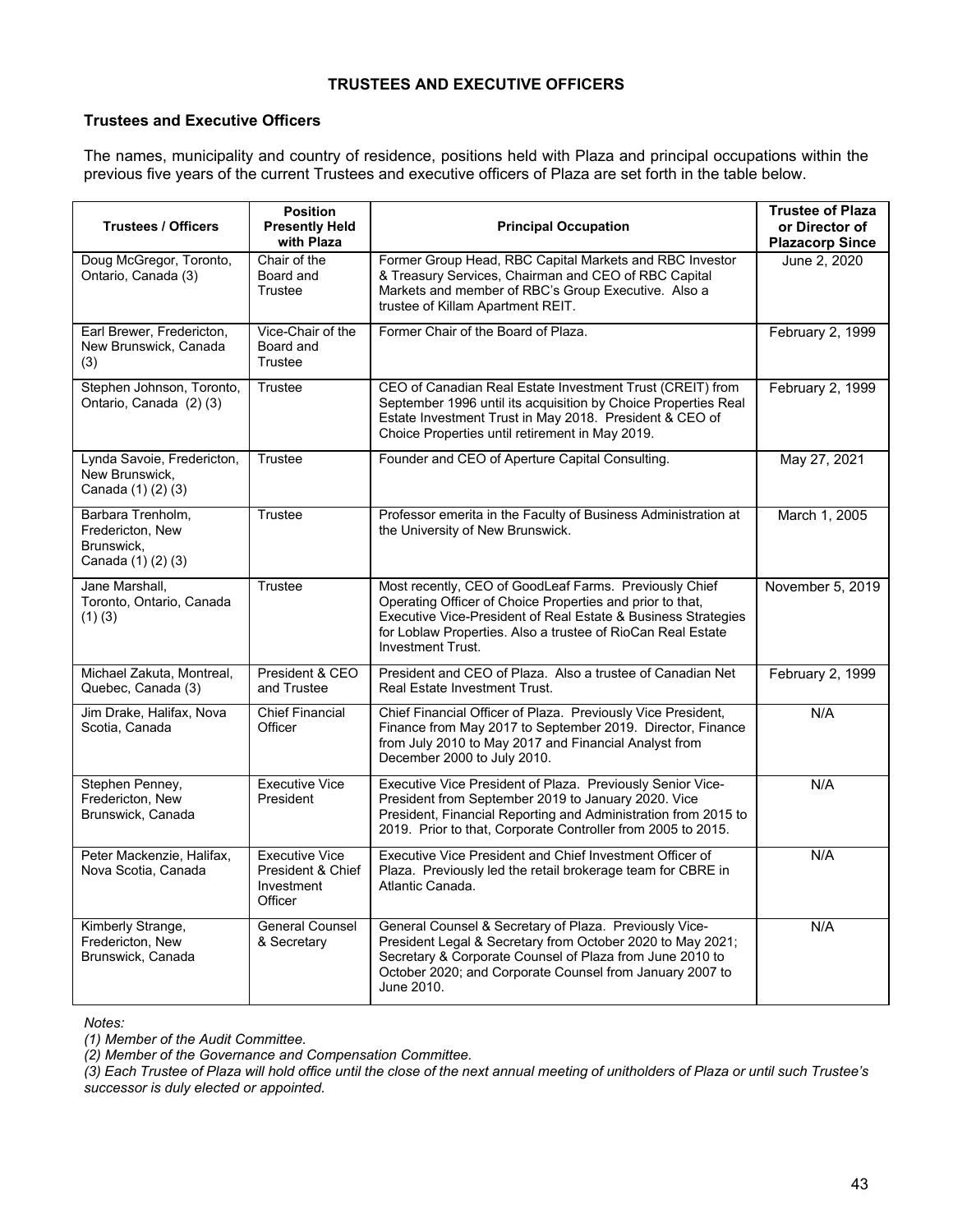Insiders hold a significant position in Plaza. At the date of this AIF, the Trustees and executive officers of Plaza beneficially own or have control or direction over 21,862,377 Units representing 21.47% of the number of outstanding Units.

# **Cease Trade Orders and Bankruptcies**

To the knowledge of Plaza, none of the Trustees is or, in the past 10 years has been, a director, chief executive officer or chief financial officer of any issuer that, (a) while the person was acting in that capacity was the subject of a cease trade order or similar order or an order that denied the issuer access to any exemption under securities legislation, for a period of more than 30 consecutive days, or (b) was subject to an order described in (a) that was issued after that person ceased to be a director, chief executive officer or chief financial officer, and which resulted from an event that occurred while the person was acting in that capacity.

To the knowledge of Plaza, none of the Trustees (a) is, or has been within the past 10 years, a director or executive officer of any issuer that, while that person was acting in that capacity, or within a year of that person ceasing to act in that capacity, became subject to or instituted any proceedings, arrangement or compromise with creditors or had a receiver, receiver/manager or trustee appointed to hold its assets, or (b) has made a proposal under any legislation relating to bankruptcy or insolvency or become subject to or instituted any proceedings, arrangement or compromise with creditors or had a receiver, receiver/manager or trustee appointed to hold the assets of the person.

### **COMMITTEES OF THE BOARD**

The Board is responsible for the general direction of Plaza. The Trustees are elected to provide guidance and strategic oversight, both collectively and individually, to management in order to realize Plaza's principal goal of delivering NAV and FFO growth per unit and, accordingly, unitholder value, from a diversified portfolio of retail properties.

### **Audit Committee**

The Audit Committee was established by the Board to assist it in fulfilling its oversight responsibilities relating to (1) financial reporting, (2) systems of accounting and internal controls, (3) identifying and monitoring the management of principal risks that could affect the integrity of Plaza's financial reporting, (4) the appointment and approving the compensation of the external auditor, including oversight of its work and monitoring its independence, (5) Plaza's compliance with legal and regulatory requirements with respect to financial reporting matters, and (6) any other responsibilities that may be delegated from time to time by the Board. The Audit Committee maintains a written charter setting out the Audit Committee's mandate and responsibilities. It assesses the adequacy of the charter on an annual basis and recommends any changes to the Board, in addition to ensuring that all responsibilities outlined in the charter have been carried out.

More information on the Audit Committee and its composition is contained in Schedule "A" - Form 52-110 FI - Audit Committee Information Required in an AIF.

### **Governance and Compensation Committee**

The Governance and Compensation Committee was established by the Board to assist it in establishing the governance guidelines within which Plaza carries out its responsibilities, and with Plaza's overall approach to governance. In doing so, the Committee will develop, define and evaluate the processes and structure used to oversee the business and affairs of Plaza. The Governance and Compensation Committee maintains a written charter setting out the Committee's mandate and responsibilities. It reviews and assesses the adequacy of the charter at least annually and recommends any changes it considers necessary or advisable to the Board for consideration and approval, in addition to ensuring that all responsibilities outlined therein have been carried out. The Governance and Compensation Committee charter was most recently reviewed and amended on November 9, 2021 and can be found on Plaza's website at www.plaza.ca or on SEDAR at www.sedar.com and is incorporated herein by reference. Plaza will promptly provide a copy of this charter free of charge to any of its security holders upon request to Plaza's Secretary.

In addition to any other responsibilities delegated to it by the Board, the Governance and Compensation Committee also: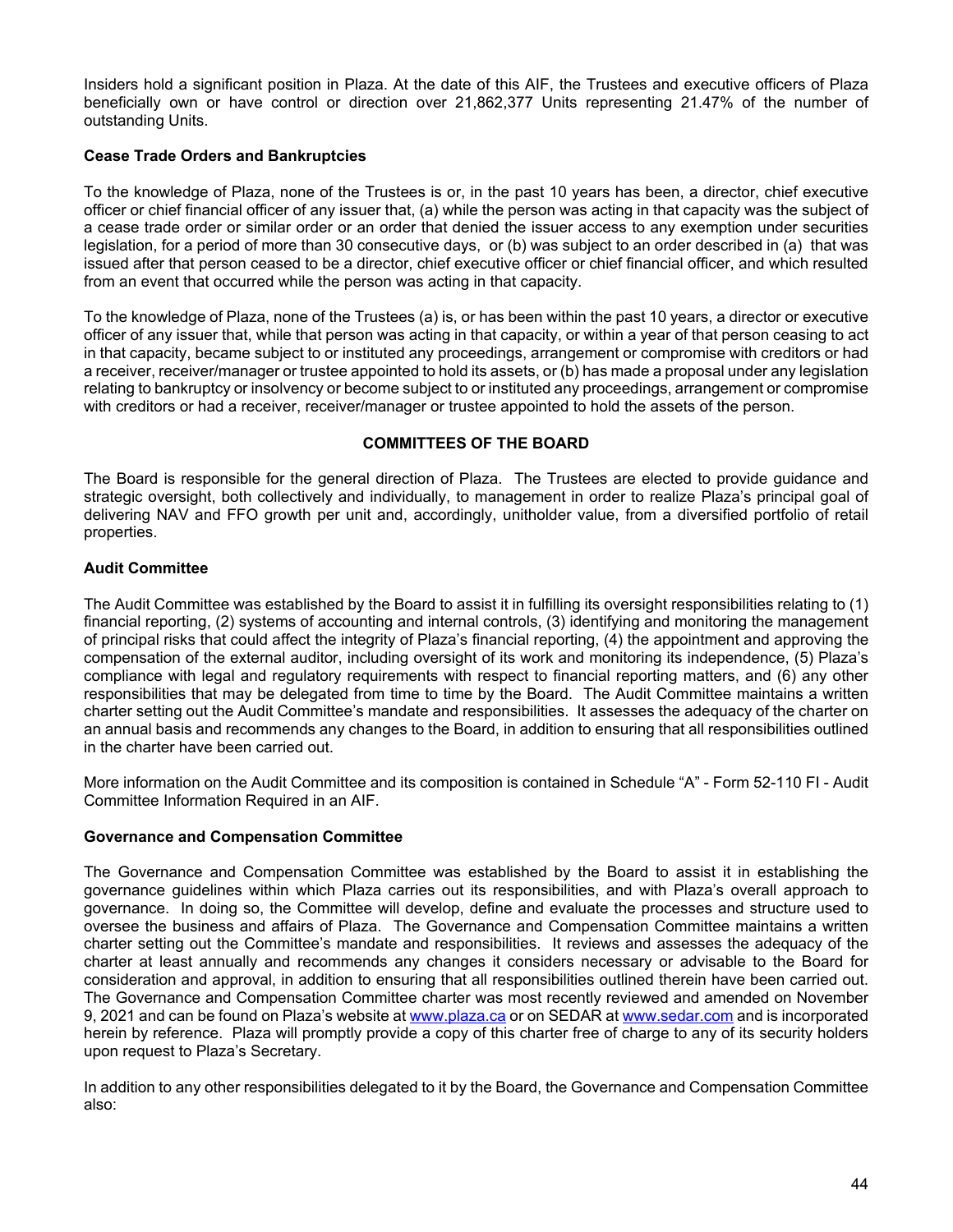- receives reports on and monitors developments in the area of governance and undertakes other initiatives that may be desirable to maintain Plaza's high standards of governance. The Committee has the authority and responsibility to review Plaza's overall approach to governance and to make recommendations to the Board in this regard. This will include from time to time, as appropriate, reviewing the governance priorities of the Trust and the adequacy of the Trust's governance practices;
- reviews and assesses the adequacy of the Board mandate on at least an annual basis and recommends any changes it considers necessary or advisable to the Board for consideration and approval;
- develops and reviews terms of reference for the Chair of the Board, the Vice-Chair of the Board, and for the Chair of each committee of the Board at least annually and recommend any changes it considers necessary or desirable to the Board for consideration and approval;
- reviews and assesses Plaza's Code of Business Conduct and Ethics (the "Code of Conduct" or "Code") at least annually and confirms that it addresses, among other things, conflicts of interest, confidentiality, fair dealing, protection and proper use of Plaza's assets, compliance with applicable laws, the reporting of illegal or unethical behaviour, and that it establishes mechanisms to facilitate the effective operation of the Code. The Committee recommends any changes to the Code of Conduct it considers necessary or advisable to the Board for consideration and approval;
- periodically reviews and assesses the Trust's diversity policy and recommends any changes it considers necessary or desirable to the Board for consideration and approval;
- develops processes and protocols for dealing with related party transactions and conflicts of interest, including periodically reviewing and assessing the Trust's related party transaction policy and recommends any changes it considers necessary or desirable to the Board for consideration and approval;
- monitors compliance by Plaza with the Declaration of Trust;
- establishes the necessary qualifications for Trustees relating to, among other things, the competencies and skills that should be sought in candidates for Board membership, having in mind those that the Board as a whole should possess;
- conducts an annual assessment of the independence of each Trustee with reference to appropriate securities law and reports to the Board that the Board of Trustees is comprised of at least a majority of "independent" Trustees. Where necessary, the Committee will recommend the implementation of structures and procedures to facilitate the Board's independence;
- on an annual basis, examines the size and composition of the Board. This includes reviewing and assessing the skills, characteristics and competencies of the Board and its members and whether collectively, an appropriate balance exists. In performing this function, the Committee may seek input from the Chair of the Board and take into consideration such characteristics as independence, experience, background and diversity, as well as the opportunities, risks and strategic direction of Plaza and such other things as the Committee considers relevant;
- acts as the nominating committee for Plaza and, in accordance with the provisions of the Declaration of Trust, recommends candidates to the Board for approval and nomination to unitholders, the nominees for election by unitholders. The Committee considers and assess each candidate's competencies and experience, background and diversity, reputation for business ethics, geographical representation, availability of service to the Trust, the current and future needs of the Trust, and such other things as the Committee considers relevant;
- acts as the compensation committee for Plaza. In that capacity its responsibilities include, but are not limited to: (i) annual review and approval of the compensation for non-employee Trustees, including the Chair of the Board if he or she is independent, for recommendation of approval to the Board; (ii) reviewing and approving the compensation for the Chief Executive Officer and any other Named Executive Officers (as defined in CSA Form 51-102F6) for recommendation of approval to the Board; (iii) annually reviewing and making recommendations to the Board on minimum equity ownership positions to be held by Named Executive Officers; (iv) making recommendations to the Board with respect to adoption and amendment of executive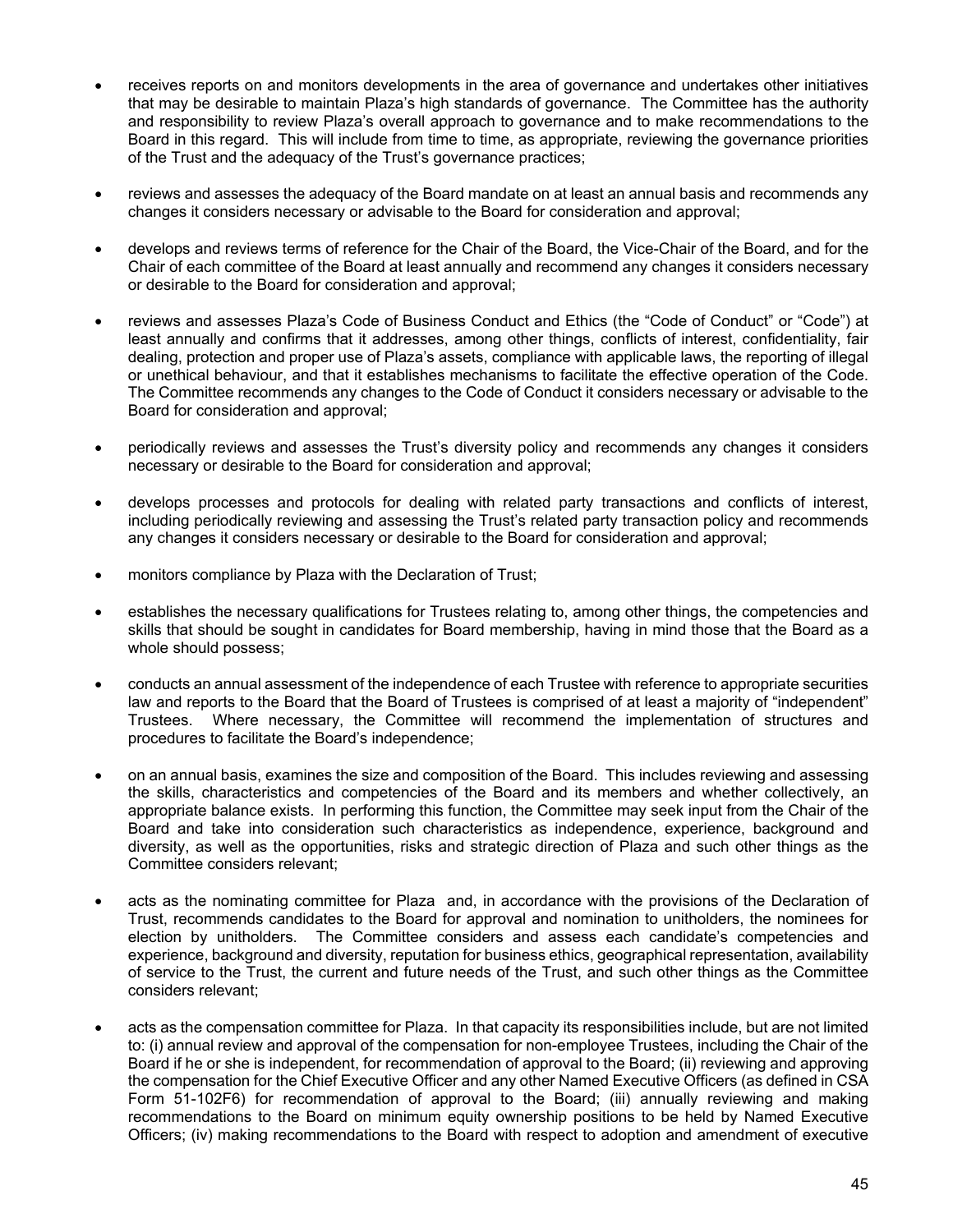incentive compensation plans and equity-based plans and reviewing and approving recommendations for grants or awards under any such plans, for recommendation of approval to the Board; (v) reviewing the performance of the Chief Executive Officer as well as his roles and responsibilities on an annual basis; (vi) reviewing and approving the terms of employment of Plaza's Named Executive Officers; and (vii) reviewing, prior to any public disclosure, the executive compensation disclosure included in Plaza's annual management information circular;

- annually reviews succession planning for the Chief Executive Officer, other Named Executive Officers and non-employee Trustees reports to the Board; and
- reviews Plaza's insurance program on an annual basis and reports to the Board.

The Committee is also responsible to implement and oversee a process to allow Trustees to assess the effectiveness and performance of the Board and committees of the Board on an annual basis. This provides trustees with an opportunity to comment on the structure and functionality of the Board, as well as any areas for improvement, among other things, to ensure the continued effectiveness of the Board and its committees. Following performance of the assessments, the Committee will make recommendations to the Board where appropriate, including specifically reviewing areas in which the Board's effectiveness may be enhanced taking into account suggestions received.

The Governance and Compensation Committee consists of as many members as the Board may determine, but in no event fewer than three Trustees. Each member must also be considered an independent Trustee under appropriate securities law.

# **CONFLICTS OF INTEREST**

Earl Brewer and Michael Zakuta indirectly control some of the general partners of the limited partnerships in which Plaza has an ownership interest, either directly or indirectly.

Earl Brewer and Michael Zakuta indirectly control TC Land LP which leases nine parcels of land to Plaza. The land leases expire at various times from October 2043 to November 2047, subject to options to renew or purchase.

Earl Brewer and Michael Zakuta directly or beneficially, through companies they control, hold interests in common with Plaza's 25% interest in the Gateway Mall, Sussex, NB

Earl Brewer and Michael Zakuta, directly or indirectly, hold interests in common with Plaza's 20% interest in Mountainview Plaza, Midland, ON and Park Street Plaza, Kenora, ON.

Earl Brewer and Michael Zakuta, directly or indirectly, hold interests in common with Plaza's 50% interest in two single-use properties located in Amherstview and Port Perry, ON.

Earl Brewer, Michael Zakuta, and Barbara Trenholm, directly or indirectly, hold interests in common with Plaza's 25% interest in KGH Plaza, Miramichi, NB, a single-use property located at 681 Mountain Road, Moncton, NB, a single-use property located at 201 Main Street, Sussex, NB and Robie Street Truro Plaza, Truro, NS.

Earl Brewer and Michael Zakuta, directly or indirectly, hold interests in common with Plaza's 50% interest in Scott Street Plaza, St. Catharines, ON, and five single-use properties located at St. Joseph's Boulevard, Orleans, ON, Dufferin and Wilson, Perth, ON, Ontario Street Port Hope, Port Hope, ON, Civic Centre Road, Petawawa, ON and 615 King Street, Gananoque, ON.

Earl Brewer and Michael Zakuta, directly or indirectly, hold interests in common with Plaza's 50% interest in the following eight properties: Boulevard Hebert Plaza and Victoria Street Plaza in Edmundston, NB; Grand Falls Shopping Center and Madawaska Road Plaza in Grand Falls, NB; Connell Road Plaza, Woodstock, NB; Welton Street Plaza, Sydney, NS; and Pleasant Street Plaza and Starrs Road Plaza in Yarmouth, NS.

Barbara Trenholm and Michael Zakuta, directly or indirectly, hold interests in common with Plaza's 50% interest in the following five properties: 5628 4th Street NW, Calgary, AB, 303 Main St., Antigonish, NS, 912 East River Rd, New Glasgow, NS, 1 Mont-Royal Ave E, and 8222 Maurice-Duplessis Blvd., Montreal, QC.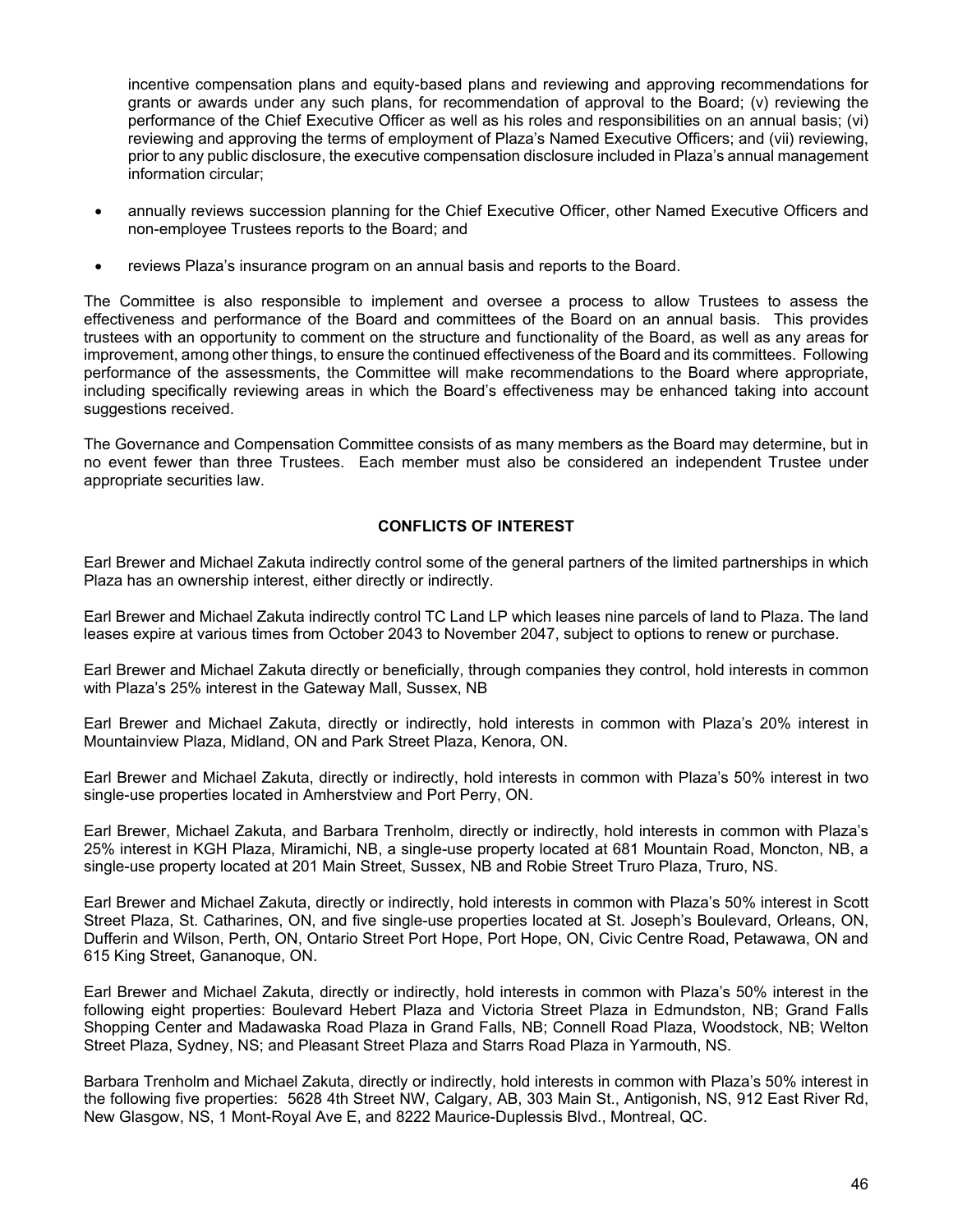Plaza has notes payable of \$261 thousand (December 31, 2020 - \$261 thousand) that are owed to parties controlled directly or indirectly by Michael Zakuta. The non-interest bearing notes existed at the time of acquisition of properties in September, 2000 and are repayable on sale or refinancing of the related asset.

The Montreal office of PGML (a wholly-owned subsidiary of Plaza) shares office space with a company indirectly owned by Michael Zakuta in an office building owned by that related party. Plaza pays no rent for the space.

Some of the officers and Trustees of Plaza will participate and will continue to participate in similar lines of business within the real estate industry on their own behalf and on behalf of other corporations and entities. If any conflicts arise whereby the officers or Trustees have an interest in companies or in business activities which are in competition with the business of Plaza, such conflicts will be subject to and governed by Plaza's Code of Business Conduct and Ethics, and applicable provisions of the Declaration of Trust*.*

### **LEGAL PROCEEDINGS AND REGULATORY ACTIONS**

Plaza is exposed to various litigation and claims that arise from time to time in the normal course of business. These actions generally fall within Plaza's property insurance coverage. During the fiscal year ended December 31, 2021, Plaza was not the subject of, or was a party to, any material legal proceedings.

During the fiscal year ended December 31, 2021, Plaza was not subject to any penalties or sanctions imposed by a court or regulatory authority nor have any settlement agreements been entered into in respect thereof.

### **INTEREST OF MANAGEMENT AND OTHERS IN MATERIAL TRANSACTIONS**

None of the Trustees or officers of Plaza, no associate or affiliate of them and no person or company that beneficially owns, or controls or directs, directly or indirectly, more than 10 percent of the outstanding Units, has or is engaged in any material transactions during the current financial year or within the three most recently completed financial years that materially affects Plaza other than:

- 1. Trustees of Plaza (namely Earl Brewer, Doug McGregor, and Lynda Savoie) own, directly or indirectly or have control or direction over, \$300,000, \$200,000 and \$15,000, respectively, in unsecured debentures of Plaza (stated at face value).
- 2. Plaza is a party to various land leases on nine parcels of land with TC Land LP, an entity indirectly owned and controlled by Earl Brewer and Michael Zakuta.
- 3. Plaza has notes payable of \$261 thousand (December 31, 2020 \$261 thousand) that are owed to parties controlled directly or indirectly by Michael Zakuta. The non-interest bearing notes existed at the time of acquisition of properties in September 2000 and are repayable on sale or refinancing of the related asset.

### **TRANSFER AGENT AND REGISTRAR**

The registrar and transfer agent of Plaza is TSX Trust Company.

### **MATERIAL CONTRACTS**

Except for contracts entered into in the ordinary course of business such as leases with tenants and other agreements, there are no other contracts entered into by Plaza, which are material to investors.

### **EXPERTS**

KPMG LLP are the external auditors of Plaza and have confirmed with respect to Plaza that they are independent within the meaning of the relevant rules and related interpretations prescribed by the relevant professional bodies in Canada and any applicable legislation or regulations.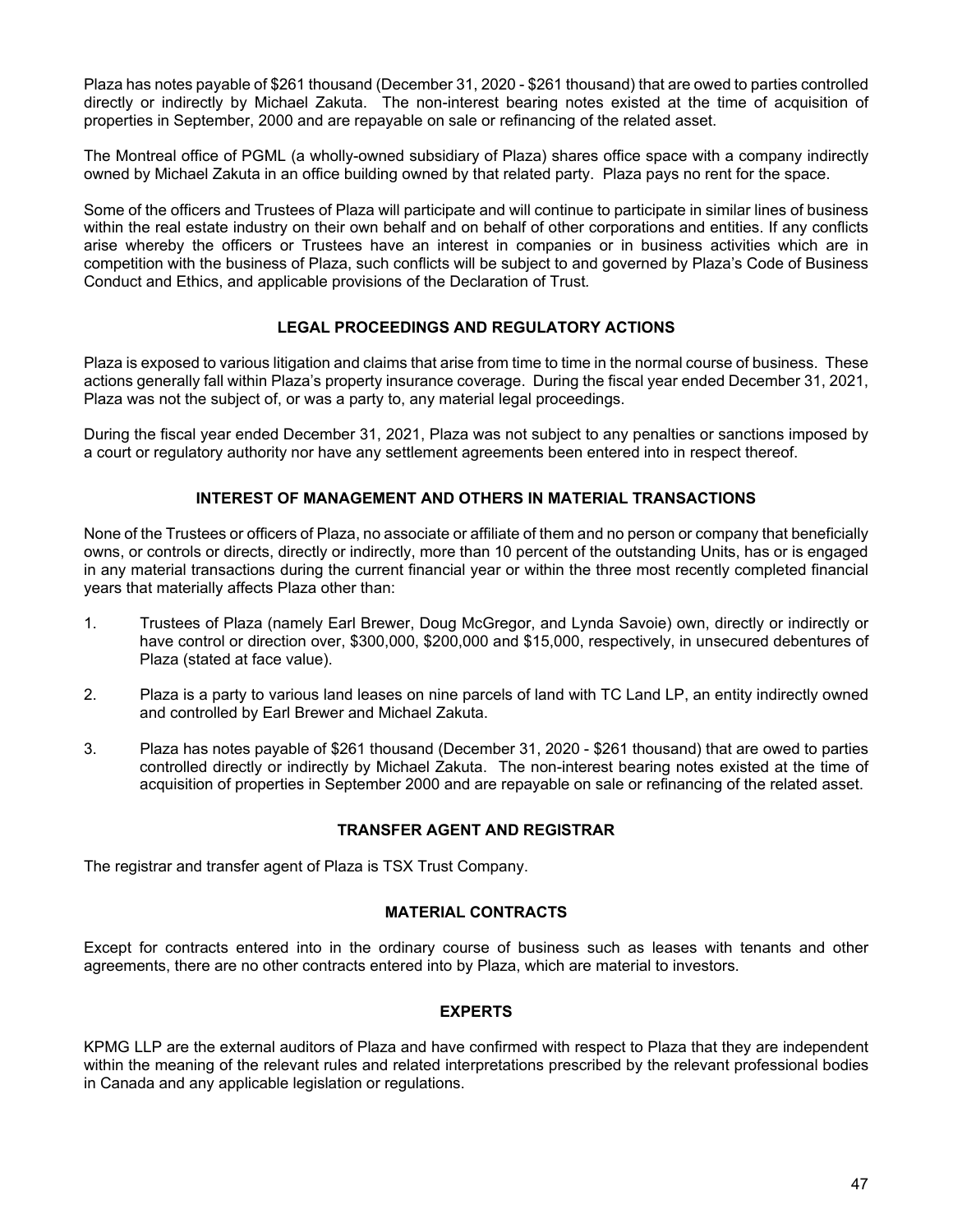### **ADDITIONAL INFORMATION**

Additional information regarding Plaza, including Trustees' and officers' compensation and indebtedness, principal holders of Plaza securities and other equity compensation will be contained in Plaza's Management Information Circular to be filed in connection with its annual meeting of unitholders to be held on May 26, 2022. Additional financial information can also be found in Plaza's annual report which contains the Consolidated Financial Statements and the Management's Discussion and Analysis for the fiscal year ended December 31, 2021. Additional information relating to Plaza is available and may be found on SEDAR at **www.sedar.com** or from Plaza's Secretary at 506-451-1826.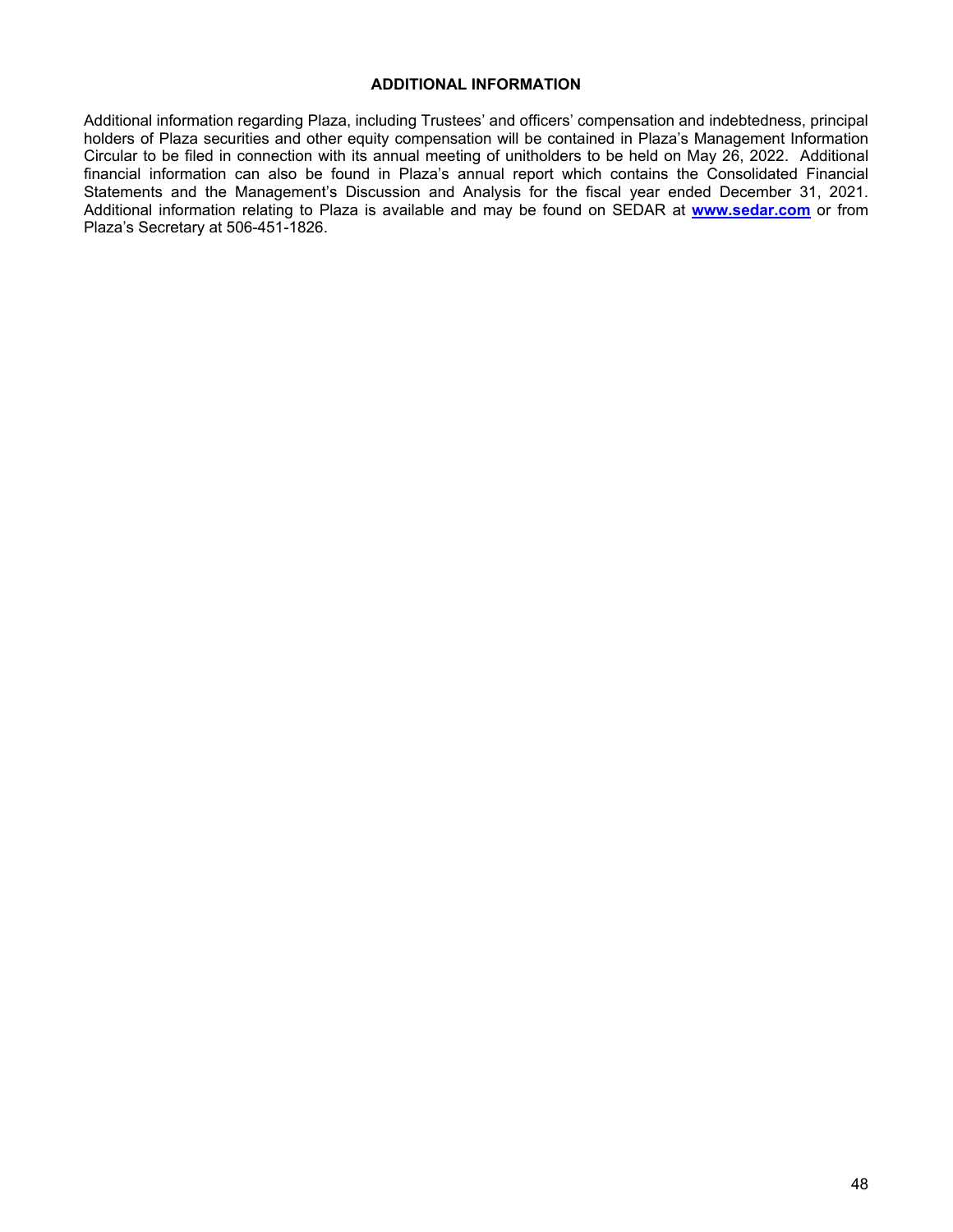### **Schedule "A" – Form 52-110 F1 Audit Committee Information Required in an AIF**

# **Audit Committee Charter**

The Audit Committee Charter was most recently reviewed, amended and approved by the Board effective August 6, 2020. The Charter is available on Plaza's web site, on SEDAR at www.sedar.com or may be obtained upon request from Plaza's Secretary at 506-451-1826. For greater certainty, the Charter is expressly incorporated by reference in this AIF.

### **Composition of the Audit Committee**

The Audit Committee consists of three voting members:

Barbara Trenholm (Chair) Lynda Savoie (Member) Jane Marshall (Member)

All members of the Audit Committee are independent and financially literate (as defined in National Instrument 52- 110).

### **Relevant Education and Experience**

### *Barbara Trenholm*

Barbara Trenholm, FCPA, ICD.D, the Committee's Chair, taught accounting and finance at the undergraduate and graduate levels at the Faculty of Management, University of New Brunswick (UNB) from 1980 – 2008. She is widely published in the fields of accounting and education. In 2009, she was honoured on retirement by UNB as a professor emerita and continues to remain a member of the faculty.

Ms. Trenholm is an experienced board member and has previously served on the boards of NB Power, International Development Research Centre, Atomic Energy of Canada, CPA Canada (then known as CICA) and as co-chair of the UNB Board of Pension Trustees. Ms. Trenholm is also a past president of CPA NB (then known as NBICA) and past acting dean of the Faculty of Management at UNB. She is the President of Tantramar Management Ltd.

# *Lynda Savoie*

Lynda Savoie, CPA, CA, is a senior-level financial executive with nearly 30 years of experience working for public and privately owned businesses. Ms. Savoie is the founder and CEO of Aperture Capital Consulting, a firm which specializes in providing corporate project management solutions to a range of clients in a variety of industries. From 1998 to 2012, she held various roles of increasing responsibility with Plazacorp, the predecessor of the Trust, including serving as its Treasurer and Corporate Secretary. Ms. Savoie played a significant role in taking the company public, completed debt and equity financings and developed systems to meet continuous disclosure, internal control, and corporate governance requirements.

Ms. Savoie began her career with Grant Thornton LLP working on audit and review engagements for a variety of clients. She holds a CPA, CA designation, has completed the Canadian Securities Course and obtained a Bachelor of Business Administration (with distinction) from the University of New Brunswick. Ms. Savoie has also recently completed the ICD-Rotman Director's Education Program.

Ms. Savoie has served on not-for-profit boards, has mentored entrepreneurs and start-up company executives and is committed to the local business and performance arts communities.

### *Jane Marshall*

Jane Marshall has more than 30 years of experience in real estate management, particularly with food and retail companies. Ms. Marshall has been a trustee of RioCan Real Estate Investment Trust since 2015 and Chair of the Investment Committee since 2017. Ms. Marshall spent the majority of her career in various senior leadership roles at Loblaw Companies Ltd./Weston Foods including Chief Operating Officer of Choice Properties REIT and Executive Vice President of Loblaw Properties and Business Strategy. At Loblaw, Ms. Marshall was responsible